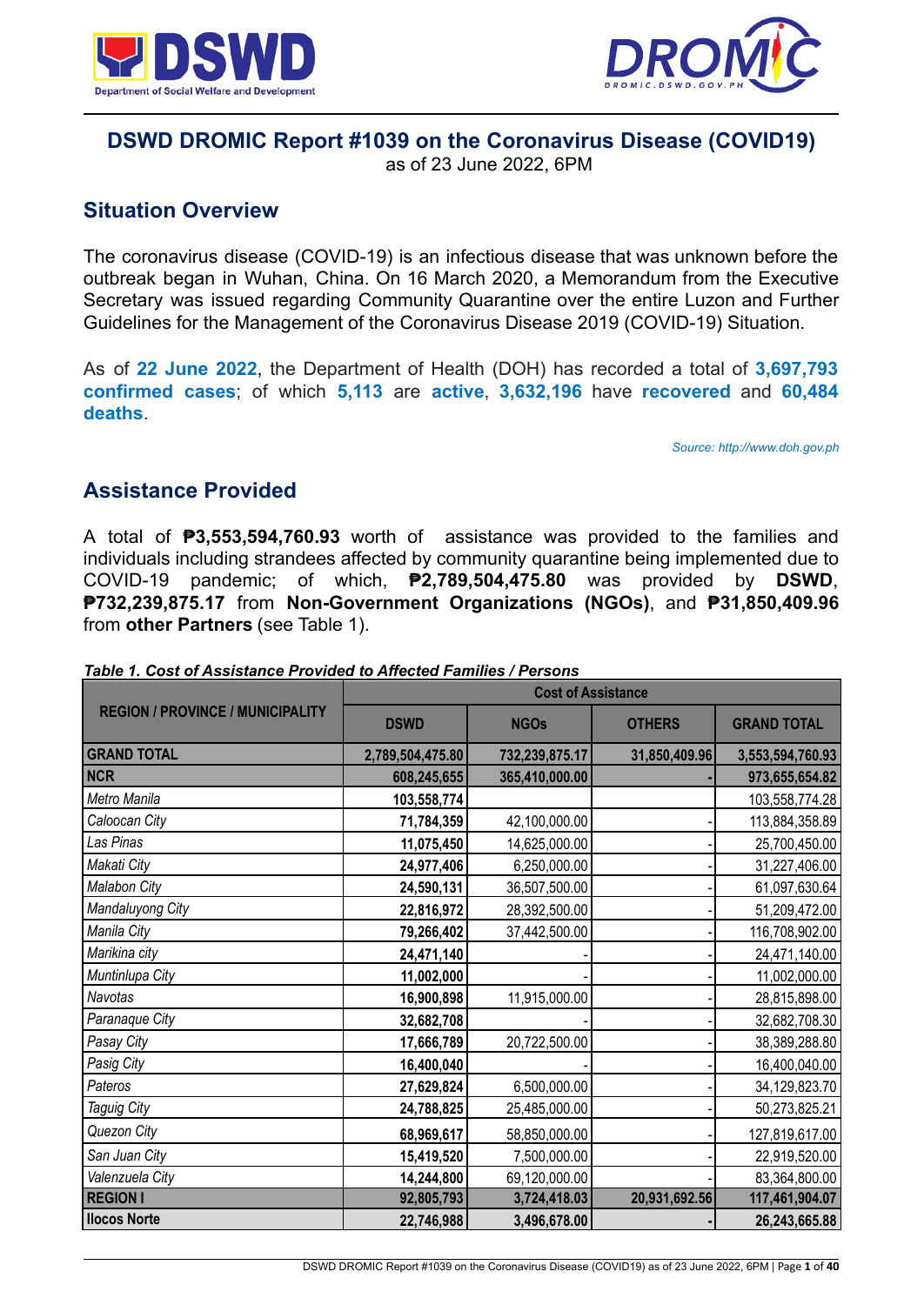



| PLGU Ilocos Norte               | 8,109,000            |              | 8,109,000.00               |
|---------------------------------|----------------------|--------------|----------------------------|
| Adams                           | 592,552              |              | 592,552.45                 |
| Bacarra                         | 386,073              |              | 386,073.20                 |
| Badoc                           | 206,296              |              | 206,295.58                 |
| Bangui                          | 446,299              |              | 446,299.20                 |
| Banna (Espiritu)                | 143,313              |              | 143,313.20                 |
| CITY OF BATAC                   | 785,140              |              | 785,140.00                 |
| <b>Burgos</b>                   | 143,313              | 1,625,238.00 | 1,768,551.20               |
| Carasi                          | 263,092              | 4,000.00     | 267,092.45                 |
| Currimao                        | 143,313              |              | 143,313.20                 |
| Dingras                         | 1,231,248            |              | 1,231,247.70               |
| Dumalneg                        | 261,305              |              | 261,304.70                 |
| <b>LAOAG CITY</b>               | 4,202,031            |              | 4,202,030.50               |
| Marcos                          | 1,272,509            | 1,822,440.00 | 3,094,949.20               |
| Nueva Era                       | 286,333              | 45,000.00    | 331,333.20                 |
| Pagudpud                        | 701,187              |              | 701,187.20                 |
| Paoay                           | 377,140              |              | 377,140.00                 |
| Pasuquin                        | 143,313              |              | 143,313.20                 |
| Piddig                          | 143,313              |              | 143,313.20                 |
| Pinili                          | 143,313              |              | 143,313.20                 |
| San Nicolas                     | 143,313              |              | 143,313.20                 |
| Sarrat                          | 520,453              |              | 520,453.20                 |
| Solsona                         | 1,698,127            |              | 1,698,127.20               |
| Vintar                          | 405,010              |              | 405,009.70                 |
| <b>Ilocos Sur</b>               | 19,515,797           |              | 19,515,797.48              |
| PLGU Ilocos Sur                 | 3,331,074            |              | 3,331,074.40               |
| Alilem                          | 441,574              |              | 441,574.25                 |
| Banayoyo                        | 253,861              |              | 253,860.50                 |
| Bantay                          | 445,233              |              | 445,232.64                 |
| <b>Burgos</b>                   | 250,285              |              | 250,285.00                 |
| Cabugao                         | 802,231              |              | 802,230.82                 |
| CITY OF CANDON                  | 651,931              |              | 651,931.42                 |
| Caoayan                         | 71,001               |              | 71,001.42                  |
| Cervantes                       | 269,950              |              | 269,950.25                 |
| Galimuyod                       | 219,893              |              | 219,893.25                 |
| Gregorio del Pilar (Concepcion) | 202,016              |              | 202,015.75                 |
| Lidlidda                        | 320,007              |              | 320,007.25                 |
| Magsingal                       | 69,066               |              | 69,065.92                  |
| Nagbukel                        | 233,162              |              | 233,161.78                 |
| Narvacan                        | 2,392,217            |              | 2,392,217.48               |
| Quirino (Angkaki)               | 257,436              |              | 257,436.00                 |
| Salcedo (Baugen)                | 257,436              |              | 257,436.00                 |
| San Emilio                      | 307,169              |              | 307,169.25                 |
| San Esteban                     | 2,542                |              | 2,542.03                   |
| San Juan (Lapog)                | 215,015              |              | 215,015.34                 |
| San Vicente                     | 215,245              |              | 215,244.90                 |
| Santa                           | 967,500              |              | 967,499.75                 |
| Santa Catalina                  |                      |              | 164,905.64                 |
| Santa Cruz                      |                      |              |                            |
|                                 | 164,906              |              |                            |
|                                 | 150,382              |              | 150,381.56                 |
| Santa Maria                     | 377                  |              | 377.14                     |
| Santiago                        | 377                  |              | 377.14                     |
| Santo Domingo<br>Sigay          | 3,111,515<br>174,166 |              | 3,111,515.39<br>174,166.03 |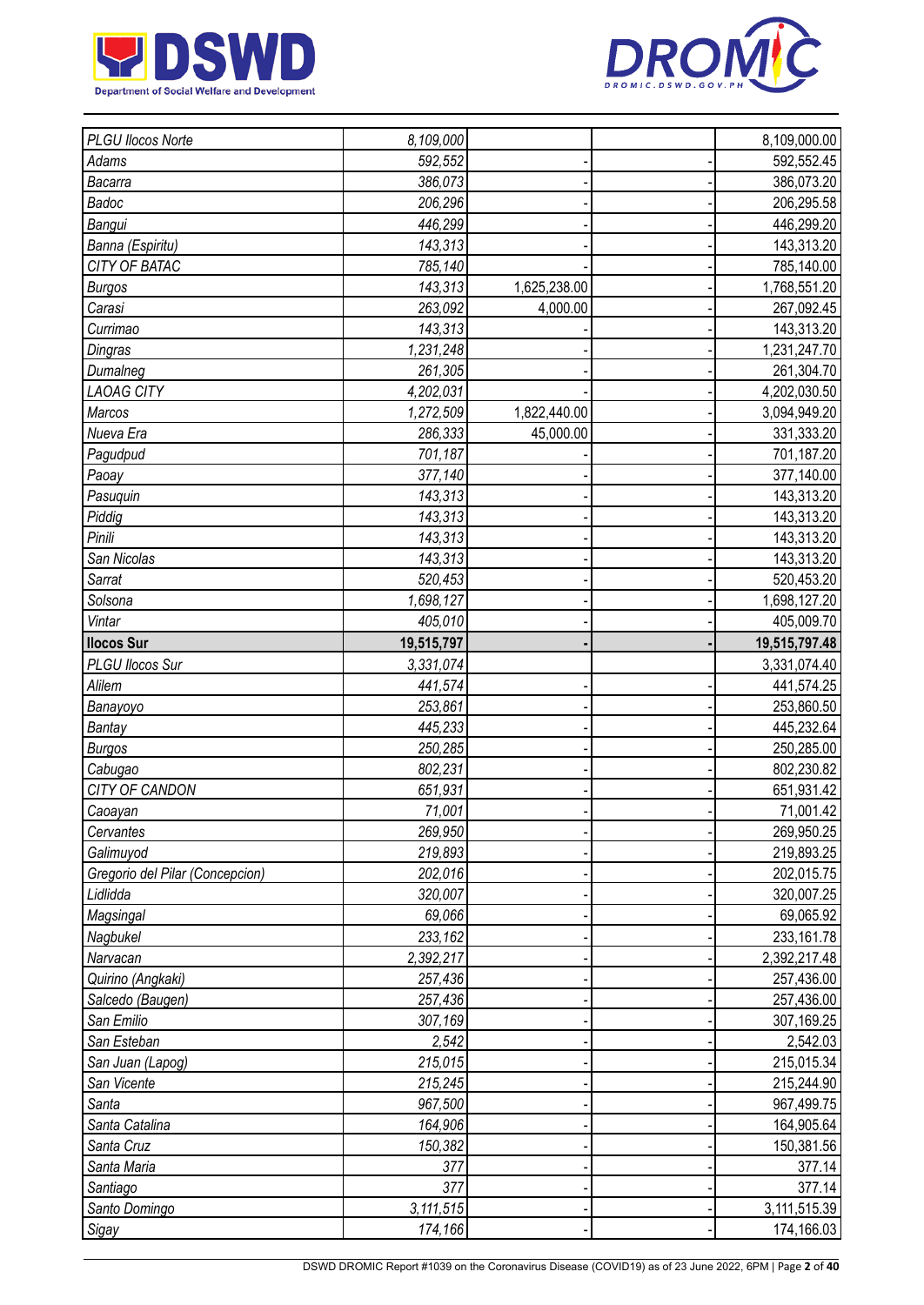



| Sugpon<br>459,452<br>459,451.75<br>Tagudin<br>1,926,990<br>1,926,990.00<br>CITY OF VIGAN<br>1,328,083<br>1,328,083.15<br>La Union<br>211,540.00<br>905,771.64<br>20,808,314.68<br>19,691,003<br>383,830.57<br>383,831<br>Agoo<br>267,624<br>267,624.03<br>Aringay<br>Bacnotan<br>129,877<br>129,877.16<br>Bagulin<br>228,163<br>228,162.50<br>Balaoan<br>377,140.00<br>377,140<br>Bangar<br>541,737<br>541,737.14<br>2,153,058<br>2,153,058.25<br>Bauang<br>721,456<br>78,135.00<br><b>Burgos</b><br>799,591.00<br>Caba<br>2,177,515.44<br>2,177,515<br>1,647,765<br>1,647,764.75<br>Luna<br>629,805<br>629,805.12<br>Naguilian<br>469,068<br>469,067.50<br>Pugo<br>518,398<br>104,200.00<br>622,598.20<br>Rosario<br>CITY OF SAN FERNANDO<br>5,439,842<br>5,439,842.32<br>San Gabriel<br>2,207,965.53<br>2,207,966<br>San Juan<br>723,486.50<br>723,487<br>827,636.64<br>Santo Tomas<br>377,894<br>1,205,530.92<br>238,714<br>Santol<br>238,713.75<br>Sudipen<br>348,611<br>348,611.25<br>Tubao<br>109,053<br>107,340.00<br>216,392.75<br>Pangasinan<br>30,852,005<br>16,200.03<br>20,025,920.92<br>50,894,126.03<br>PLGU Pangasinan<br>2,217,028<br>2,217,027.50<br>262,808<br>262,807.94<br>Aguilar<br>CITY OF ALAMINOS<br>5,385,689<br>5,385,689.39<br>Anda<br>377<br>377.14<br>377,140<br>1,608,628.72<br>Asingan<br>1,231,488.72<br>Balungao<br>744,392<br>744,392.00<br>276,950<br>276,950.00<br>Bani<br>383,929<br>383,928.52<br><b>Basista</b><br>Bayambang<br>377,140<br>377,140.00<br>Binalonan<br>380,157<br>380,157.12<br>2,412,800.00<br>Binmaley<br>2,412,800.00<br>284,580<br>284,580.00<br>Bolinao<br>216,500.00<br><b>Bugallon</b><br>438,301<br>654,800.64<br>1,194,840.00<br>1,194,840.00<br><b>Burgos</b><br>9,168,520.00<br>3,013,000<br>12,181,520.00<br>Calasiao<br>3,614,404<br>3,614,403.89<br>Dagupan City<br>Dasol<br>27,193<br>27,193.39<br>Infanta<br>457,588.75<br>457,589<br>410,696.12<br>410,696<br>Labrador<br>405,744<br>405,744.00<br>Laoac<br>LINGAYEN<br>382,612<br>382,612.20<br>Mabini<br>80,449<br>80,448.75<br>422,397<br>422,397.14<br>Malasiqui<br>643,773<br>643,772.50<br>Manaoag | Sinait | 23,704 |  | 23,704.28 |
|----------------------------------------------------------------------------------------------------------------------------------------------------------------------------------------------------------------------------------------------------------------------------------------------------------------------------------------------------------------------------------------------------------------------------------------------------------------------------------------------------------------------------------------------------------------------------------------------------------------------------------------------------------------------------------------------------------------------------------------------------------------------------------------------------------------------------------------------------------------------------------------------------------------------------------------------------------------------------------------------------------------------------------------------------------------------------------------------------------------------------------------------------------------------------------------------------------------------------------------------------------------------------------------------------------------------------------------------------------------------------------------------------------------------------------------------------------------------------------------------------------------------------------------------------------------------------------------------------------------------------------------------------------------------------------------------------------------------------------------------------------------------------------------------------------------------------------------------------------------------------------------------------------------------------------------------------------------------------------------------------------------------------------------------------------------------------------------------------------------------------------|--------|--------|--|-----------|
|                                                                                                                                                                                                                                                                                                                                                                                                                                                                                                                                                                                                                                                                                                                                                                                                                                                                                                                                                                                                                                                                                                                                                                                                                                                                                                                                                                                                                                                                                                                                                                                                                                                                                                                                                                                                                                                                                                                                                                                                                                                                                                                                  |        |        |  |           |
|                                                                                                                                                                                                                                                                                                                                                                                                                                                                                                                                                                                                                                                                                                                                                                                                                                                                                                                                                                                                                                                                                                                                                                                                                                                                                                                                                                                                                                                                                                                                                                                                                                                                                                                                                                                                                                                                                                                                                                                                                                                                                                                                  |        |        |  |           |
|                                                                                                                                                                                                                                                                                                                                                                                                                                                                                                                                                                                                                                                                                                                                                                                                                                                                                                                                                                                                                                                                                                                                                                                                                                                                                                                                                                                                                                                                                                                                                                                                                                                                                                                                                                                                                                                                                                                                                                                                                                                                                                                                  |        |        |  |           |
|                                                                                                                                                                                                                                                                                                                                                                                                                                                                                                                                                                                                                                                                                                                                                                                                                                                                                                                                                                                                                                                                                                                                                                                                                                                                                                                                                                                                                                                                                                                                                                                                                                                                                                                                                                                                                                                                                                                                                                                                                                                                                                                                  |        |        |  |           |
|                                                                                                                                                                                                                                                                                                                                                                                                                                                                                                                                                                                                                                                                                                                                                                                                                                                                                                                                                                                                                                                                                                                                                                                                                                                                                                                                                                                                                                                                                                                                                                                                                                                                                                                                                                                                                                                                                                                                                                                                                                                                                                                                  |        |        |  |           |
|                                                                                                                                                                                                                                                                                                                                                                                                                                                                                                                                                                                                                                                                                                                                                                                                                                                                                                                                                                                                                                                                                                                                                                                                                                                                                                                                                                                                                                                                                                                                                                                                                                                                                                                                                                                                                                                                                                                                                                                                                                                                                                                                  |        |        |  |           |
|                                                                                                                                                                                                                                                                                                                                                                                                                                                                                                                                                                                                                                                                                                                                                                                                                                                                                                                                                                                                                                                                                                                                                                                                                                                                                                                                                                                                                                                                                                                                                                                                                                                                                                                                                                                                                                                                                                                                                                                                                                                                                                                                  |        |        |  |           |
|                                                                                                                                                                                                                                                                                                                                                                                                                                                                                                                                                                                                                                                                                                                                                                                                                                                                                                                                                                                                                                                                                                                                                                                                                                                                                                                                                                                                                                                                                                                                                                                                                                                                                                                                                                                                                                                                                                                                                                                                                                                                                                                                  |        |        |  |           |
|                                                                                                                                                                                                                                                                                                                                                                                                                                                                                                                                                                                                                                                                                                                                                                                                                                                                                                                                                                                                                                                                                                                                                                                                                                                                                                                                                                                                                                                                                                                                                                                                                                                                                                                                                                                                                                                                                                                                                                                                                                                                                                                                  |        |        |  |           |
|                                                                                                                                                                                                                                                                                                                                                                                                                                                                                                                                                                                                                                                                                                                                                                                                                                                                                                                                                                                                                                                                                                                                                                                                                                                                                                                                                                                                                                                                                                                                                                                                                                                                                                                                                                                                                                                                                                                                                                                                                                                                                                                                  |        |        |  |           |
|                                                                                                                                                                                                                                                                                                                                                                                                                                                                                                                                                                                                                                                                                                                                                                                                                                                                                                                                                                                                                                                                                                                                                                                                                                                                                                                                                                                                                                                                                                                                                                                                                                                                                                                                                                                                                                                                                                                                                                                                                                                                                                                                  |        |        |  |           |
|                                                                                                                                                                                                                                                                                                                                                                                                                                                                                                                                                                                                                                                                                                                                                                                                                                                                                                                                                                                                                                                                                                                                                                                                                                                                                                                                                                                                                                                                                                                                                                                                                                                                                                                                                                                                                                                                                                                                                                                                                                                                                                                                  |        |        |  |           |
|                                                                                                                                                                                                                                                                                                                                                                                                                                                                                                                                                                                                                                                                                                                                                                                                                                                                                                                                                                                                                                                                                                                                                                                                                                                                                                                                                                                                                                                                                                                                                                                                                                                                                                                                                                                                                                                                                                                                                                                                                                                                                                                                  |        |        |  |           |
|                                                                                                                                                                                                                                                                                                                                                                                                                                                                                                                                                                                                                                                                                                                                                                                                                                                                                                                                                                                                                                                                                                                                                                                                                                                                                                                                                                                                                                                                                                                                                                                                                                                                                                                                                                                                                                                                                                                                                                                                                                                                                                                                  |        |        |  |           |
|                                                                                                                                                                                                                                                                                                                                                                                                                                                                                                                                                                                                                                                                                                                                                                                                                                                                                                                                                                                                                                                                                                                                                                                                                                                                                                                                                                                                                                                                                                                                                                                                                                                                                                                                                                                                                                                                                                                                                                                                                                                                                                                                  |        |        |  |           |
|                                                                                                                                                                                                                                                                                                                                                                                                                                                                                                                                                                                                                                                                                                                                                                                                                                                                                                                                                                                                                                                                                                                                                                                                                                                                                                                                                                                                                                                                                                                                                                                                                                                                                                                                                                                                                                                                                                                                                                                                                                                                                                                                  |        |        |  |           |
|                                                                                                                                                                                                                                                                                                                                                                                                                                                                                                                                                                                                                                                                                                                                                                                                                                                                                                                                                                                                                                                                                                                                                                                                                                                                                                                                                                                                                                                                                                                                                                                                                                                                                                                                                                                                                                                                                                                                                                                                                                                                                                                                  |        |        |  |           |
|                                                                                                                                                                                                                                                                                                                                                                                                                                                                                                                                                                                                                                                                                                                                                                                                                                                                                                                                                                                                                                                                                                                                                                                                                                                                                                                                                                                                                                                                                                                                                                                                                                                                                                                                                                                                                                                                                                                                                                                                                                                                                                                                  |        |        |  |           |
|                                                                                                                                                                                                                                                                                                                                                                                                                                                                                                                                                                                                                                                                                                                                                                                                                                                                                                                                                                                                                                                                                                                                                                                                                                                                                                                                                                                                                                                                                                                                                                                                                                                                                                                                                                                                                                                                                                                                                                                                                                                                                                                                  |        |        |  |           |
|                                                                                                                                                                                                                                                                                                                                                                                                                                                                                                                                                                                                                                                                                                                                                                                                                                                                                                                                                                                                                                                                                                                                                                                                                                                                                                                                                                                                                                                                                                                                                                                                                                                                                                                                                                                                                                                                                                                                                                                                                                                                                                                                  |        |        |  |           |
|                                                                                                                                                                                                                                                                                                                                                                                                                                                                                                                                                                                                                                                                                                                                                                                                                                                                                                                                                                                                                                                                                                                                                                                                                                                                                                                                                                                                                                                                                                                                                                                                                                                                                                                                                                                                                                                                                                                                                                                                                                                                                                                                  |        |        |  |           |
|                                                                                                                                                                                                                                                                                                                                                                                                                                                                                                                                                                                                                                                                                                                                                                                                                                                                                                                                                                                                                                                                                                                                                                                                                                                                                                                                                                                                                                                                                                                                                                                                                                                                                                                                                                                                                                                                                                                                                                                                                                                                                                                                  |        |        |  |           |
|                                                                                                                                                                                                                                                                                                                                                                                                                                                                                                                                                                                                                                                                                                                                                                                                                                                                                                                                                                                                                                                                                                                                                                                                                                                                                                                                                                                                                                                                                                                                                                                                                                                                                                                                                                                                                                                                                                                                                                                                                                                                                                                                  |        |        |  |           |
|                                                                                                                                                                                                                                                                                                                                                                                                                                                                                                                                                                                                                                                                                                                                                                                                                                                                                                                                                                                                                                                                                                                                                                                                                                                                                                                                                                                                                                                                                                                                                                                                                                                                                                                                                                                                                                                                                                                                                                                                                                                                                                                                  |        |        |  |           |
|                                                                                                                                                                                                                                                                                                                                                                                                                                                                                                                                                                                                                                                                                                                                                                                                                                                                                                                                                                                                                                                                                                                                                                                                                                                                                                                                                                                                                                                                                                                                                                                                                                                                                                                                                                                                                                                                                                                                                                                                                                                                                                                                  |        |        |  |           |
|                                                                                                                                                                                                                                                                                                                                                                                                                                                                                                                                                                                                                                                                                                                                                                                                                                                                                                                                                                                                                                                                                                                                                                                                                                                                                                                                                                                                                                                                                                                                                                                                                                                                                                                                                                                                                                                                                                                                                                                                                                                                                                                                  |        |        |  |           |
|                                                                                                                                                                                                                                                                                                                                                                                                                                                                                                                                                                                                                                                                                                                                                                                                                                                                                                                                                                                                                                                                                                                                                                                                                                                                                                                                                                                                                                                                                                                                                                                                                                                                                                                                                                                                                                                                                                                                                                                                                                                                                                                                  |        |        |  |           |
|                                                                                                                                                                                                                                                                                                                                                                                                                                                                                                                                                                                                                                                                                                                                                                                                                                                                                                                                                                                                                                                                                                                                                                                                                                                                                                                                                                                                                                                                                                                                                                                                                                                                                                                                                                                                                                                                                                                                                                                                                                                                                                                                  |        |        |  |           |
|                                                                                                                                                                                                                                                                                                                                                                                                                                                                                                                                                                                                                                                                                                                                                                                                                                                                                                                                                                                                                                                                                                                                                                                                                                                                                                                                                                                                                                                                                                                                                                                                                                                                                                                                                                                                                                                                                                                                                                                                                                                                                                                                  |        |        |  |           |
|                                                                                                                                                                                                                                                                                                                                                                                                                                                                                                                                                                                                                                                                                                                                                                                                                                                                                                                                                                                                                                                                                                                                                                                                                                                                                                                                                                                                                                                                                                                                                                                                                                                                                                                                                                                                                                                                                                                                                                                                                                                                                                                                  |        |        |  |           |
|                                                                                                                                                                                                                                                                                                                                                                                                                                                                                                                                                                                                                                                                                                                                                                                                                                                                                                                                                                                                                                                                                                                                                                                                                                                                                                                                                                                                                                                                                                                                                                                                                                                                                                                                                                                                                                                                                                                                                                                                                                                                                                                                  |        |        |  |           |
|                                                                                                                                                                                                                                                                                                                                                                                                                                                                                                                                                                                                                                                                                                                                                                                                                                                                                                                                                                                                                                                                                                                                                                                                                                                                                                                                                                                                                                                                                                                                                                                                                                                                                                                                                                                                                                                                                                                                                                                                                                                                                                                                  |        |        |  |           |
|                                                                                                                                                                                                                                                                                                                                                                                                                                                                                                                                                                                                                                                                                                                                                                                                                                                                                                                                                                                                                                                                                                                                                                                                                                                                                                                                                                                                                                                                                                                                                                                                                                                                                                                                                                                                                                                                                                                                                                                                                                                                                                                                  |        |        |  |           |
|                                                                                                                                                                                                                                                                                                                                                                                                                                                                                                                                                                                                                                                                                                                                                                                                                                                                                                                                                                                                                                                                                                                                                                                                                                                                                                                                                                                                                                                                                                                                                                                                                                                                                                                                                                                                                                                                                                                                                                                                                                                                                                                                  |        |        |  |           |
|                                                                                                                                                                                                                                                                                                                                                                                                                                                                                                                                                                                                                                                                                                                                                                                                                                                                                                                                                                                                                                                                                                                                                                                                                                                                                                                                                                                                                                                                                                                                                                                                                                                                                                                                                                                                                                                                                                                                                                                                                                                                                                                                  |        |        |  |           |
|                                                                                                                                                                                                                                                                                                                                                                                                                                                                                                                                                                                                                                                                                                                                                                                                                                                                                                                                                                                                                                                                                                                                                                                                                                                                                                                                                                                                                                                                                                                                                                                                                                                                                                                                                                                                                                                                                                                                                                                                                                                                                                                                  |        |        |  |           |
|                                                                                                                                                                                                                                                                                                                                                                                                                                                                                                                                                                                                                                                                                                                                                                                                                                                                                                                                                                                                                                                                                                                                                                                                                                                                                                                                                                                                                                                                                                                                                                                                                                                                                                                                                                                                                                                                                                                                                                                                                                                                                                                                  |        |        |  |           |
|                                                                                                                                                                                                                                                                                                                                                                                                                                                                                                                                                                                                                                                                                                                                                                                                                                                                                                                                                                                                                                                                                                                                                                                                                                                                                                                                                                                                                                                                                                                                                                                                                                                                                                                                                                                                                                                                                                                                                                                                                                                                                                                                  |        |        |  |           |
|                                                                                                                                                                                                                                                                                                                                                                                                                                                                                                                                                                                                                                                                                                                                                                                                                                                                                                                                                                                                                                                                                                                                                                                                                                                                                                                                                                                                                                                                                                                                                                                                                                                                                                                                                                                                                                                                                                                                                                                                                                                                                                                                  |        |        |  |           |
|                                                                                                                                                                                                                                                                                                                                                                                                                                                                                                                                                                                                                                                                                                                                                                                                                                                                                                                                                                                                                                                                                                                                                                                                                                                                                                                                                                                                                                                                                                                                                                                                                                                                                                                                                                                                                                                                                                                                                                                                                                                                                                                                  |        |        |  |           |
|                                                                                                                                                                                                                                                                                                                                                                                                                                                                                                                                                                                                                                                                                                                                                                                                                                                                                                                                                                                                                                                                                                                                                                                                                                                                                                                                                                                                                                                                                                                                                                                                                                                                                                                                                                                                                                                                                                                                                                                                                                                                                                                                  |        |        |  |           |
|                                                                                                                                                                                                                                                                                                                                                                                                                                                                                                                                                                                                                                                                                                                                                                                                                                                                                                                                                                                                                                                                                                                                                                                                                                                                                                                                                                                                                                                                                                                                                                                                                                                                                                                                                                                                                                                                                                                                                                                                                                                                                                                                  |        |        |  |           |
|                                                                                                                                                                                                                                                                                                                                                                                                                                                                                                                                                                                                                                                                                                                                                                                                                                                                                                                                                                                                                                                                                                                                                                                                                                                                                                                                                                                                                                                                                                                                                                                                                                                                                                                                                                                                                                                                                                                                                                                                                                                                                                                                  |        |        |  |           |
|                                                                                                                                                                                                                                                                                                                                                                                                                                                                                                                                                                                                                                                                                                                                                                                                                                                                                                                                                                                                                                                                                                                                                                                                                                                                                                                                                                                                                                                                                                                                                                                                                                                                                                                                                                                                                                                                                                                                                                                                                                                                                                                                  |        |        |  |           |
|                                                                                                                                                                                                                                                                                                                                                                                                                                                                                                                                                                                                                                                                                                                                                                                                                                                                                                                                                                                                                                                                                                                                                                                                                                                                                                                                                                                                                                                                                                                                                                                                                                                                                                                                                                                                                                                                                                                                                                                                                                                                                                                                  |        |        |  |           |
|                                                                                                                                                                                                                                                                                                                                                                                                                                                                                                                                                                                                                                                                                                                                                                                                                                                                                                                                                                                                                                                                                                                                                                                                                                                                                                                                                                                                                                                                                                                                                                                                                                                                                                                                                                                                                                                                                                                                                                                                                                                                                                                                  |        |        |  |           |
|                                                                                                                                                                                                                                                                                                                                                                                                                                                                                                                                                                                                                                                                                                                                                                                                                                                                                                                                                                                                                                                                                                                                                                                                                                                                                                                                                                                                                                                                                                                                                                                                                                                                                                                                                                                                                                                                                                                                                                                                                                                                                                                                  |        |        |  |           |
|                                                                                                                                                                                                                                                                                                                                                                                                                                                                                                                                                                                                                                                                                                                                                                                                                                                                                                                                                                                                                                                                                                                                                                                                                                                                                                                                                                                                                                                                                                                                                                                                                                                                                                                                                                                                                                                                                                                                                                                                                                                                                                                                  |        |        |  |           |
|                                                                                                                                                                                                                                                                                                                                                                                                                                                                                                                                                                                                                                                                                                                                                                                                                                                                                                                                                                                                                                                                                                                                                                                                                                                                                                                                                                                                                                                                                                                                                                                                                                                                                                                                                                                                                                                                                                                                                                                                                                                                                                                                  |        |        |  |           |
| Mangaldan<br>188,570<br>188,570.00                                                                                                                                                                                                                                                                                                                                                                                                                                                                                                                                                                                                                                                                                                                                                                                                                                                                                                                                                                                                                                                                                                                                                                                                                                                                                                                                                                                                                                                                                                                                                                                                                                                                                                                                                                                                                                                                                                                                                                                                                                                                                               |        |        |  |           |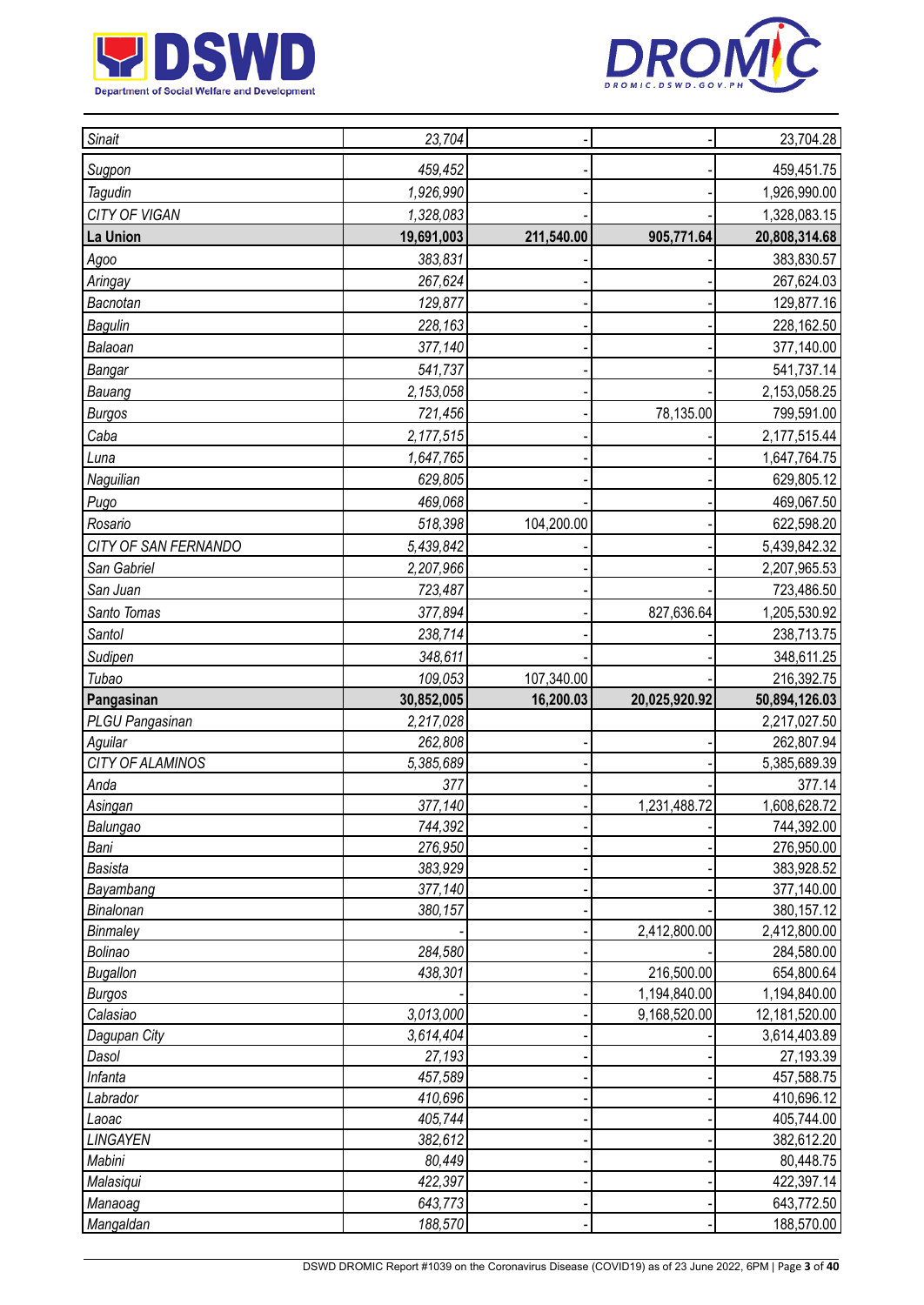



| Mangatarem                | 245,778            |           |              | 245,778.00                 |
|---------------------------|--------------------|-----------|--------------|----------------------------|
| Mapandan                  | 188,570            |           |              | 188,570.00                 |
| Natividad                 | 20,042             |           |              | 20,042.39                  |
| Pozzorubio                | 500,495            |           |              | 500,494.75                 |
| Rosales                   | 2,994,211          |           |              | 2,994,211.32               |
| San Carlos City           | 530,147            |           |              | 530,147.34                 |
| San Fabian                | 377,140            |           |              | 377,140.00                 |
| San Manuel                | 422,504            |           | 1,861,675.20 | 2,284,179.30               |
| San Nicolas               | 428,869            |           |              | 428,868.77                 |
| San Quintin               | 377                |           |              | 377.14                     |
| Santa Barbara             | 510,000            |           |              | 510,000.00                 |
| Santa Maria               | 406,470            |           | 745,000.00   | 1,151,470.00               |
| Santo Tomas               | 377,140            |           |              | 377,140.00                 |
| Sison                     | 826,797            |           |              | 826,796.75                 |
| Sual                      | 53,633             |           |              | 53,632.50                  |
| Tayug                     | 420,885            | 16,200.03 |              | 437,084.67                 |
| <b>Umingan</b>            | 96,539             |           | 2,495,097.00 | 2,591,635.50               |
| Urbiztondo                | 1,104,254          |           |              | 1,104,253.75               |
| CITY OF URDANETA          | 384,668            |           | 700,000.00   | 1,084,668.14               |
| Villasis                  | 188,570            |           |              | 188,570.00                 |
| <b>REGION II</b>          | 146,302,905        |           |              | 146,302,904.70             |
| <b>Batanes</b>            | 1,114,722          |           |              | 1,114,722.08               |
| <b>PLGU Batanes</b>       | 169,950            |           |              | 169,949.52                 |
| Basco                     | 940,759            |           |              | 940,759.04                 |
| Itbayat                   | 2,151              |           |              | 2,151.00                   |
| Uyugan                    | 1,863              |           |              | 1,862.52                   |
|                           |                    |           |              |                            |
| Cagayan                   | 61,880,759         |           |              | 61,880,758.60              |
| PLGU Cagayan              | 5,260,315          |           |              | 5,260,315.26               |
| Abulug                    | 3,584              |           |              | 3,584.40                   |
| Alcala                    | 989,773            |           |              | 989,773.32                 |
|                           | 1,051,918          |           |              | 1,051,917.52               |
| Allacapan                 | 346,307            |           |              | 346,306.66                 |
| <b>Amulung</b>            |                    |           |              |                            |
| Aparri                    | 3,480,002          |           |              |                            |
| Baggao                    | 3,520,578          |           |              | 3,520,577.76               |
| <b>Ballesteros</b>        | 621                |           |              | 3,480,002.24<br>621.00     |
| <b>Buguey</b>             | 516,434            |           |              |                            |
| Calayan                   | 1,740,131          |           |              | 1,740,131.36               |
| Camalaniugan              | 1,841,009          |           |              | 1,841,009.00               |
| Claveria                  | 300,200            |           |              | 300,200.00                 |
| Enrile                    | 3,623,009          |           |              | 516,433.76<br>3,623,008.82 |
| Gattaran                  | 312,084            |           |              | 312,084.40                 |
| Gonzaga                   | 2,441,042          |           |              | 2,441,042.00               |
| Iguig                     | 576,089            |           |              | 576,089.00                 |
| Lal-lo                    | 1,985,704          |           |              | 1,985,704.40               |
| Lasam                     | 561,732            |           |              | 561,731.70                 |
| Pamplona                  | 302,363            |           |              | 302,363.43                 |
| Peñablanca                | 98,166             |           |              | 98,165.88                  |
| Piat                      | 99,117             |           |              | 99,116.88                  |
| Rizal                     | 2,112,977          |           |              | 2, 112, 977.22             |
| Sanchez-Mira<br>Santa Ana | 125,685<br>566,905 |           |              | 125,685.00<br>566,905.13   |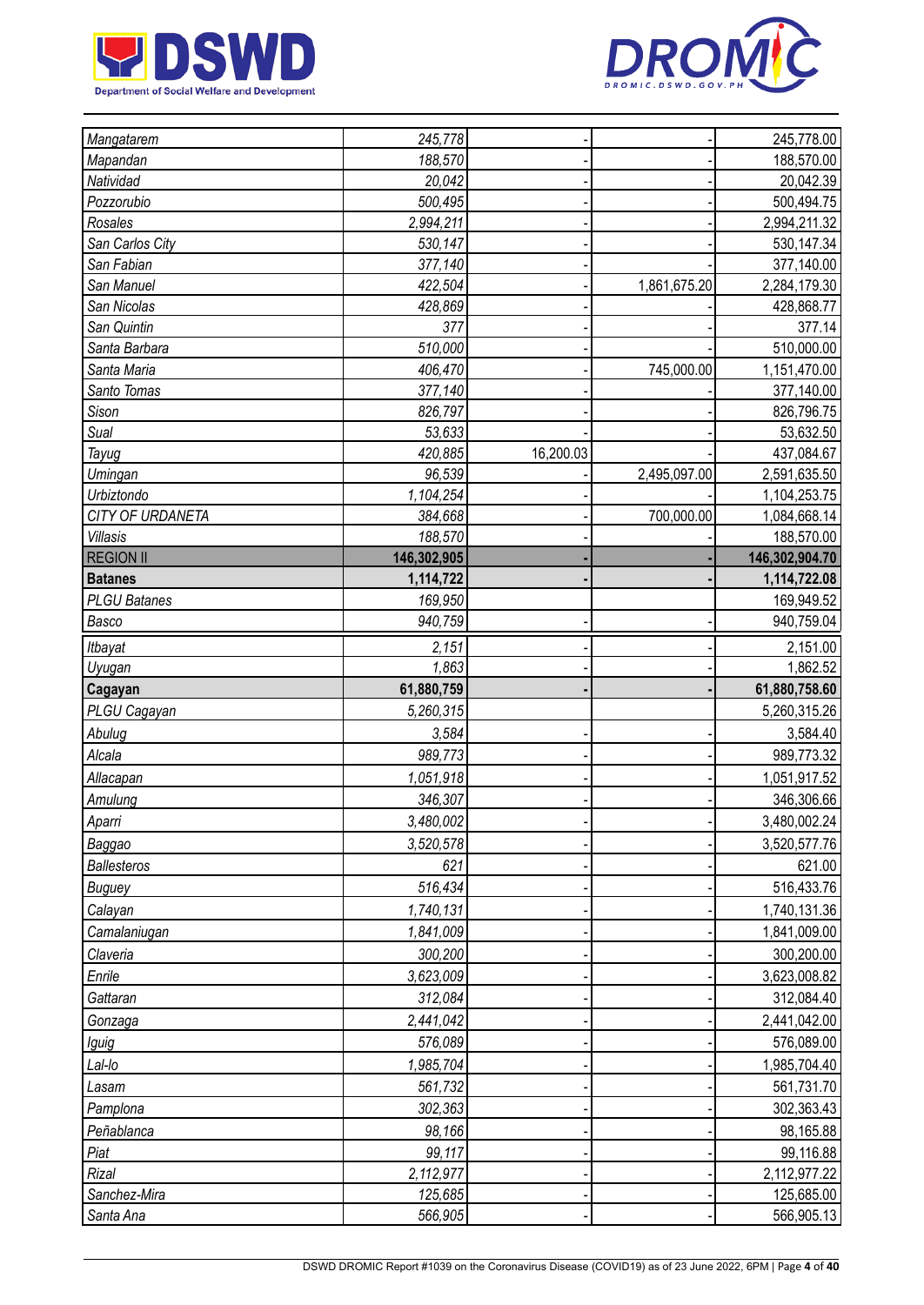



| Santa Praxedes            | 1,213,511  |  | 1,213,511.25     |
|---------------------------|------------|--|------------------|
| Santa Teresita            | 1,434      |  | 1,433.76         |
| Santo Niño (Faire)        | 725,559    |  | 725,558.53       |
| Solana                    | 2,006,374  |  | 2,006,373.64     |
| Tuao                      | 717        |  | 716.88           |
| Tuguegarao City           | 26,077,418 |  | 26,077,418.40    |
| Isabela                   | 52,101,723 |  | 52, 101, 722. 55 |
| PLGU Isabela              | 16,919,764 |  | 16,919,763.72    |
| Alicia                    | 8,090,881  |  | 8,090,880.81     |
| Angadanan                 | 829,033    |  | 829,032.66       |
| Aurora                    | 1,142,228  |  | 1,142,227.66     |
| <b>Benito Soliven</b>     | 1,417,123  |  | 1,417,122.54     |
| <b>Burgos</b>             | 758,172    |  | 758,172.06       |
| Cabagan                   | 172,101    |  | 172,101.16       |
| Cabatuan                  | 253,077    |  | 253,077.36       |
| City of Cauayan           | 806,903    |  | 806,902.96       |
| Cordon                    | 493,705    |  | 493,704.66       |
| Delfin Albano (Magsaysay) | 2,233,610  |  | 2,233,609.56     |
| Dinapigue                 | 1,058,948  |  | 1,058,948.42     |
| Divilacan                 | 188,527    |  | 188,526.66       |
| Echague                   | 708,776    |  | 708,775.86       |
| Gamu                      | 581,261    |  | 581,260.66       |
| llagan                    | 382,251    |  | 382,251.04       |
| Jones                     | 2,573,010  |  | 2,573,009.66     |
| Luna                      | 138,352    |  | 138,351.66       |
| Maconacon                 | 505,338    |  | 505,337.88       |
| Mallig                    | 271,302    |  | 271,301.78       |
| Naguilian                 | 281,402    |  | 281,401.58       |
| Palanan                   | 212,339    |  | 212,339.30       |
| Quezon                    | 157,449    |  | 157,449.16       |
| Quirino                   | 629,574    |  | 629,573.66       |
| Ramon                     | 323,330    |  | 323,329.86       |
| Reina Mercedes            | 884,435    |  | 884,434.66       |
| Roxas                     | 2,988,457  |  | 2,988,456.86     |
| San Agustin               | 1,481,905  |  | 1,481,904.54     |
| San Guillermo             | 193,023    |  | 193,022.76       |
| San Isidro                | 819,164    |  | 819,163.70       |
| San Manuel                | 942,555    |  | 942,555.46       |
| San Mariano               | 467,174    |  | 467,173.66       |
| San Mateo                 | 329,876    |  | 329,875.66       |
| San Pablo                 | 139,069    |  | 139,068.54       |
| Santa Maria               | 408,176    |  | 408,175.66       |
| City of Santiago          | 2,006,510  |  | 2,006,509.52     |
| Santo Tomas               | 157,449    |  | 157,449.16       |
| Tumauini                  | 155,480    |  | 155,480.04       |
| Nueva Vizcaya             | 21,840,898 |  | 21,840,897.84    |
| PLGU Nueva Vizcaya        | 14,659,988 |  | 14,659,987.51    |
| Alfonso Castaneda         | 1,433,824  |  | 1,433,824.00     |
| Aritao                    | 230,000    |  | 230,000.00       |
| Bagabag                   | 578,916    |  | 578,916.10       |
| Bambang                   | 969,040    |  | 969,040.00       |
| Bayombong                 | 1,115,678  |  | 1,115,677.73     |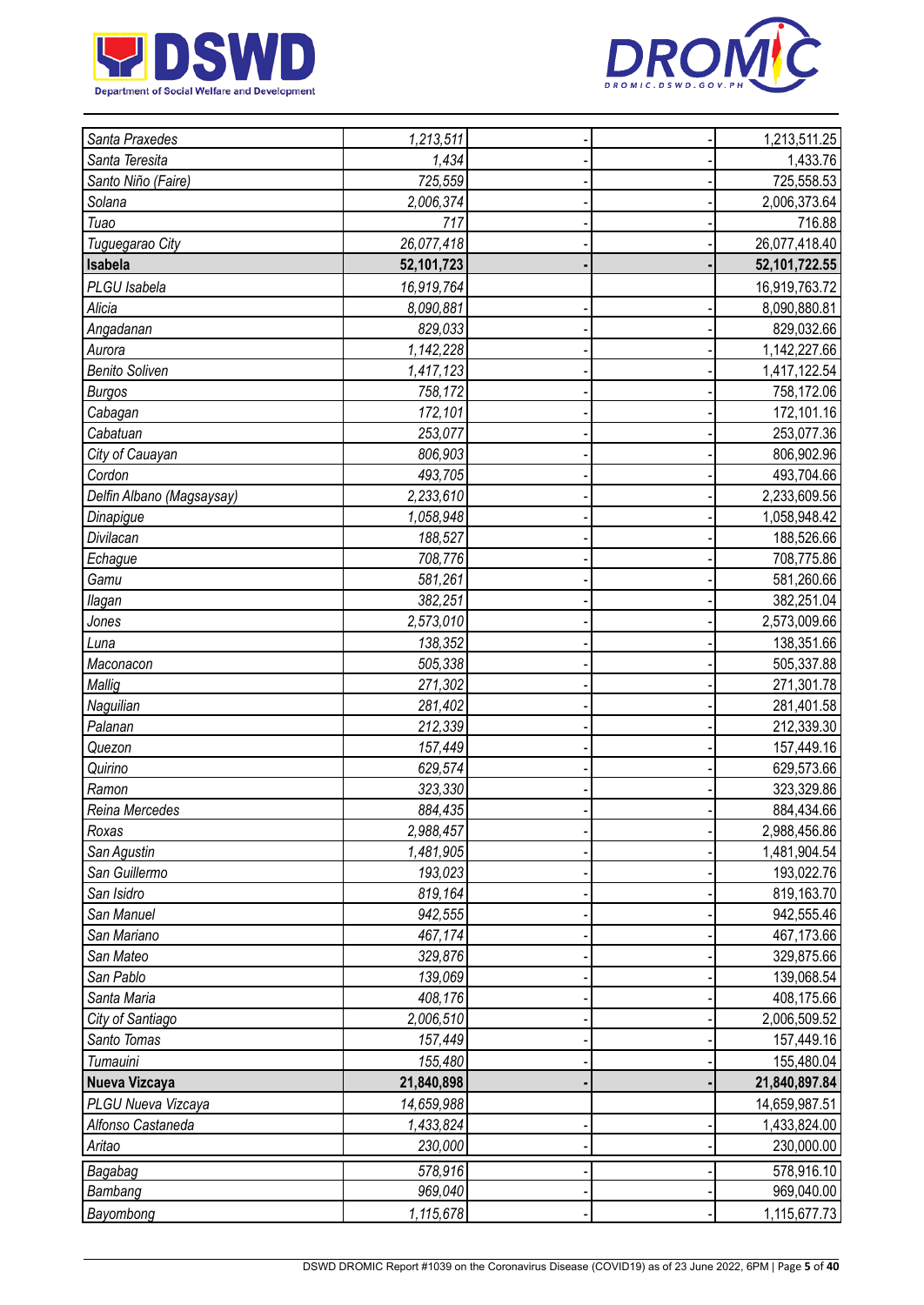



| Diadi                          | 1,126,670          |  | 1,126,669.50             |
|--------------------------------|--------------------|--|--------------------------|
| Dupax del Norte                | 41,224             |  | 41,224.00                |
| Dupax del Sur                  | 173,264            |  | 173,264.00               |
| Solano                         | 1,512,295          |  | 1,512,295.00             |
| Quirino                        | 9,364,804          |  | 9,364,803.63             |
| PLGU Quirino                   | 5,918,998          |  | 5,918,997.56             |
| Aglipay                        | 245,000            |  | 245,000.00               |
| Cabarroguis                    | 693,783            |  | 693,782.90               |
| Diffun                         | 1,007,948          |  | 1,007,948.00             |
| Maddela                        | 838,097            |  | 838,097.28               |
| Nagtipunan                     | 283,486            |  | 283,486.00               |
| Saguday                        | 377,492            |  | 377,491.89               |
| <b>REGION III</b>              | 64,045,928         |  | 64,045,928.06            |
| Aurora                         | 1,503,670          |  | 1,503,670.00             |
| <b>Baler</b>                   | 150,750            |  | 150,750.00               |
| Casiguran                      | 185,265            |  | 185,265.00               |
| Dilasag                        | 140,963            |  | 140,962.50               |
| Dinalungan                     | 80,550             |  | 80,550.00                |
| Dingalan                       | 193,000            |  |                          |
|                                | 390,668            |  | 193,000.00               |
| Dipaculao                      |                    |  | 390,667.50               |
| Maria Aurora                   | 181,238            |  | 181,237.50               |
| San Luis                       | 181,238            |  | 181,237.50               |
| <b>Bataan</b>                  | 4,152,799          |  | 4,152,798.69             |
| Abucay                         | 74,504             |  | 74,504.00                |
| Bagac                          | 124,566            |  | 124,566.00               |
| City of Balanga<br>Dinalupihan | 216,919<br>250,768 |  | 216,919.20<br>250,768.00 |
| Hermosa                        | 215,471            |  | 215,471.25               |
| Limay                          | 118,580            |  | 118,579.98               |
| Mariveles                      | 1,234,000          |  | 1,234,000.00             |
| Morong                         | 164,500            |  | 164,500.00               |
| Orani                          | 214,590            |  | 214,590.00               |
| Orion                          | 1,241,026          |  | 1,241,025.76             |
| Pilar                          | 189,557            |  | 189,556.50               |
| Samal                          | 108,318            |  | 108,318.00               |
| <b>Bulacan</b>                 | 27,774,335         |  | 27,774,334.58            |
| PLGU Bulacan                   | 1,234,000          |  | 1,234,000.00             |
| Angat                          | 361                |  | 360.78                   |
| Balagtas (Bigaa)               | 944,076            |  | 944,076.12               |
| Baliuag                        | 956,536            |  | 956,535.58               |
| Bocaue                         | 241,186            |  | 241,185.84               |
| <b>Bulacan</b>                 | 141,868            |  | 141,868.08               |
| <b>Bustos</b>                  | 115,145            |  | 115,144.53               |
| Calumpit                       | 973,568            |  | 973,568.37               |
| Doña Remedios Trinidad         | 216,200            |  | 216,200.00               |
| Guiguinto                      | 220,856            |  | 220,856.08               |
| Hagonoy                        | 1,317,845          |  | 1,317,845.45             |
| City of Malolos                | 519,274            |  | 519,273.85               |
| Marilao                        | 424,637            |  | 424,636.82               |
| City of Meycauayan             | 331,013            |  | 331,013.18               |
| Norzagaray                     | 1,243,758          |  | 1,243,758.07             |
| Obando                         | 150,642            |  | 150,642.42               |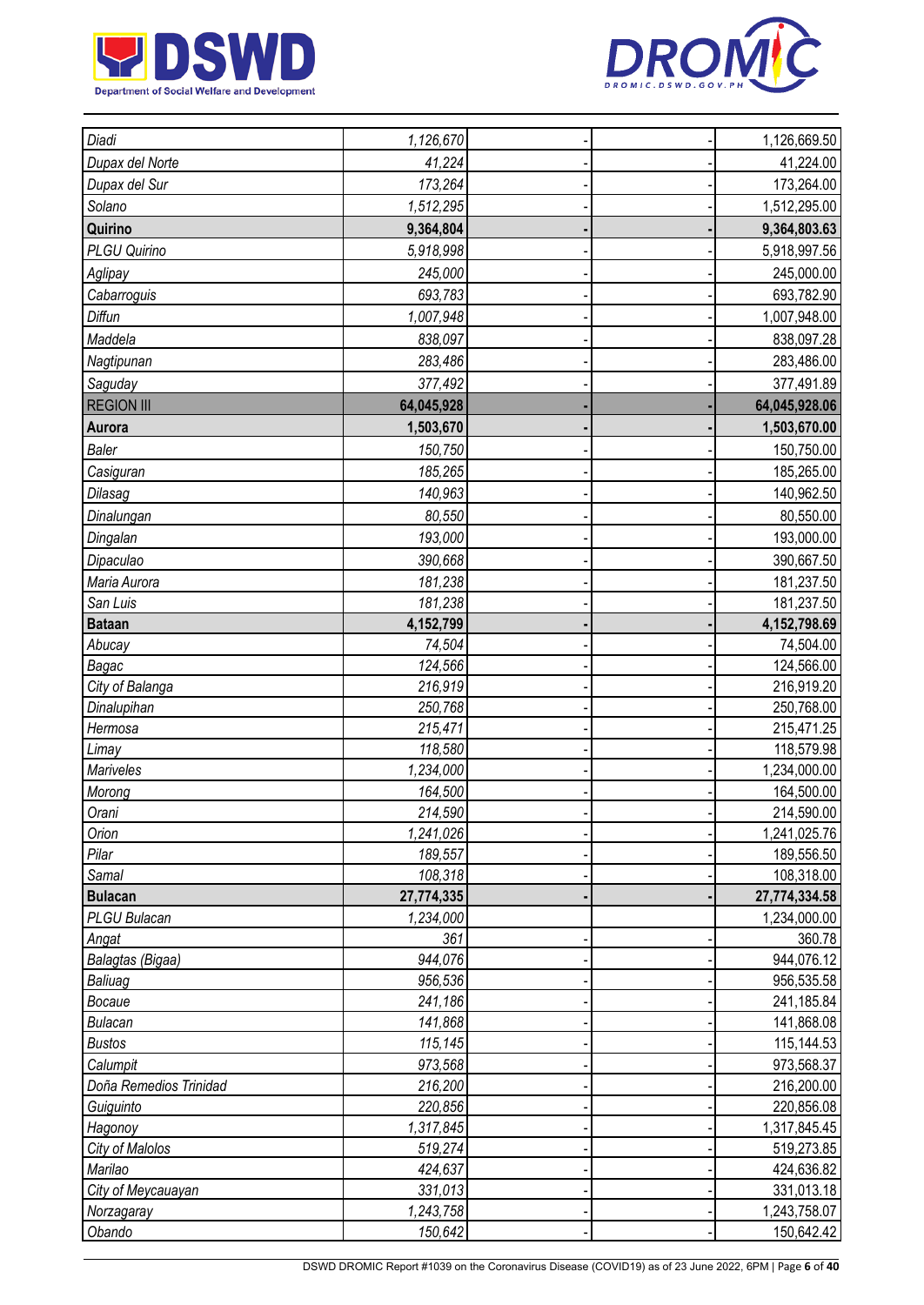



| Pandi                      | 10,271,119 |  | 10,271,119.15 |
|----------------------------|------------|--|---------------|
| Paombong                   | 95,519     |  | 95,518.74     |
| Plaridel                   | 273,025    |  | 273,025.46    |
| Pulilan                    | 1,173,025  |  | 1,173,025.06  |
| San Ildefonso              | 343,822    |  | 343,821.56    |
| City of San Jose del Monte | 2,824,470  |  | 2,824,469.92  |
| San Miguel                 | 3,154,322  |  | 3,154,321.68  |
| San Rafael                 | 244,437    |  | 244,437.06    |
| Santa Maria                | 363,631    |  | 363,630.78    |
| Nueva Ecija                | 12,771,708 |  | 12,771,707.79 |
| PLGU Nueva Ecitja          | 2,144,724  |  | 2,144,723.87  |
| Aliaga                     | 249,860    |  | 249,860.00    |
| Bongabon                   | 241,650    |  | 241,650.00    |
| Cabanatuan City            | 915,839    |  | 915,838.92    |
| Cabiao                     | 343,208    |  | 343,207.50    |
| Carranglan                 | 352,406    |  | 352,406.25    |
| Cuyapo                     | 312,131    |  | 312,131.25    |
| General Mamerto Natividad  | 213,458    |  | 213,457.50    |
| General Tinio (Papaya)     | 289,500    |  | 289,500.00    |
| Guimba                     | 523,575    |  | 523,575.00    |
| Jaen                       | 1,704,563  |  | 1,704,562.50  |
| Laur                       | 360,780    |  | 360,780.00    |
| Licab                      | 153,760    |  | 153,760.00    |
| Nampicuan                  | 80,550     |  | 80,550.00     |
| Palayan City               | 120,825    |  | 120,825.00    |
| Pantabangan                | 140,963    |  | 140,962.50    |
| Peñaranda                  | 120,825    |  | 120,825.00    |
| Quezon                     | 495,000    |  | 495,000.00    |
| Rizal                      | 609,863    |  | 609,862.50    |
|                            |            |  |               |
| San Isidro                 | 161,100    |  | 161,100.00    |
| San Jose City              | 422,888    |  | 422,887.50    |
| San Leonardo               | 161,100    |  | 161,100.00    |
| Santa Rosa                 | 370,530    |  | 370,530.00    |
| Santo Domingo              | 328,241    |  | 328,241.25    |
| Science City of Muñoz      | 380,599    |  | 380,598.75    |
| Talavera                   | 1,239,810  |  | 1,239,810.00  |
| Talugtug                   | 140,963    |  | 140,962.50    |
| Zaragoza                   | 193,000    |  | 193,000.00    |
| Pampanga                   | 7,781,497  |  | 7,781,496.82  |
| PLGU Pampanga              | 1,316,840  |  | 1,316,840.00  |
| <b>Angeles City</b>        | 823,669    |  | 823,669.12    |
| Apalit                     | 12,988     |  | 12,988.08     |
| Arayat                     | 1,082      |  | 1,082.34      |
| Bacolor                    | 144,440    |  | 144,439.60    |
| Candaba                    | 814,550    |  | 814,549.68    |
| Floridablanca              | 1,259,185  |  | 1,259,185.44  |
| Guagua                     | 2,525      |  | 2,525.46      |
| Lubao                      | 1,443      |  | 1,443.12      |
| Mabalacat                  | 536,052    |  | 536,052.30    |
| Macabebe                   | 2,525      |  | 2,525.46      |
| Magalang                   | 4,690      |  | 4,690.14      |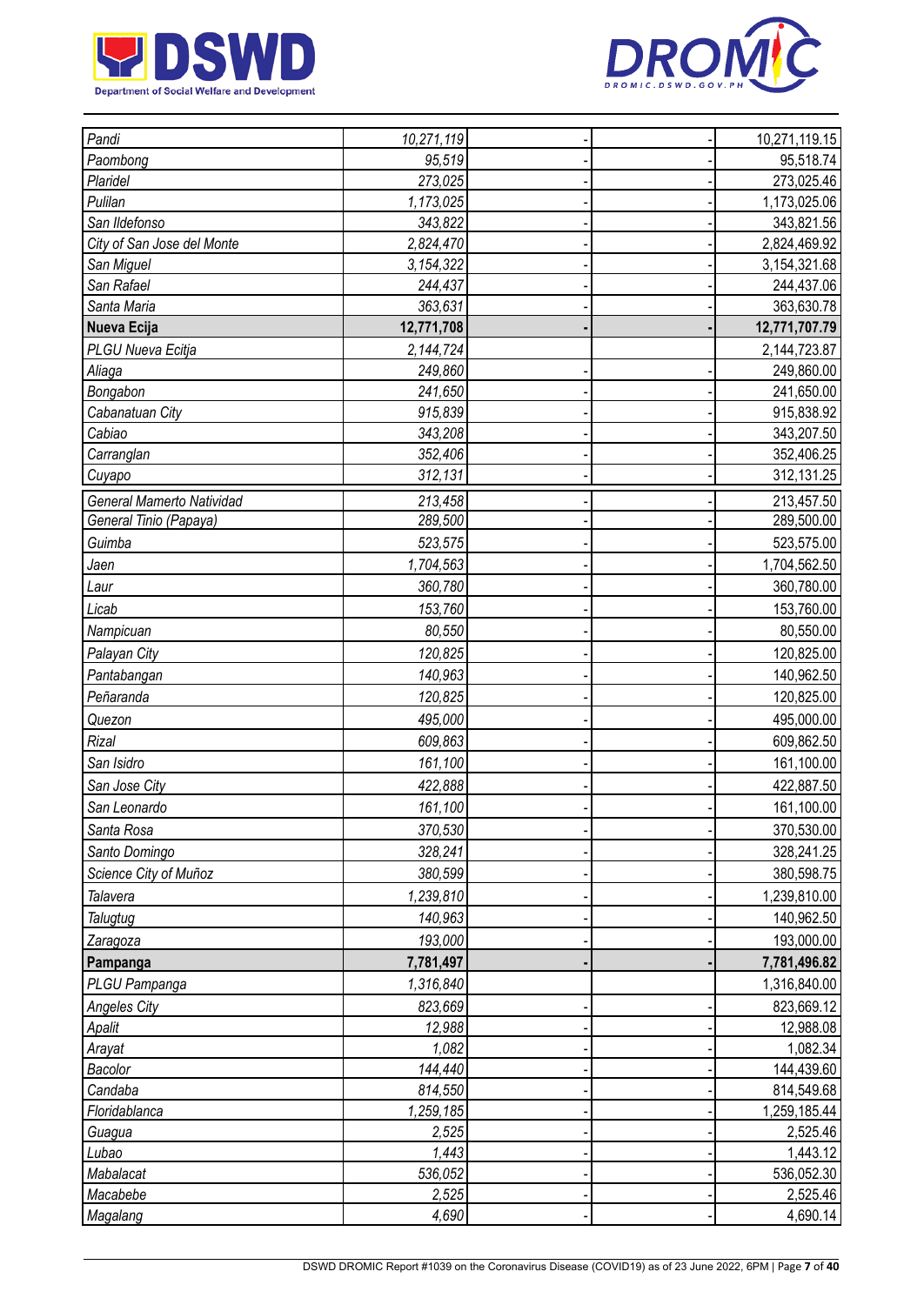



| Masantol             | 447,108     |                | 447,108.00     |
|----------------------|-------------|----------------|----------------|
| Mexico               | 6,133       |                | 6,133.26       |
| Minalin              | 254,696     |                | 254,696.14     |
| Porac                | 421,055     |                | 421,054.72     |
| City of San Fernando | 873,088     |                | 873,087.60     |
| San Luis             | 228,551     |                | 228,550.98     |
| San Simon            | 234,283     |                | 234,283.02     |
| Santa Ana            | 122,629     |                | 122,628.90     |
| Santa Rita           | 361         |                | 360.78         |
| Santo Tomas          | 272,881     |                | 272,881.12     |
| Sasmuan (Sexmoan)    | 722         |                | 721.56         |
| <b>Tarlac</b>        | 7,761,887   |                | 7,761,887.43   |
| Anao                 | 133,599     |                | 133,599.40     |
| Bamban               | 172,499     |                | 172,498.75     |
| Camiling             | 392,890     |                | 392,890.00     |
| Capas                | 1,844,020   |                | 1,844,019.75   |
| Concepcion           | 1,214,655   |                | 1,214,655.00   |
| Gerona               | 439,010     |                | 439,010.00     |
| La Paz               | 407,362     |                | 407,362.30     |
| Mayantoc             | 227,468     |                | 227,467.80     |
| Moncada              | 537,804     |                | 537,803.70     |
| Paniqui              | 227,291     |                | 227,291.40     |
| Pura                 | 282,766     |                | 282,765.88     |
| Ramos                | 165,548     |                | 165,548.00     |
| San Clemente         | 80,550      |                | 80,550.00      |
| San Manuel           | 228,437     |                | 228,437.25     |
| Santa Ignacia        | 253,953     |                | 253,953.00     |
| City of Tarlac       | 798,501     |                | 798,501.00     |
| Victoria             | 355,534     |                | 355,534.20     |
| <b>Zambales</b>      | 2,300,033   |                | 2,300,032.75   |
| <b>Botolan</b>       | 346,365     |                | 346,365.00     |
| Candelaria           | 108,234     |                | 108,234.00     |
| Castillejos          | 126,273     |                | 126,273.00     |
| Masinloc             | 151,528     |                | 151,527.60     |
| Olongapo City        | 790,692     |                | 790,692.00     |
| San Felipe           | 90,195      |                | 90,195.00      |
| San Marcelino        | 291,124     |                | 291,124.00     |
| Santa Cruz           | 289,751     |                | 289,750.65     |
| Subic                | 105,872     |                | 105,871.50     |
| CALABARZON           | 374,316,099 | 158,093,707.06 | 532,409,805.90 |
| <b>Batangas</b>      | 239,909,017 | 30,222,830.80  | 270,131,847.65 |
| PLGU Batangas        | 53,551,708  | 13,480,874.40  | 67,032,582.75  |
| Agoncillo            | 13,470,980  |                | 13,470,980.00  |
| Alitagtag            | 7,970,881   |                | 7,970,880.50   |
| Balayan              | 1,589,695   |                | 1,589,695.00   |
| <b>Balete</b>        | 14,239,246  | 1,533,000.00   | 15,772,246.00  |
| <b>Batangas City</b> | 2,585,377   | 2,568,275.00   | 5,153,652.00   |
| Bauan                | 1,641,975   | 1,195,735.00   | 2,837,710.00   |
| Calaca               | 2,547,585   | 2,150,000.00   | 4,697,585.00   |
| Calatagan            | 2,234,482   |                | 2,234,482.00   |
| Cuenca               | 7,734,308   |                | 7,734,307.50   |
| <i>Ibaan</i>         | 3,409,083   | 289,350.00     | 3,698,432.50   |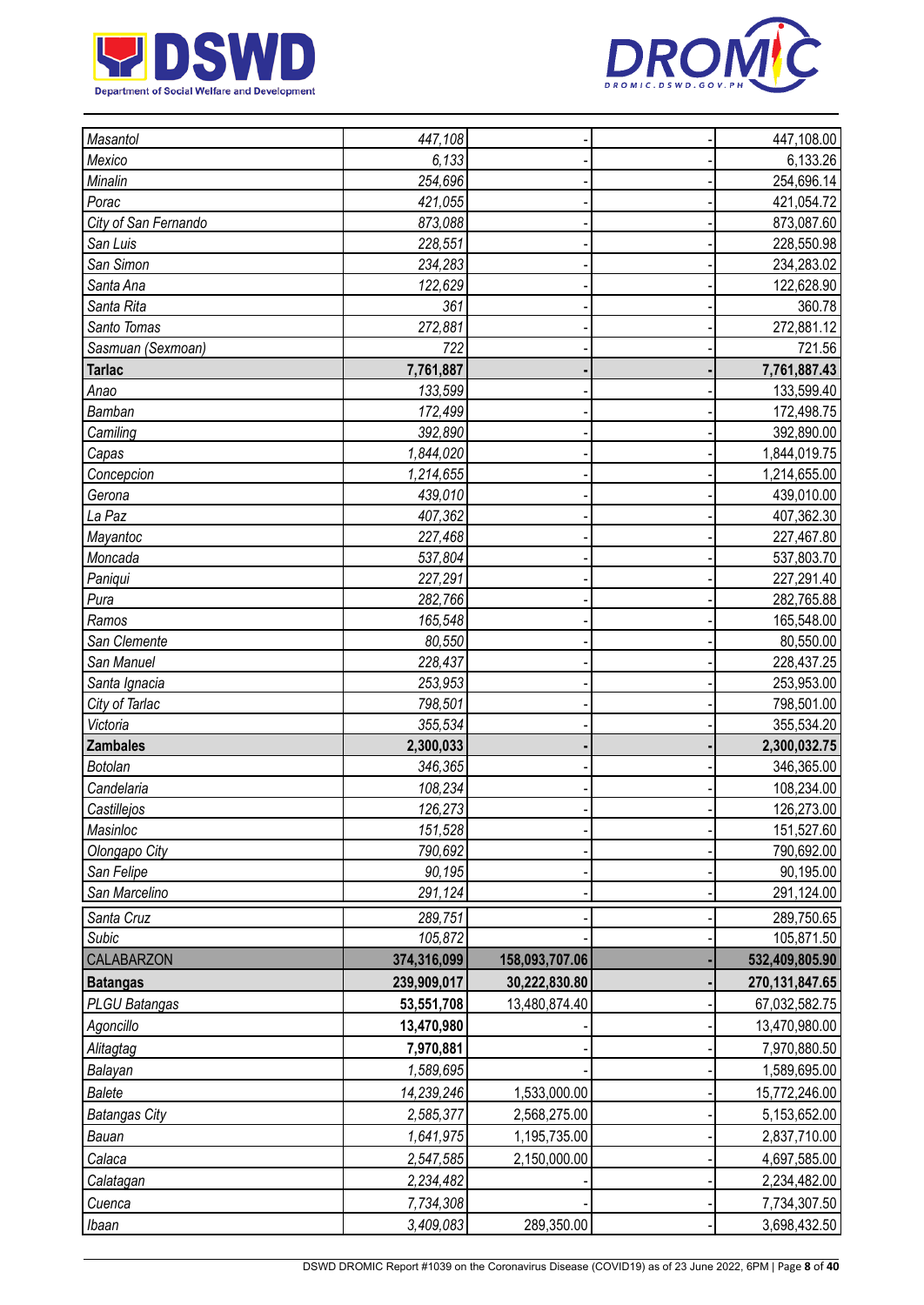



| Laurel                             | 15, 157, 380         |               | 15, 157, 380.00              |
|------------------------------------|----------------------|---------------|------------------------------|
| Lemery                             | 13,511,552           | 907,370.00    | 14,418,922.00                |
| Lian                               | 1,152,179            |               | 1,152,179.00                 |
| Lipa City                          | 7,849,584            | 3,150,000.00  | 10,999,584.00                |
| Lobo                               | 1,206,739            |               | 1,206,739.00                 |
| Mabini                             | 2,029,190            | 877,040.00    | 2,906,230.00                 |
| Malvar                             | 8,055,049            | 328,400.00    | 8,383,449.00                 |
| Mataas Na Kahoy                    | 8,731,221            |               | 8,731,221.00                 |
| Nasugbu                            | 1,369,315            | 1,875,000.00  | 3,244,315.00                 |
| Padre Garcia                       | 1,837,315            |               | 1,837,315.00                 |
| Rosario                            | 1,268,815            |               | 1,268,815.00                 |
| San Jose                           | 3,841,375            | 873,551.40    | 4,714,926.40                 |
| San Juan                           | 2,264,783            |               | 2,264,782.50                 |
| San Luis                           | 1,532,345            |               | 1,532,345.00                 |
| San Nicolas                        | 13,478,500           |               | 13,478,500.00                |
| San Pascual                        | 1,351,403            |               | 1,351,403.00                 |
| Santa Teresita                     | 7,582,753            |               | 7,582,753.00                 |
| Santo Tomas                        | 1,412,347            | 358,075.00    | 1,770,422.00                 |
| Taal                               | 8,568,908            |               | 8,568,908.00                 |
| Talisay                            | 13,660,312           |               | 13,660,312.00                |
| City of Tanauan                    | 8,418,586            | 636,160.00    | 9,054,745.50                 |
| Taysan                             | 1,322,983            |               | 1,322,983.00                 |
| <b>Tingloy</b>                     | 2,195,750            |               | 2,195,750.00                 |
| Tuy                                | 1,135,315            |               | 1,135,315.00                 |
| <b>Cavite</b>                      | 38,908,560           | 61,074,140.43 | 99,982,700.18                |
| <b>PLGU Cavite</b>                 | 116,160              | 41,344,159.20 | 41,460,319.20                |
| Alfonso                            | 950,341              |               | 950,341.00                   |
| Amadeo                             | 2,610,790            |               | 2,610,790.00                 |
|                                    |                      |               |                              |
|                                    |                      |               |                              |
| Bacoor                             | 5,785,443            | 4,956,870.00  | 10,742,313.00                |
| Carmona                            | 1,980,850            | 1,750,000.00  | 3,730,850.25                 |
| Cavite City                        | 1,619,464            | 225,569.00    | 1,845,033.00                 |
| Dasmariñas<br>Gen. Mariano Alvarez | 3,663,384            | 1,978,816.78  | 5,642,200.78                 |
| General Emilio Aguinaldo           | 2,915,365<br>991,000 | 812,670.00    | 991,000.00                   |
| <b>General Trias</b>               | 999,861              | 878,175.00    | 1,878,036.25                 |
| lmus                               | 1,512,830            | 1,661,520.60  | 3,174,350.60                 |
| Indang                             | 374,000              | 105,860.00    | 479,860.00                   |
| Kawit                              | 1,004,860            | 137,583.71    | 1,142,443.71                 |
| Magallanes                         | 991,000              |               | 991,000.00                   |
| Maragondon                         | 874,000              | 60,510.00     | 934,510.00                   |
| Mendez (MENDEZ-NUÑEZ)              | 991,000              |               | 991,000.00                   |
| Naic                               | 1,203,340            |               | 1,203,340.00                 |
| Noveleta                           | 1,988,875            | 570,000.00    | 2,558,874.50                 |
| Rosario                            | 1,766,636            | 544,238.00    | 3,728,034.75<br>2,310,874.00 |
| Silang                             | 1,393,016            | 417,655.00    | 1,810,671.00                 |
| Tagaytay City                      | 2,201,214            | 763,400.00    | 2,964,614.00                 |
| Tanza                              | 1,101,008            | 1,181,962.14  | 2,282,970.14                 |
| Ternate                            | 874,000              | 286,605.00    | 1,160,605.00                 |
| <b>Trece Martires City</b>         | 1,000,123            | 3,398,546.00  | 4,398,669.00                 |
| Laguna                             | 37,338,756           | 36,224,196.31 | 73,562,952.55                |
| PLGU Laguna<br>Alaminos            | 1,128,675<br>775,400 | 21,814,200.50 | 22,942,875.50<br>775,400.00  |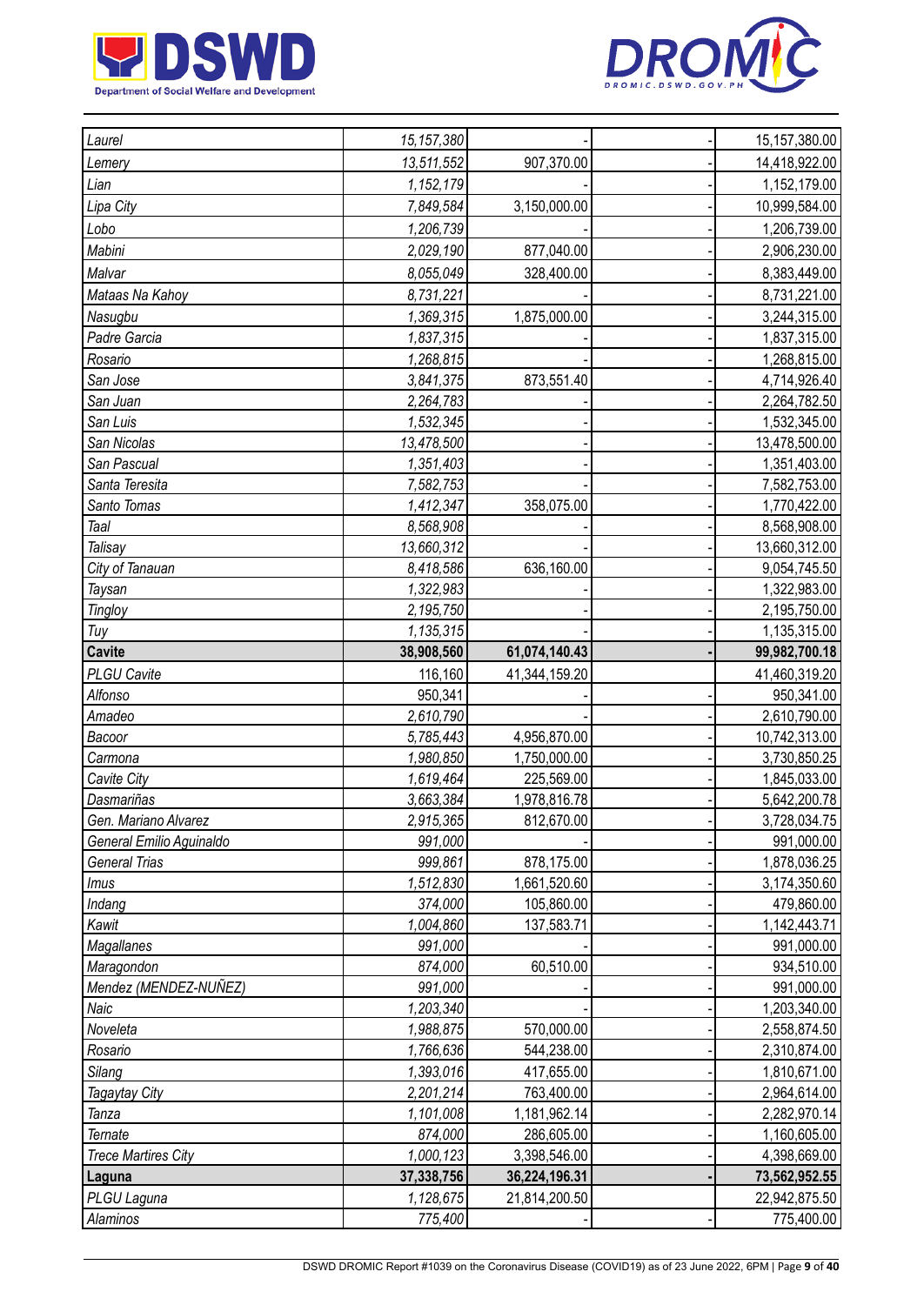



| Bay                  | 776,000    | 310,300.00   | 1,086,300.00  |
|----------------------|------------|--------------|---------------|
| Biñan                | 2,314,510  | 1,347,500.00 | 3,662,010.00  |
| Cabuyao              | 1,576,060  | 492,900.00   | 2,068,960.00  |
| City of Calamba      | 1,996,026  | 2,916,068.00 | 4,912,094.00  |
| Calauan              | 1,307,184  |              | 1,307,184.00  |
| Cavinti              | 775,400    |              | 775,400.00    |
| Famy                 | 775,400    | 63,224.78    | 838,624.78    |
| Kalayaan             | 773,300    |              | 773,300.00    |
| Liliw                | 960,728    | 625,000.00   | 1,585,728.00  |
| Los Baños            | 2,354,148  | 765,041.40   | 3,119,189.15  |
| Luisiana             | 1,032,000  |              | 1,032,000.00  |
| Lumban               | 775,400    |              | 775,400.00    |
| Mabitac              | 898,880    | 202,500.00   | 1,101,380.00  |
| Magdalena            | 753,800    |              | 753,800.00    |
| Majayjay             | 1,275,982  |              | 1,275,982.00  |
| Nagcarlan            | 635,000    |              | 635,000.00    |
| Paete                | 730,210    |              | 730,210.00    |
| Pagsanjan            | 1,370,416  | 151,652.00   | 1,522,068.25  |
| Pakil                | 1,001,800  | 206,855.77   | 1,208,655.77  |
| Pangil               | 1,423,582  |              | 1,423,582.00  |
| Pila                 | 1,894,420  | 525,000.00   | 2,419,420.00  |
| Rizal                | 956,610    |              | 956,610.00    |
| San Pablo City       | 1,391,700  | 1,829,788.83 | 3,221,488.83  |
| San Pedro            | 1,985,709  | 2,884,524.48 | 4,870,233.73  |
| Santa Cruz           | 1,792,716  | 327,550.00   |               |
|                      |            |              | 2,120,266.00  |
| Santa Maria          | 353,800    | 437,500.00   | 791,300.00    |
| City of Santa Rosa   | 1,496,882  | 1,324,590.55 | 2,821,472.29  |
| Siniloan             | 1,014,446  |              | 1,014,446.00  |
| Victoria             | 1,042,572  |              | 1,042,572.25  |
| Quezon               | 28,948,769 | 6,966,550.68 | 35,915,319.68 |
| PLGU Quezon          | 3,114,000  |              | 3,114,000.00  |
| Agdangan             | 282,000    |              | 282,000.00    |
| Alabat               | 1,175,000  |              | 1,175,000.00  |
| Atimonan             | 235,000    |              | 235,000.00    |
| Buenavista           | 376,000    |              | 376,000.00    |
| <b>Burdeos</b>       | 844,000    |              | 844,000.00    |
| Calauag              | 470,000    |              | 470,000.00    |
| Candelaria           | 1,234,352  | 739,062.68   | 1,973,414.68  |
| Catanauan            | 788,432    |              | 788,432.00    |
| <b>Dolores</b>       | 242,432    |              | 242,432.00    |
| General Luna         | 655,000    |              | 655,000.00    |
| <b>General Nakar</b> | 51,748     |              | 51,748.00     |
| Guinayangan          | 234,000    |              | 234,000.00    |
| Gumaca               | 470,000    |              | 470,000.00    |
| Infanta              | 705,475    |              | 705,475.00    |
| Jomalig              | 844,000    |              | 844,000.00    |
| Lopez                | 421,510    |              | 421,510.00    |
| Lucban               | 1,223,500  |              | 1,223,500.00  |
| Lucena City          | 2,498,399  | 4,920,000.00 | 7,418,399.00  |
| Macalelon            | 544,400    |              | 544,400.00    |
| Mauban               | 1,037,600  | 775,000.00   | 1,812,600.00  |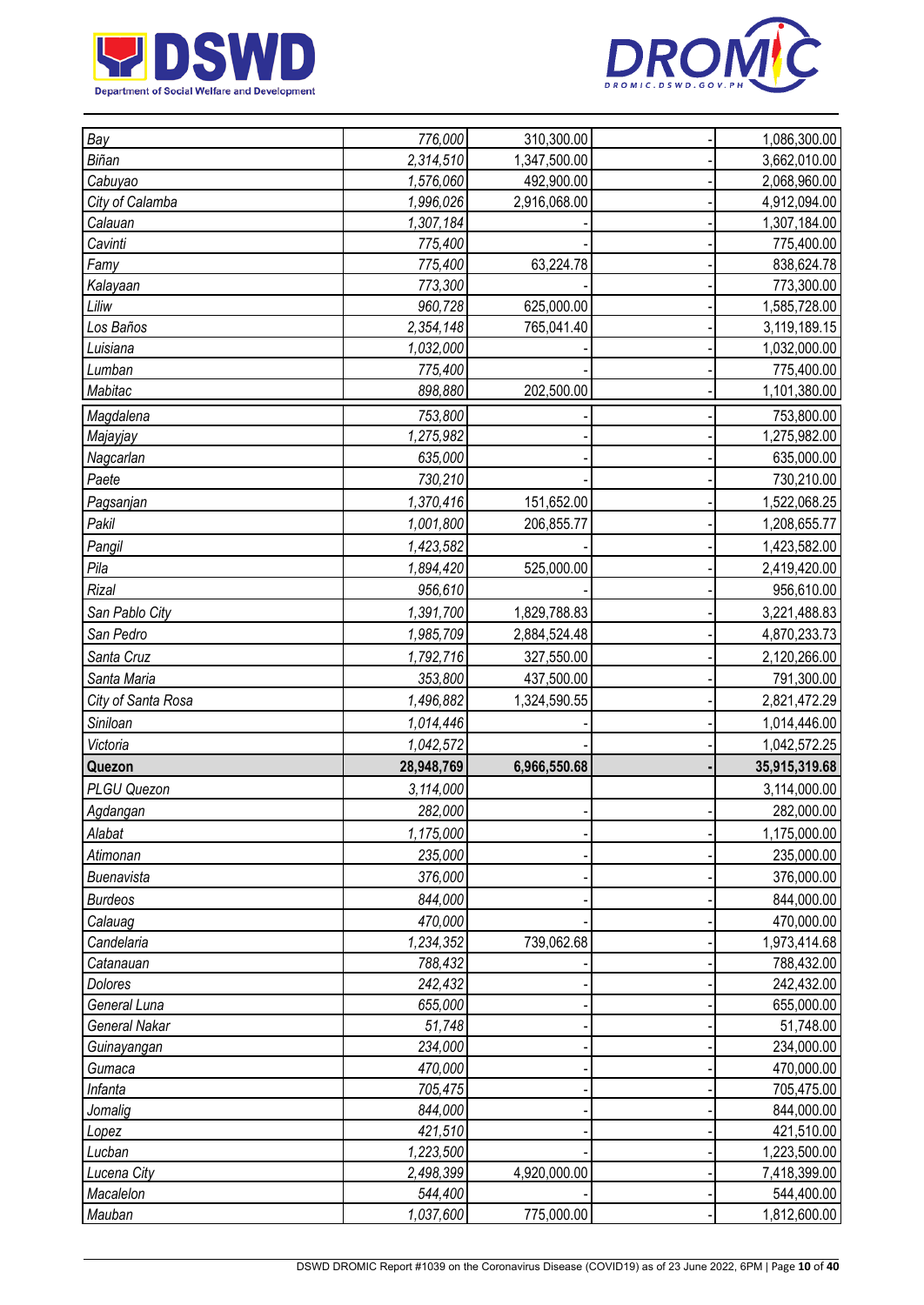



| Mulanay                   | 761,225    |               | 761,225.00    |
|---------------------------|------------|---------------|---------------|
| Padre Burgos              | 380,952    |               | 380,952.00    |
| Pagbilao                  | 723,000    | 532,488.00    | 1,255,488.00  |
| Panukulan                 | 703,000    |               | 703,000.00    |
| Patnanungan               | 703,000    |               | 703,000.00    |
| Perez                     | 940,000    |               | 940,000.00    |
| Pitogo                    | 376,000    |               | 376,000.00    |
| Plaridel                  | 235,000    |               | 235,000.00    |
| Polillo                   | 703,000    |               | 703,000.00    |
| Quezon                    | 940,000    |               | 940,000.00    |
| Real                      | 235,000    |               | 235,000.00    |
| Sampaloc                  | 740,000    |               | 740,000.00    |
| San Andres                | 374,000    |               | 374,000.00    |
| San Antonio               | 375,400    |               | 375,400.00    |
| San Francisco (Aurora)    | 611,000    |               | 611,000.00    |
| San Narciso               | 601,600    |               | 601,600.00    |
| Sariaya                   | 247,716    |               | 247,716.00    |
| Tagkawayan                | 304,500    |               | 304,500.00    |
| City of Tayabas           | 733,528    |               | 733,528.00    |
| Tiaong                    | 485,000    |               | 485,000.00    |
| Unisan                    | 329,000    |               | 329,000.00    |
| <b>Rizal</b>              | 29,210,997 | 23,605,988.84 | 52,816,985.84 |
| <b>PLGU Rizal</b>         | 111,000    | 14,835,654.80 | 14,946,654.80 |
| Angono                    | 1,298,030  | 730,809.00    | 2,028,839.00  |
| City of Antipolo          | 3,505,199  | 2,375,812.00  | 5,881,010.50  |
| <b>Baras</b>              | 1,999,912  |               | 1,999,912.00  |
| Binangonan                | 851,448    |               | 851,448.00    |
| Cainta                    | 2,835,970  | 2,929,831.25  | 5,765,801.25  |
| Cardona                   | 1,562,680  | 350,136.50    | 1,912,816.50  |
| Jala-Jala                 | 605,620    | 110,490.00    | 716,110.00    |
| Morong                    | 1,882,464  |               | 1,882,464.00  |
| Pililla                   | 931,610    | 253,000.00    | 1,184,610.00  |
| Rodriguez (Montalban)     | 5,432,466  | 640,863.00    | 6,073,329.00  |
| San Mateo                 | 1,464,369  | 1,124,392.29  | 2,588,761.29  |
| Tanay                     | 2,928,409  |               | 2,928,408.50  |
| Taytay                    | 2,244,501  | 255,000.00    | 2,499,501.00  |
| Teresa                    | 1,557,320  |               | 1,557,320.00  |
| <b>MIMAROPA</b>           | 77,930,774 |               | 77,930,773.78 |
| <b>Marinduque</b>         | 4,803,084  |               | 4,803,083.70  |
| Boac                      | 1,272,030  |               | 1,272,030.00  |
| Buenavista                | 459,150    |               | 459,150.00    |
| Gasan                     | 89,388     |               | 89,387.50     |
| Mogpog                    | 405,900    |               | 405,900.00    |
| Santa Cruz                | 900,000    |               | 900,000.00    |
| Torrijos                  | 1,676,616  |               | 1,676,616.20  |
|                           |            |               |               |
| <b>Occidental Mindoro</b> | 13,049,180 |               | 13,049,180.15 |
| Abra de llog              | 1,743,573  |               | 1,743,573.20  |
| Calintaan                 | 355,320    |               | 355,320.00    |
| Looc                      | 2,660,000  |               | 2,660,000.00  |
| Lubang                    | 2,250,025  |               | 2,250,025.00  |
| Magsaysay                 | 679,734    |               | 679,734.00    |
| Mamburao                  | 495,500    |               | 495,500.00    |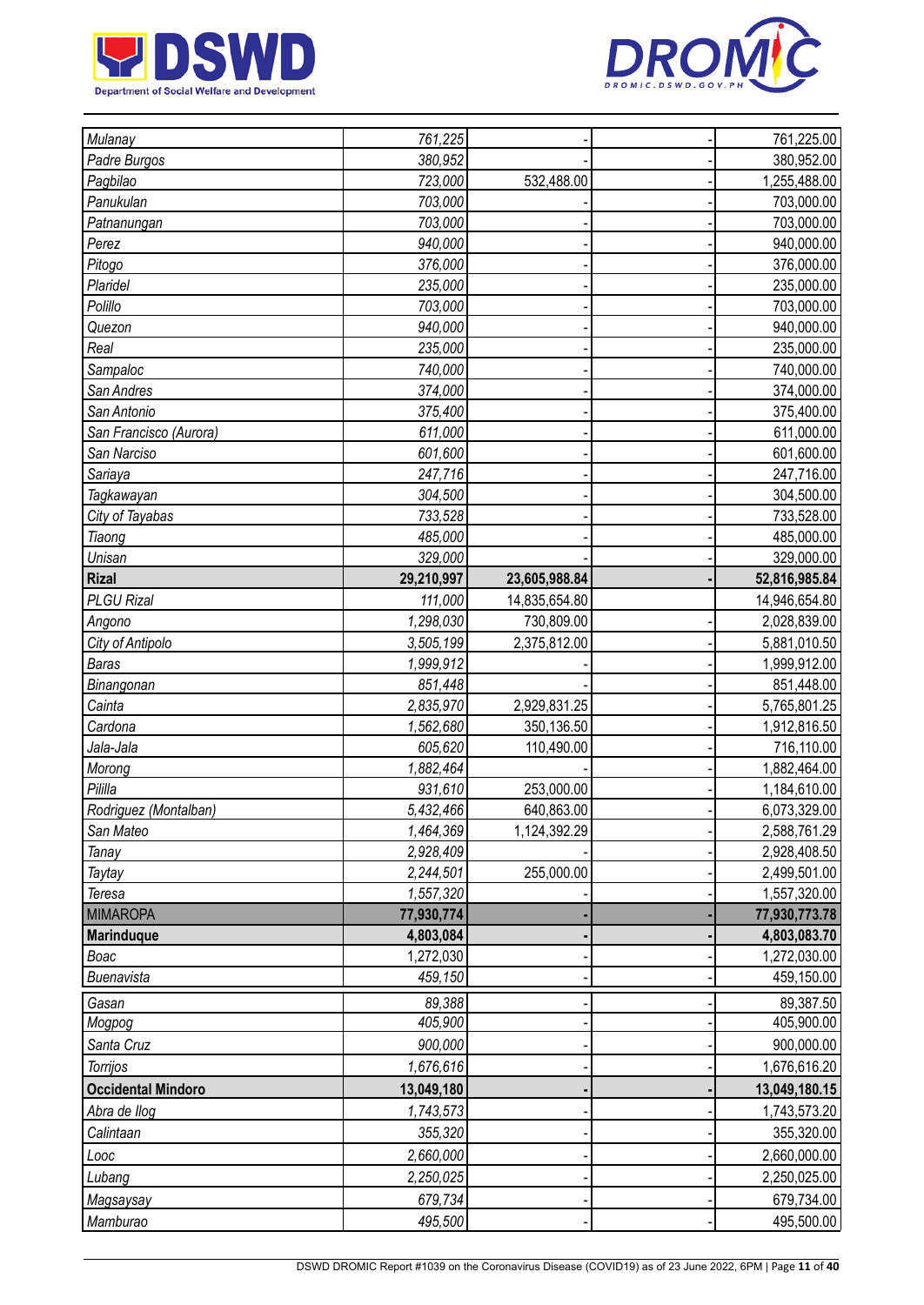



| Paluan                  | 241,200    |  | 241,200.00                  |
|-------------------------|------------|--|-----------------------------|
| Rizal                   | 370,131    |  | 370,131.30                  |
| Sablayan                | 1,390,677  |  | 1,390,676.50                |
| San Jose                | 2,270,818  |  | 2,270,818.35                |
| Santa Cruz              | 592,202    |  | 592,201.80                  |
| <b>Oriental Mindoro</b> | 14,436,807 |  | 14,436,807.35               |
| Baco                    | 566,036    |  | 566,035.50                  |
| <b>Bansud</b>           | 1,089,192  |  | 1,089,191.50                |
| Bongabong               | 1,280,820  |  | 1,280,819.50                |
| Bulalacao (San Pedro)   | 998,053    |  | 998,052.75                  |
| City of Calapan         | 1,459,308  |  | 1,459,307.55                |
| Gloria                  | 699,051    |  | 699,050.55                  |
| Mansalay                | 602,807    |  | 602,806.50                  |
| Naujan                  | 1,559,325  |  | 1,559,325.00                |
| Pinamalayan             | 1,538,602  |  | 1,538,602.25                |
| Pola                    | 785,300    |  | 785,300.00                  |
| Puerto Galera           | 956,485    |  | 956,485.00                  |
| Roxas                   | 506,700    |  | 506,700.00                  |
| San Teodoro             | 749,731    |  | 749,731.25                  |
| Socorro                 | 857,300    |  | 857,300.00                  |
| Victoria                | 788,100    |  | 788,100.00                  |
| Palawan                 | 11,130,124 |  |                             |
| Aborlan                 | 337,872    |  | 11,130,123.88<br>337,872.15 |
| Balabac                 | 2,354,400  |  | 2,354,400.00                |
| Bataraza                | 453,600    |  | 453,600.00                  |
| Busuanga                | 949,500    |  | 949,500.00                  |
| Coron                   | 1,184,650  |  | 1,184,650.00                |
| Culion                  | 900,000    |  | 900,000.00                  |
| El Nido (Bacuit)        | 67,914     |  | 67,914.00                   |
| Linapacan               | 92,724     |  | 92,723.73                   |
| Magsaysay               | 180,000    |  | 180,000.00                  |
| Puerto Princesa City    | 1,815,645  |  | 1,815,644.85                |
| Quezon                  | 127,339    |  | 127,338.75                  |
| Rizal (Marcos)          | 1,290,415  |  | 1,290,415.10                |
| Roxas                   | 855,819    |  | 855,819.00                  |
| San Vicente             | 67,914     |  | 67,914.00                   |
| Sofronio Española       | 132,432    |  | 132,432.30                  |
| Romblon                 | 34,511,579 |  | 34,511,578.70               |
| Alcantara               | 642,659    |  | 642,659.00                  |
| Banton                  | 835,485    |  | 835,485.00                  |
| Cajidiocan              | 1,927,310  |  | 1,927,310.00                |
| Calatrava               | 618,797    |  | 618,797.00                  |
| Concepcion              | 1,349,250  |  | 1,349,250.00                |
| Corcuera                | 2,231,585  |  | 2,231,585.00                |
| Ferrol                  | 1,012,800  |  | 1,012,800.00                |
| Looc                    | 2,152,500  |  | 2,152,500.00                |
| Magdiwang               | 3,305,007  |  | 3,305,007.05                |
| Odiongan                | 3,193,271  |  | 3,193,271.45                |
| Romblon                 | 8,081,550  |  | 8,081,550.00                |
| San Agustin             | 450,000    |  | 450,000.00                  |
| San Andres              | 1,693,527  |  | 1,693,526.70                |
| San Fernando            | 3,654,628  |  | 3,654,627.50                |
|                         |            |  |                             |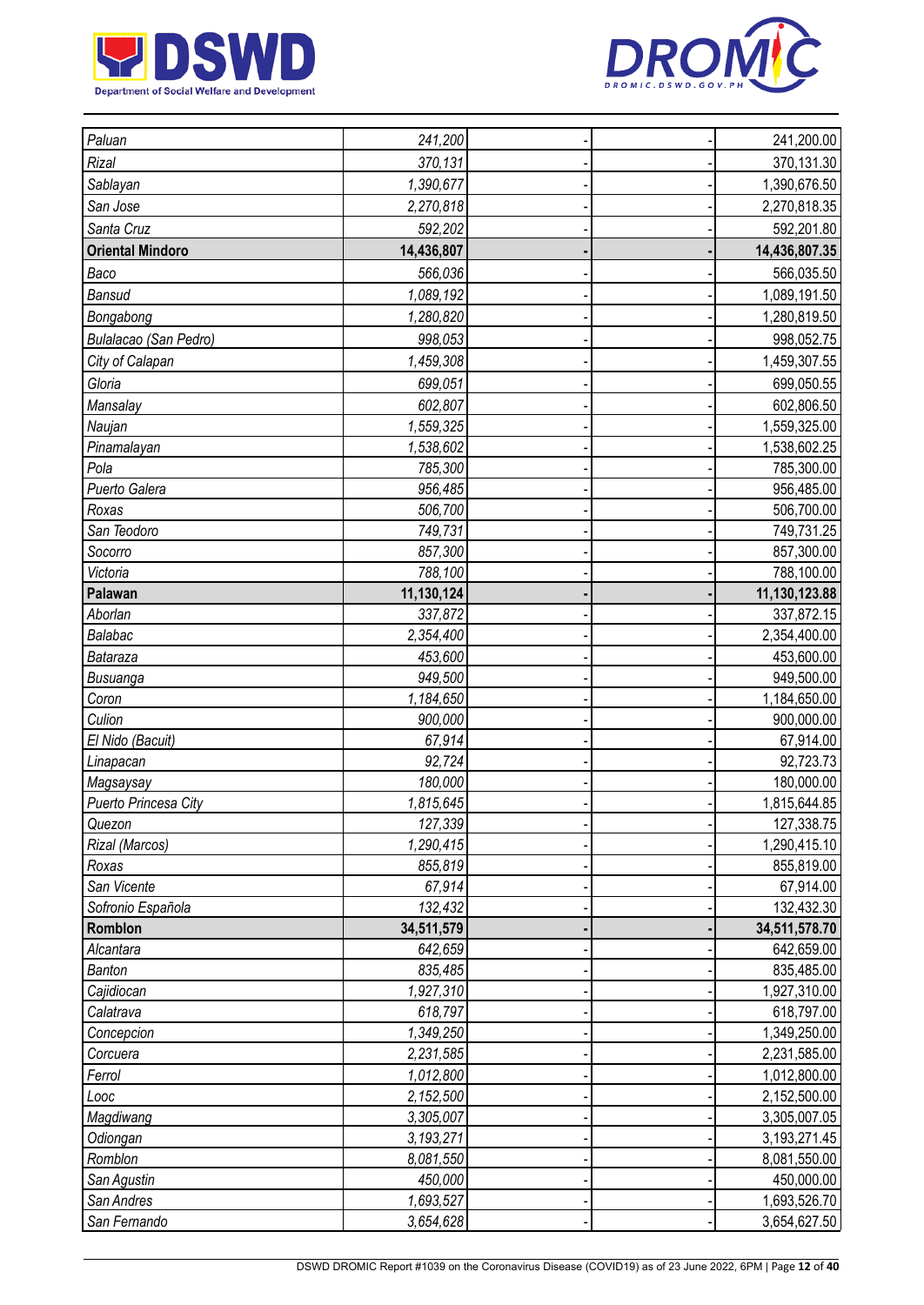



| San Jose                    | 1,395,870  |              | 1,395,870.00   |
|-----------------------------|------------|--------------|----------------|
| Santa Fe                    | 746,375    |              | 746,375.00     |
| Santa Maria (Imelda)        | 1,220,965  |              | 1,220,965.00   |
| <b>REGION V</b>             | 97,772,907 | 3,076,950.00 | 100,849,856.73 |
| <b>Albay</b>                | 23,625,225 | 1,445,750.00 | 25,070,974.66  |
| PLGU Albay                  | 2,364,478  |              | 2,364,478.00   |
| Bacacay                     | 339,865    |              | 339,865.16     |
| Camalig                     | 1,549,531  |              | 1,549,530.87   |
| Daraga (Locsin)             | 2,052,999  | 1,356,400.00 | 3,409,398.65   |
| Guinobatan                  | 3,348,124  | 89,350.00    | 3,437,474.36   |
| Legazpi City                | 2,766,380  |              | 2,766,380.44   |
| Libon                       | 926,777    |              | 926,777.49     |
| City of Ligao               | 1,923,404  |              | 1,923,403.75   |
| Malilipot                   | 189,439    |              | 189,438.60     |
| Malinao                     | 268,021    |              | 268,021.36     |
| Manito                      | 258,134    |              | 258,133.80     |
| Oas                         | 821,587    |              | 821,587.29     |
| Pio Duran                   | 2,786,358  |              | 2,786,357.96   |
| Polangui                    | 1,885,065  |              | 1,885,065.26   |
| Rapu-Rapu                   | 264,030    |              | 264,030.19     |
| Santo Domingo (Libog)       | 1,001,707  |              | 1,001,706.50   |
| City of Tabaco              | 612,810    |              | 612,809.60     |
| Tiwi                        | 266,515    |              | 266,515.38     |
| <b>Camarines Norte</b>      | 10,051,491 |              | 10,051,491.02  |
| <b>PLGU Camarines Norte</b> | 1,223,937  |              | 1,223,937.36   |
| Basud                       | 269,607    |              | 269,606.91     |
| Capalonga                   | 545,378    |              | 545,378.00     |
| Daet                        | 1,660,492  |              | 1,660,491.80   |
| Jose Panganiban             | 1,110,926  |              | 1,110,926.40   |
| Labo                        | 1,370,240  |              | 1,370,239.50   |
| Mercedes                    | 609,481    |              | 609,481.29     |
| Paracale                    | 410,633    |              | 410,633.32     |
| San Lorenzo Ruiz (Imelda)   | 252,165    |              | 252,165.00     |
| San Vicente                 | 644,520    |              | 644,519.64     |
| Santa Elena                 | 942,676    |              | 942,675.82     |
| Talisay                     | 350,358    |              | 350,357.68     |
| Vinzons                     | 661,078    |              | 661,078.30     |
| <b>Camarines Sur</b>        | 36,266,624 | 50,000.00    | 36,316,623.69  |
| PLGU Cam Sur                | 2,203,488  |              | 2,203,487.78   |
| Baao                        | 322,971    |              | 322,971.28     |
| Balatan                     | 910,855    |              | 910,854.74     |
| Bato                        | 1,224,596  |              | 1,224,596.00   |
| Bombon                      | 371,271    |              | 371,270.61     |
| Buhi                        | 651,620    |              | 651,620.22     |
| Bula                        | 977,083    |              | 977,083.24     |
| Cabusao                     | 161,494    |              | 161,493.72     |
| Calabanga                   | 519,331    |              | 519,330.86     |
| Camaligan                   | 497,981    |              | 497,981.02     |
| Canaman                     | 670,136    |              | 670,136.44     |
| Caramoan                    | 1,567,666  |              | 1,567,666.16   |
| Del Gallego                 | 542,313    |              | 542,312.68     |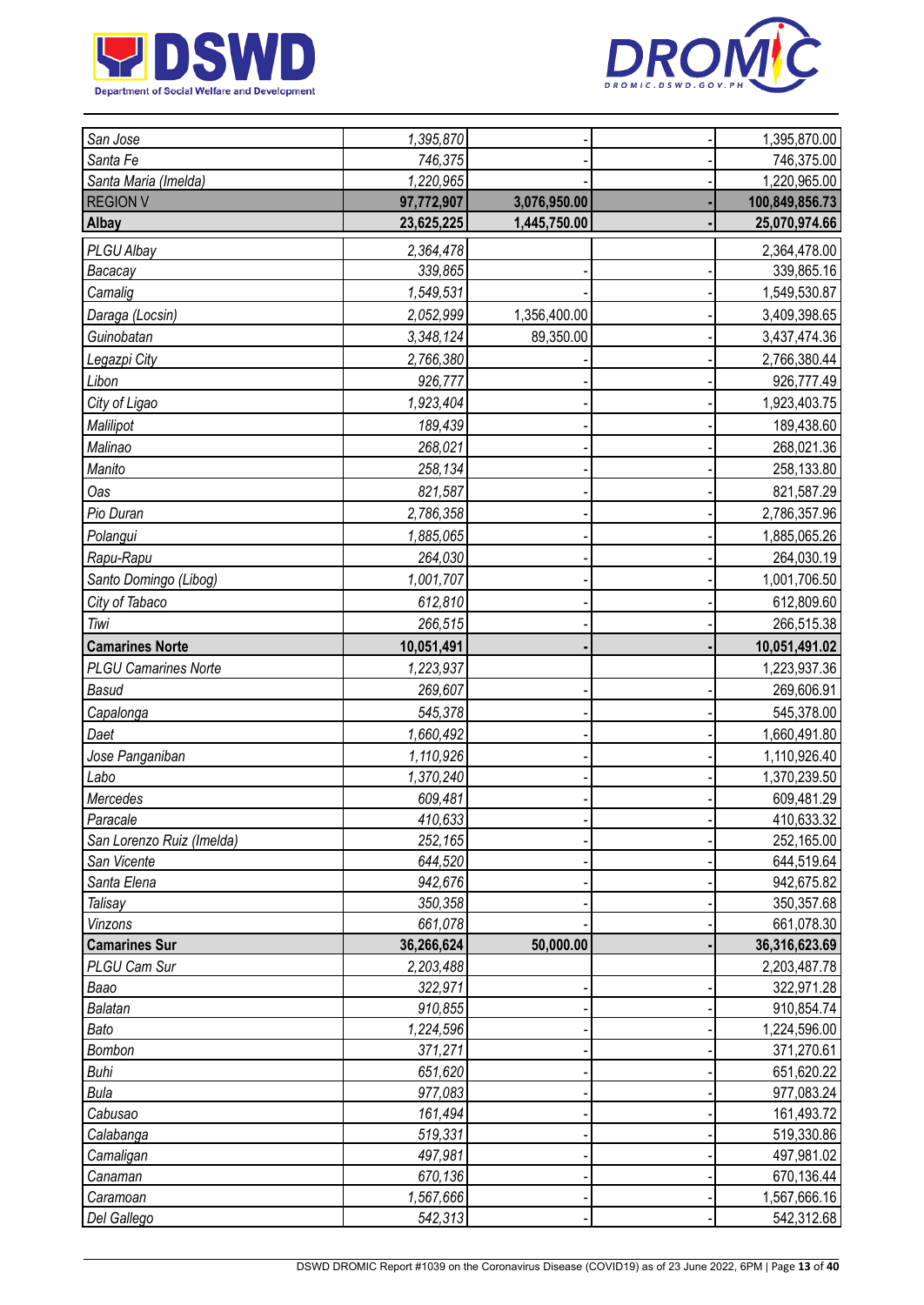



| Gainza<br>147,119                      | 147,118.90    |
|----------------------------------------|---------------|
| 222,569<br>Garchitorena                | 222,569.16    |
| 4,004,792<br>Goa                       | 4,004,791.78  |
| Iriga City<br>840,764                  | 840,764.46    |
| 560,430<br>Lagonoy                     | 560,430.04    |
| 1,797,262<br>50,000.00<br>Libmanan     | 1,847,262.04  |
| 408,305<br>Lupi                        | 408,304.80    |
| 694,888<br>Magarao                     | 694,887.88    |
| 773,958<br>Milaor                      | 773,957.88    |
| Minalabac<br>617,984                   | 617,984.08    |
| Nabua<br>1,237,925                     | 1,237,925.35  |
| Naga City<br>2,289,216                 | 2,289,216.06  |
| 1,798,232<br>Ocampo                    | 1,798,232.24  |
| 936,825<br>Pamplona                    | 936,824.72    |
| 579,548<br>Pasacao                     | 579,547.69    |
| Pili<br>604,909                        | 604,908.64    |
| Presentacion (Parubcan)<br>1,002,967   | 1,002,967.44  |
| 413,817<br>Ragay                       | 413,816.76    |
| 681,557<br>Sagñay                      | 681,557.28    |
| San fernando<br>197,057                | 197,057.28    |
| San Jose<br>623,238                    | 623,237.54    |
| 981,628<br>Sipocot                     | 981,627.76    |
| 441,153<br>Siruma                      | 441,152.72    |
| 1,070,584<br>Tigaon                    | 1,070,584.32  |
| 2,719,092<br>Tinambac                  | 2,719,092.12  |
| 12,036,576<br><b>Catanduanes</b>       | 12,036,576.32 |
| <b>PLGU Catanduanes</b><br>4,726,504   | 4,726,503.88  |
| Bagamanoc<br>796,409                   | 796,409.00    |
| 485,500<br>Gigmoto                     | 485,500.00    |
| 686,869<br>San Andres (Calolbon)       | 686,869.14    |
| San Miguel<br>1,213,750                | 1,213,750.00  |
| 1,053,137<br>Viga                      | 1,053,137.15  |
| 3,073,120<br>Virac                     | 3,073,120.00  |
| <b>Masbate</b><br>3,823,545            | 3,823,545.32  |
| 116,151<br>Baleno                      | 116,151.00    |
| 175,207<br>Cawayan                     | 175,206.50    |
| 551,680<br>Dimasalang                  | 551,680.00    |
| 1,156,576<br>Esperanza                 | 1,156,576.10  |
| Mandaon<br>436,847                     | 436,847.40    |
| 158,340<br>City of Masbate             | 158,340.00    |
| Mobo<br>103,614                        | 103,614.00    |
| 96,793<br>Monreal                      | 96,792.50     |
| 124,260<br>Palanas                     | 124,260.00    |
| Pio V. Corpuz (Limbuhan)<br>106,897    | 106,897.00    |
| 195,535<br>San Fernando                | 195,535.00    |
| 599,686<br>Uson                        | 599,685.82    |
| 11,969,446<br>1,581,200.00<br>Sorsogon | 13,550,645.72 |
| 4,504,139<br><b>PLGU Sorsogon</b>      | 4,504,138.77  |
| Barcelona<br>472,882                   | 472,882.44    |
| 700,259<br><b>Bulan</b>                | 700,258.54    |
| 125,213<br><b>Bulusan</b>              | 125,213.48    |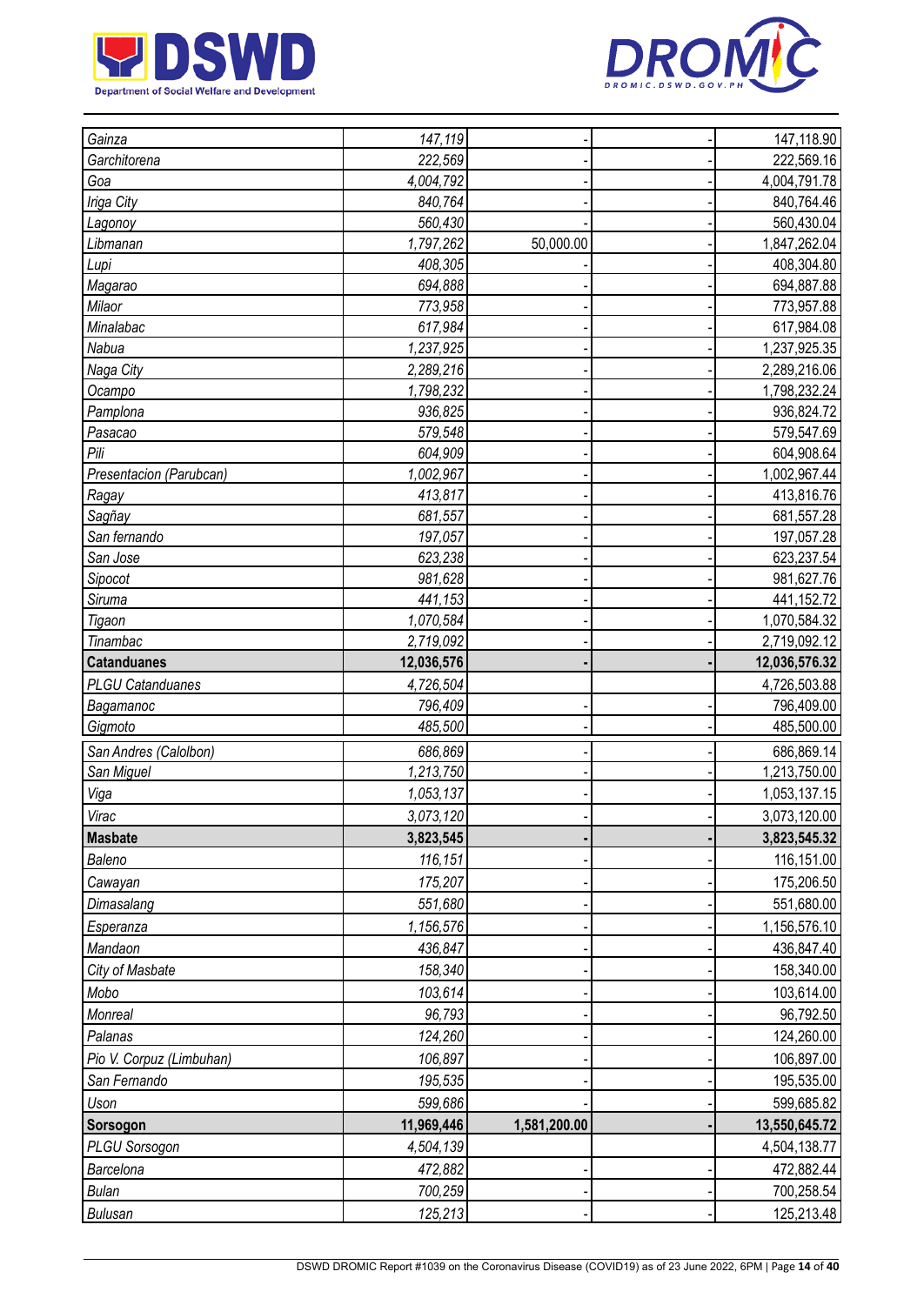



| Casiguran            | 247,128     |                | 247, 127. 72   |
|----------------------|-------------|----------------|----------------|
| Castilla             | 523,501     | 350,000.00     | 873,501.02     |
| Donsol               | 534,362     | 513,750.00     | 1,048,112.24   |
| Gubat                | 528,626     | 252,000.00     | 780,626.00     |
| Irosin               | 344.244     |                | 344,244.13     |
| Juban                | 822,885     | 169,250.00     | 992,135.37     |
| Magallanes           | 67,360      |                | 67,359.60      |
| Matnog               | 444,843     | 296,200.00     | 741,043.20     |
| Pilar                | 1,640,316   |                | 1,640,315.90   |
| Prieto Diaz          | 137,236     |                | 137,236.32     |
| Santa Magdalena      | 36,887      |                | 36,887.40      |
| City of Sorsogon     | 839,564     |                | 839,563.59     |
| <b>REGION VI</b>     | 318,842,586 | 197,890,827.08 | 516,733,412.80 |
| Aklan                | 57,394,823  | 312,750.00     | 57,707,573.16  |
| PLGU Aklan           | 4,662,800   |                | 4,662,800.00   |
| Altavas              | 1,576,731   |                | 1,576,731.34   |
| <b>Balete</b>        | 990,000     |                | 990,000.00     |
| Banga                | 2,111,539   | 35,000.00      | 2,146,539.00   |
| <b>Batan</b>         | 2,181,265   |                | 2,181,265.00   |
| Kalibo               | 3,978,627   | 277,750.00     | 4,256,377.20   |
| Libacao              | 951,657     |                | 951,656.70     |
| Madalag              | 1,562,414   |                | 1,562,414.10   |
| New Washington       | 3,614,352   |                | 3,614,352.00   |
| Buruanga             | 3,424,500   |                | 3,424,500.00   |
| Ibajay               | 5,772,530   |                | 5,772,530.00   |
| Lezo                 | 1,377,100   |                | 1,377,100.00   |
| Makato               | 1,838,800   |                | 1,838,800.00   |
| Malay                | 12,849,735  |                | 12,849,735.40  |
| Malinao              | 1,889,048   |                | 1,889,048.00   |
| Nabas                | 4,321,120   |                | 4,321,120.00   |
| Numancia             | 1,687,567   |                | 1,687,567.42   |
| Tangalan             | 2,605,037   |                | 2,605,037.00   |
| Antique              | 37,227,997  | 12,216,708.00  | 49,444,705.49  |
| Anini-y              | 2,312,285   | 7,541,308.00   | 9,853,592.96   |
| Belison              | 928,100     |                | 928,100.00     |
| Hamtic               | 2,874,599   |                | 2,874,599.20   |
| San Jose             | 3,080,728   |                | 3,080,728.45   |
| San Remigio          | 2,254,195   |                | 2,254,195.00   |
| Sibalom              | 2,780,804   |                | 2,780,803.50   |
| Tobias Fornier (Dao) | 3,722,565   |                | 3,722,565.00   |
| Valderrama           | 938,840     |                | 938,840.00     |
| Barbaza              | 2,207,609   |                | 2,207,609.00   |
| Bugasong             | 1,461,280   | 275,400.00     | 1,736,680.00   |
| Caluya               | 2,466,338   |                | 2,466,338.00   |
| Culasi               | 707,250     | 500,000.00     | 1,207,250.00   |
| Laua-an              | 1,786,703   | 1,900,000.00   | 3,686,703.10   |
| Libertad             | 3,280,956   |                | 3,280,956.00   |
| Pandan               | 2,986,417   | 2,000,000.00   | 4,986,417.00   |
| Patnongon            | 942,037     |                | 942,036.68     |
| Sebaste              | 786,217     |                | 786,216.60     |
| Tibiao               | 1,711,075   |                | 1,711,075.00   |
| Capiz                | 36,575,808  | 41,982,478.08  | 78,558,286.06  |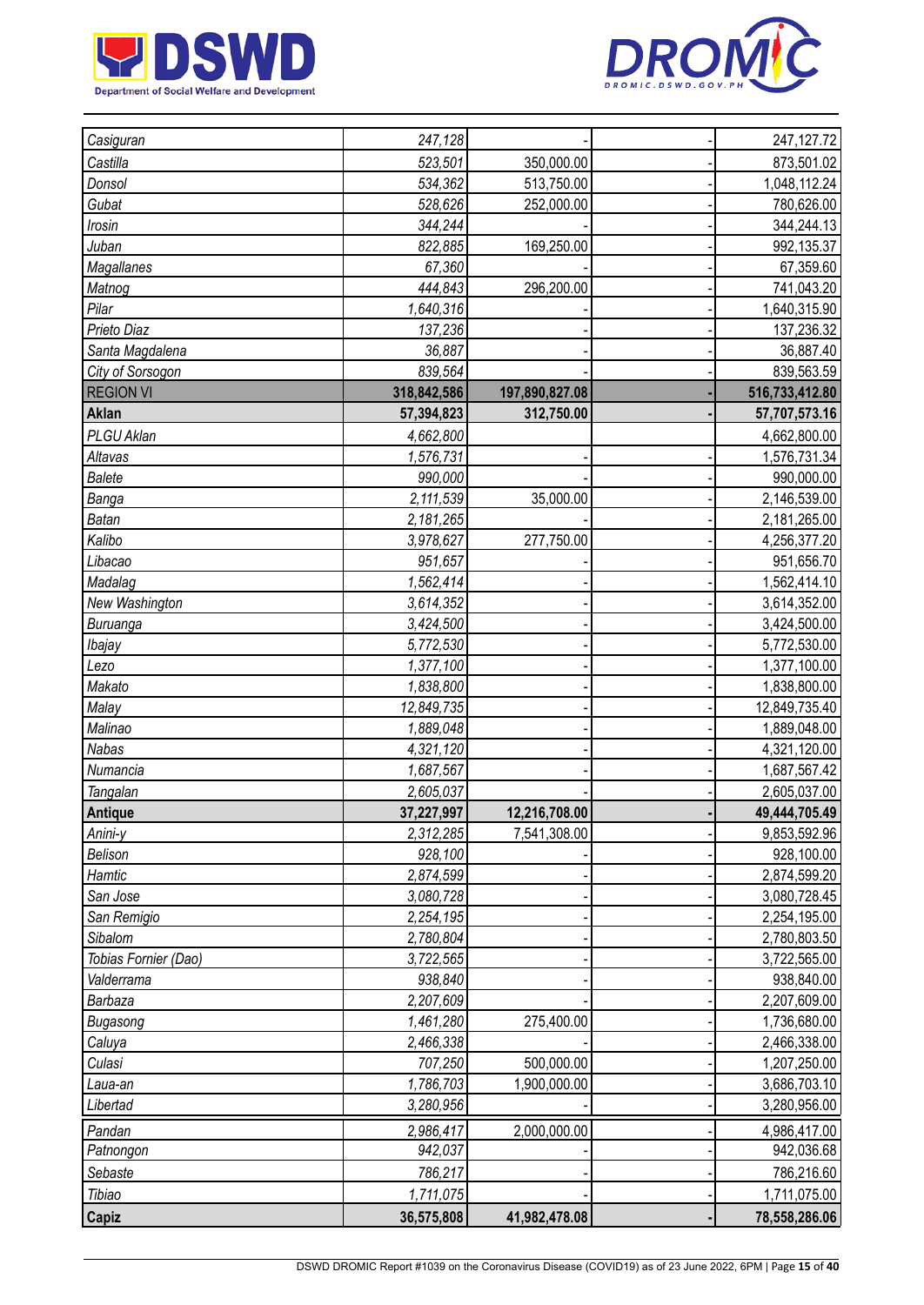



| 1,061,885<br>1,061,885.00<br>Cuartero<br>Dao<br>2,250,306<br>2,250,305.50<br>Dumalag<br>1,989,750<br>1,989,750.00<br>1,410,591<br>1,410,591.35<br>Dumarao<br><b>Ivisan</b><br>745,944<br>745,944.00<br>Jamindan<br>2,268,224<br>2,268,223.75<br>2,228,580<br>2,228,580.00<br>Ma-ayon<br>Mambusao<br>1,359,300<br>29,161,176.00<br>27,801,876.00<br>Panay<br>2,653,568<br>2,653,568.00<br>Panitan<br>1,903,875<br>14,053,602.08<br>15,957,477.08<br>1,390,385<br>Pilar<br>1,390,385.15<br>2,620,432<br>Pontevedra<br>2,620,432.00<br><b>President Roxas</b><br>27,000.00<br>3,102,422<br>3,129,422.00<br>Roxas City<br>5,534,682<br>5,534,682.00<br>631,625<br>Sapi-an<br>631,625.00<br>Sigma<br>1,130,360<br>1,130,360.00<br>2,428,146<br>100,000.00<br>2,528,146.23<br><b>Tapaz</b><br><b>Guimaras</b><br>7,313,489<br>7,313,488.50<br>997,052<br>Buenavista<br>997,051.95<br>422,640<br>422,640.00<br>San Lorenzo<br>2,359,594<br>2,359,594.05<br>Jordan<br>Nueva Valencia<br>1,253,553<br>1,253,552.50<br>Sibunag<br>2,280,650<br>2,280,650.00<br><b>Iloilo</b><br>124,436,827<br>10,633,391.00<br>135,070,217.89<br>2,098,000<br>2,098,000.00<br>Ajuy<br>Alimodian<br>3,458,360<br>3,458,360.00<br>Anilao<br>4,844,858<br>4,844,858.35<br>Badiangan<br>1,163,500<br>8,636,391.00<br>9,799,891.00<br>2,635,470<br>Balasan<br>2,635,470.08<br><b>Banate</b><br>3,367,800<br>3,367,800.00<br><b>Barotac Nuevo</b><br>988,395<br>988,395.00<br>4,326,240<br>4,326,240.00<br><b>Barotac Viejo</b><br>568,083<br>568,083.20<br><b>Batad</b><br>1,246,000<br>Bingawan<br>1,246,000.00<br>Cabatuan<br>616,264<br>616,263.92<br>Calinog<br>3,505,774<br>3,505,773.55<br>1,793,200<br>1,793,200.00<br>Carles<br>6,033,990<br>50,000.00<br>Concepcion<br>6,083,990.00<br>1,197,500<br>1,197,500.00<br>Dingle<br>Dueñas<br>655,080<br>655,080.00<br>1,855,500<br>1,855,500.00<br>Dumangas<br>631,800<br>Estancia<br>631,800.00<br>Guimbal<br>1,013,000<br>1,013,000.00<br>3,282,960<br>3,282,960.00<br>Igbaras<br>27,673,226<br>27,673,225.98<br><b>Iloilo City</b> | Province of Capiz | 1,865,733 |              | 1,865,733.00 |
|-------------------------------------------------------------------------------------------------------------------------------------------------------------------------------------------------------------------------------------------------------------------------------------------------------------------------------------------------------------------------------------------------------------------------------------------------------------------------------------------------------------------------------------------------------------------------------------------------------------------------------------------------------------------------------------------------------------------------------------------------------------------------------------------------------------------------------------------------------------------------------------------------------------------------------------------------------------------------------------------------------------------------------------------------------------------------------------------------------------------------------------------------------------------------------------------------------------------------------------------------------------------------------------------------------------------------------------------------------------------------------------------------------------------------------------------------------------------------------------------------------------------------------------------------------------------------------------------------------------------------------------------------------------------------------------------------------------------------------------------------------------------------------------------------------------------------------------------------------------------------------------------------------------------------------------------------------------------------------------------------------------------------------------------------------------|-------------------|-----------|--------------|--------------|
|                                                                                                                                                                                                                                                                                                                                                                                                                                                                                                                                                                                                                                                                                                                                                                                                                                                                                                                                                                                                                                                                                                                                                                                                                                                                                                                                                                                                                                                                                                                                                                                                                                                                                                                                                                                                                                                                                                                                                                                                                                                             |                   |           |              |              |
|                                                                                                                                                                                                                                                                                                                                                                                                                                                                                                                                                                                                                                                                                                                                                                                                                                                                                                                                                                                                                                                                                                                                                                                                                                                                                                                                                                                                                                                                                                                                                                                                                                                                                                                                                                                                                                                                                                                                                                                                                                                             |                   |           |              |              |
|                                                                                                                                                                                                                                                                                                                                                                                                                                                                                                                                                                                                                                                                                                                                                                                                                                                                                                                                                                                                                                                                                                                                                                                                                                                                                                                                                                                                                                                                                                                                                                                                                                                                                                                                                                                                                                                                                                                                                                                                                                                             |                   |           |              |              |
|                                                                                                                                                                                                                                                                                                                                                                                                                                                                                                                                                                                                                                                                                                                                                                                                                                                                                                                                                                                                                                                                                                                                                                                                                                                                                                                                                                                                                                                                                                                                                                                                                                                                                                                                                                                                                                                                                                                                                                                                                                                             |                   |           |              |              |
|                                                                                                                                                                                                                                                                                                                                                                                                                                                                                                                                                                                                                                                                                                                                                                                                                                                                                                                                                                                                                                                                                                                                                                                                                                                                                                                                                                                                                                                                                                                                                                                                                                                                                                                                                                                                                                                                                                                                                                                                                                                             |                   |           |              |              |
|                                                                                                                                                                                                                                                                                                                                                                                                                                                                                                                                                                                                                                                                                                                                                                                                                                                                                                                                                                                                                                                                                                                                                                                                                                                                                                                                                                                                                                                                                                                                                                                                                                                                                                                                                                                                                                                                                                                                                                                                                                                             |                   |           |              |              |
|                                                                                                                                                                                                                                                                                                                                                                                                                                                                                                                                                                                                                                                                                                                                                                                                                                                                                                                                                                                                                                                                                                                                                                                                                                                                                                                                                                                                                                                                                                                                                                                                                                                                                                                                                                                                                                                                                                                                                                                                                                                             |                   |           |              |              |
|                                                                                                                                                                                                                                                                                                                                                                                                                                                                                                                                                                                                                                                                                                                                                                                                                                                                                                                                                                                                                                                                                                                                                                                                                                                                                                                                                                                                                                                                                                                                                                                                                                                                                                                                                                                                                                                                                                                                                                                                                                                             |                   |           |              |              |
|                                                                                                                                                                                                                                                                                                                                                                                                                                                                                                                                                                                                                                                                                                                                                                                                                                                                                                                                                                                                                                                                                                                                                                                                                                                                                                                                                                                                                                                                                                                                                                                                                                                                                                                                                                                                                                                                                                                                                                                                                                                             |                   |           |              |              |
|                                                                                                                                                                                                                                                                                                                                                                                                                                                                                                                                                                                                                                                                                                                                                                                                                                                                                                                                                                                                                                                                                                                                                                                                                                                                                                                                                                                                                                                                                                                                                                                                                                                                                                                                                                                                                                                                                                                                                                                                                                                             |                   |           |              |              |
|                                                                                                                                                                                                                                                                                                                                                                                                                                                                                                                                                                                                                                                                                                                                                                                                                                                                                                                                                                                                                                                                                                                                                                                                                                                                                                                                                                                                                                                                                                                                                                                                                                                                                                                                                                                                                                                                                                                                                                                                                                                             |                   |           |              |              |
|                                                                                                                                                                                                                                                                                                                                                                                                                                                                                                                                                                                                                                                                                                                                                                                                                                                                                                                                                                                                                                                                                                                                                                                                                                                                                                                                                                                                                                                                                                                                                                                                                                                                                                                                                                                                                                                                                                                                                                                                                                                             |                   |           |              |              |
|                                                                                                                                                                                                                                                                                                                                                                                                                                                                                                                                                                                                                                                                                                                                                                                                                                                                                                                                                                                                                                                                                                                                                                                                                                                                                                                                                                                                                                                                                                                                                                                                                                                                                                                                                                                                                                                                                                                                                                                                                                                             |                   |           |              |              |
|                                                                                                                                                                                                                                                                                                                                                                                                                                                                                                                                                                                                                                                                                                                                                                                                                                                                                                                                                                                                                                                                                                                                                                                                                                                                                                                                                                                                                                                                                                                                                                                                                                                                                                                                                                                                                                                                                                                                                                                                                                                             |                   |           |              |              |
|                                                                                                                                                                                                                                                                                                                                                                                                                                                                                                                                                                                                                                                                                                                                                                                                                                                                                                                                                                                                                                                                                                                                                                                                                                                                                                                                                                                                                                                                                                                                                                                                                                                                                                                                                                                                                                                                                                                                                                                                                                                             |                   |           |              |              |
|                                                                                                                                                                                                                                                                                                                                                                                                                                                                                                                                                                                                                                                                                                                                                                                                                                                                                                                                                                                                                                                                                                                                                                                                                                                                                                                                                                                                                                                                                                                                                                                                                                                                                                                                                                                                                                                                                                                                                                                                                                                             |                   |           |              |              |
|                                                                                                                                                                                                                                                                                                                                                                                                                                                                                                                                                                                                                                                                                                                                                                                                                                                                                                                                                                                                                                                                                                                                                                                                                                                                                                                                                                                                                                                                                                                                                                                                                                                                                                                                                                                                                                                                                                                                                                                                                                                             |                   |           |              |              |
|                                                                                                                                                                                                                                                                                                                                                                                                                                                                                                                                                                                                                                                                                                                                                                                                                                                                                                                                                                                                                                                                                                                                                                                                                                                                                                                                                                                                                                                                                                                                                                                                                                                                                                                                                                                                                                                                                                                                                                                                                                                             |                   |           |              |              |
|                                                                                                                                                                                                                                                                                                                                                                                                                                                                                                                                                                                                                                                                                                                                                                                                                                                                                                                                                                                                                                                                                                                                                                                                                                                                                                                                                                                                                                                                                                                                                                                                                                                                                                                                                                                                                                                                                                                                                                                                                                                             |                   |           |              |              |
|                                                                                                                                                                                                                                                                                                                                                                                                                                                                                                                                                                                                                                                                                                                                                                                                                                                                                                                                                                                                                                                                                                                                                                                                                                                                                                                                                                                                                                                                                                                                                                                                                                                                                                                                                                                                                                                                                                                                                                                                                                                             |                   |           |              |              |
|                                                                                                                                                                                                                                                                                                                                                                                                                                                                                                                                                                                                                                                                                                                                                                                                                                                                                                                                                                                                                                                                                                                                                                                                                                                                                                                                                                                                                                                                                                                                                                                                                                                                                                                                                                                                                                                                                                                                                                                                                                                             |                   |           |              |              |
|                                                                                                                                                                                                                                                                                                                                                                                                                                                                                                                                                                                                                                                                                                                                                                                                                                                                                                                                                                                                                                                                                                                                                                                                                                                                                                                                                                                                                                                                                                                                                                                                                                                                                                                                                                                                                                                                                                                                                                                                                                                             |                   |           |              |              |
|                                                                                                                                                                                                                                                                                                                                                                                                                                                                                                                                                                                                                                                                                                                                                                                                                                                                                                                                                                                                                                                                                                                                                                                                                                                                                                                                                                                                                                                                                                                                                                                                                                                                                                                                                                                                                                                                                                                                                                                                                                                             |                   |           |              |              |
|                                                                                                                                                                                                                                                                                                                                                                                                                                                                                                                                                                                                                                                                                                                                                                                                                                                                                                                                                                                                                                                                                                                                                                                                                                                                                                                                                                                                                                                                                                                                                                                                                                                                                                                                                                                                                                                                                                                                                                                                                                                             |                   |           |              |              |
|                                                                                                                                                                                                                                                                                                                                                                                                                                                                                                                                                                                                                                                                                                                                                                                                                                                                                                                                                                                                                                                                                                                                                                                                                                                                                                                                                                                                                                                                                                                                                                                                                                                                                                                                                                                                                                                                                                                                                                                                                                                             |                   |           |              |              |
|                                                                                                                                                                                                                                                                                                                                                                                                                                                                                                                                                                                                                                                                                                                                                                                                                                                                                                                                                                                                                                                                                                                                                                                                                                                                                                                                                                                                                                                                                                                                                                                                                                                                                                                                                                                                                                                                                                                                                                                                                                                             |                   |           |              |              |
|                                                                                                                                                                                                                                                                                                                                                                                                                                                                                                                                                                                                                                                                                                                                                                                                                                                                                                                                                                                                                                                                                                                                                                                                                                                                                                                                                                                                                                                                                                                                                                                                                                                                                                                                                                                                                                                                                                                                                                                                                                                             |                   |           |              |              |
|                                                                                                                                                                                                                                                                                                                                                                                                                                                                                                                                                                                                                                                                                                                                                                                                                                                                                                                                                                                                                                                                                                                                                                                                                                                                                                                                                                                                                                                                                                                                                                                                                                                                                                                                                                                                                                                                                                                                                                                                                                                             |                   |           |              |              |
|                                                                                                                                                                                                                                                                                                                                                                                                                                                                                                                                                                                                                                                                                                                                                                                                                                                                                                                                                                                                                                                                                                                                                                                                                                                                                                                                                                                                                                                                                                                                                                                                                                                                                                                                                                                                                                                                                                                                                                                                                                                             |                   |           |              |              |
|                                                                                                                                                                                                                                                                                                                                                                                                                                                                                                                                                                                                                                                                                                                                                                                                                                                                                                                                                                                                                                                                                                                                                                                                                                                                                                                                                                                                                                                                                                                                                                                                                                                                                                                                                                                                                                                                                                                                                                                                                                                             |                   |           |              |              |
|                                                                                                                                                                                                                                                                                                                                                                                                                                                                                                                                                                                                                                                                                                                                                                                                                                                                                                                                                                                                                                                                                                                                                                                                                                                                                                                                                                                                                                                                                                                                                                                                                                                                                                                                                                                                                                                                                                                                                                                                                                                             |                   |           |              |              |
|                                                                                                                                                                                                                                                                                                                                                                                                                                                                                                                                                                                                                                                                                                                                                                                                                                                                                                                                                                                                                                                                                                                                                                                                                                                                                                                                                                                                                                                                                                                                                                                                                                                                                                                                                                                                                                                                                                                                                                                                                                                             |                   |           |              |              |
|                                                                                                                                                                                                                                                                                                                                                                                                                                                                                                                                                                                                                                                                                                                                                                                                                                                                                                                                                                                                                                                                                                                                                                                                                                                                                                                                                                                                                                                                                                                                                                                                                                                                                                                                                                                                                                                                                                                                                                                                                                                             |                   |           |              |              |
|                                                                                                                                                                                                                                                                                                                                                                                                                                                                                                                                                                                                                                                                                                                                                                                                                                                                                                                                                                                                                                                                                                                                                                                                                                                                                                                                                                                                                                                                                                                                                                                                                                                                                                                                                                                                                                                                                                                                                                                                                                                             |                   |           |              |              |
|                                                                                                                                                                                                                                                                                                                                                                                                                                                                                                                                                                                                                                                                                                                                                                                                                                                                                                                                                                                                                                                                                                                                                                                                                                                                                                                                                                                                                                                                                                                                                                                                                                                                                                                                                                                                                                                                                                                                                                                                                                                             |                   |           |              |              |
|                                                                                                                                                                                                                                                                                                                                                                                                                                                                                                                                                                                                                                                                                                                                                                                                                                                                                                                                                                                                                                                                                                                                                                                                                                                                                                                                                                                                                                                                                                                                                                                                                                                                                                                                                                                                                                                                                                                                                                                                                                                             |                   |           |              |              |
|                                                                                                                                                                                                                                                                                                                                                                                                                                                                                                                                                                                                                                                                                                                                                                                                                                                                                                                                                                                                                                                                                                                                                                                                                                                                                                                                                                                                                                                                                                                                                                                                                                                                                                                                                                                                                                                                                                                                                                                                                                                             |                   |           |              |              |
|                                                                                                                                                                                                                                                                                                                                                                                                                                                                                                                                                                                                                                                                                                                                                                                                                                                                                                                                                                                                                                                                                                                                                                                                                                                                                                                                                                                                                                                                                                                                                                                                                                                                                                                                                                                                                                                                                                                                                                                                                                                             |                   |           |              |              |
|                                                                                                                                                                                                                                                                                                                                                                                                                                                                                                                                                                                                                                                                                                                                                                                                                                                                                                                                                                                                                                                                                                                                                                                                                                                                                                                                                                                                                                                                                                                                                                                                                                                                                                                                                                                                                                                                                                                                                                                                                                                             |                   |           |              |              |
|                                                                                                                                                                                                                                                                                                                                                                                                                                                                                                                                                                                                                                                                                                                                                                                                                                                                                                                                                                                                                                                                                                                                                                                                                                                                                                                                                                                                                                                                                                                                                                                                                                                                                                                                                                                                                                                                                                                                                                                                                                                             |                   |           |              |              |
|                                                                                                                                                                                                                                                                                                                                                                                                                                                                                                                                                                                                                                                                                                                                                                                                                                                                                                                                                                                                                                                                                                                                                                                                                                                                                                                                                                                                                                                                                                                                                                                                                                                                                                                                                                                                                                                                                                                                                                                                                                                             |                   |           |              |              |
|                                                                                                                                                                                                                                                                                                                                                                                                                                                                                                                                                                                                                                                                                                                                                                                                                                                                                                                                                                                                                                                                                                                                                                                                                                                                                                                                                                                                                                                                                                                                                                                                                                                                                                                                                                                                                                                                                                                                                                                                                                                             |                   |           |              |              |
|                                                                                                                                                                                                                                                                                                                                                                                                                                                                                                                                                                                                                                                                                                                                                                                                                                                                                                                                                                                                                                                                                                                                                                                                                                                                                                                                                                                                                                                                                                                                                                                                                                                                                                                                                                                                                                                                                                                                                                                                                                                             |                   |           |              |              |
|                                                                                                                                                                                                                                                                                                                                                                                                                                                                                                                                                                                                                                                                                                                                                                                                                                                                                                                                                                                                                                                                                                                                                                                                                                                                                                                                                                                                                                                                                                                                                                                                                                                                                                                                                                                                                                                                                                                                                                                                                                                             |                   |           |              |              |
|                                                                                                                                                                                                                                                                                                                                                                                                                                                                                                                                                                                                                                                                                                                                                                                                                                                                                                                                                                                                                                                                                                                                                                                                                                                                                                                                                                                                                                                                                                                                                                                                                                                                                                                                                                                                                                                                                                                                                                                                                                                             |                   |           |              |              |
|                                                                                                                                                                                                                                                                                                                                                                                                                                                                                                                                                                                                                                                                                                                                                                                                                                                                                                                                                                                                                                                                                                                                                                                                                                                                                                                                                                                                                                                                                                                                                                                                                                                                                                                                                                                                                                                                                                                                                                                                                                                             | Janiuay           | 2,373,726 | 1,947,000.00 | 4,320,725.93 |
| 3,771,228<br>3,771,227.52<br>Lambunao                                                                                                                                                                                                                                                                                                                                                                                                                                                                                                                                                                                                                                                                                                                                                                                                                                                                                                                                                                                                                                                                                                                                                                                                                                                                                                                                                                                                                                                                                                                                                                                                                                                                                                                                                                                                                                                                                                                                                                                                                       |                   |           |              |              |
| 2,112,530<br>2,112,530.00<br>Leganes                                                                                                                                                                                                                                                                                                                                                                                                                                                                                                                                                                                                                                                                                                                                                                                                                                                                                                                                                                                                                                                                                                                                                                                                                                                                                                                                                                                                                                                                                                                                                                                                                                                                                                                                                                                                                                                                                                                                                                                                                        |                   |           |              |              |
| 774,000<br>774,000.00<br>Lemery                                                                                                                                                                                                                                                                                                                                                                                                                                                                                                                                                                                                                                                                                                                                                                                                                                                                                                                                                                                                                                                                                                                                                                                                                                                                                                                                                                                                                                                                                                                                                                                                                                                                                                                                                                                                                                                                                                                                                                                                                             |                   |           |              |              |
| 4,287,796<br>4,287,796.00<br>Leon                                                                                                                                                                                                                                                                                                                                                                                                                                                                                                                                                                                                                                                                                                                                                                                                                                                                                                                                                                                                                                                                                                                                                                                                                                                                                                                                                                                                                                                                                                                                                                                                                                                                                                                                                                                                                                                                                                                                                                                                                           |                   |           |              |              |
| Maasin<br>2,661,252<br>2,661,252.40                                                                                                                                                                                                                                                                                                                                                                                                                                                                                                                                                                                                                                                                                                                                                                                                                                                                                                                                                                                                                                                                                                                                                                                                                                                                                                                                                                                                                                                                                                                                                                                                                                                                                                                                                                                                                                                                                                                                                                                                                         |                   |           |              |              |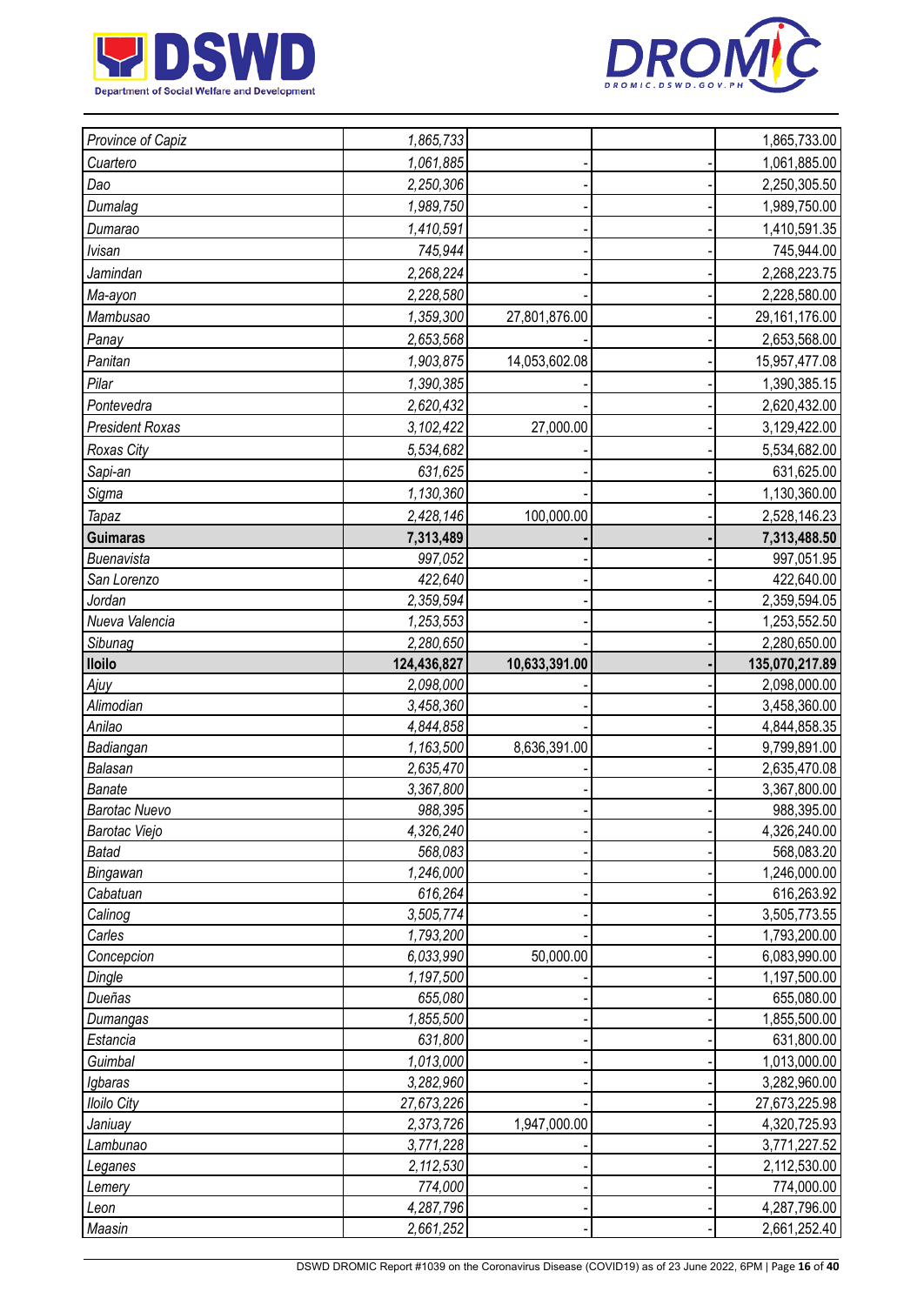



| Miagao                        | 6,146,781   |                | 6,146,780.94     |
|-------------------------------|-------------|----------------|------------------|
| Mina                          | 1,199,760   |                | 1,199,760.00     |
| New Lucena                    | 1,611,108   |                | 1,611,108.07     |
| Oton                          | 1,744,530   |                | 1,744,530.00     |
| City of Passi                 | 3,216,815   |                | 3,216,814.70     |
| Pavia                         | 733,045     |                | 733,045.07       |
| Pototan                       | 1,943,190   |                | 1,943,190.00     |
| San Dionisio                  | 2,830,500   |                | 2,830,500.00     |
| San Enrique                   | 1,844,575   |                | 1,844,575.00     |
| San Joaquin                   | 835,500     |                | 835,500.00       |
| San Miguel                    | 1,607,732   |                | 1,607,732.00     |
| San Rafael                    | 4,481,383   |                | 4,481,382.68     |
| Santa Barbara                 | 1,421,000   |                | 1,421,000.00     |
| Sara                          | 2,866,580   |                | 2,866,580.00     |
| Tigbauan                      | 574,284     |                | 574,284.00       |
| Tubungan                      | 2,179,513   |                | 2,179,512.50     |
| Zarraga                       | 265,000     |                | 265,000.00       |
| <b>Negros Occidental</b>      | 55,893,642  | 132,745,500.00 | 188,639,141.70   |
| Province of Negros Occidental | 6,450,000   |                | 6,450,000.00     |
| <b>Bacolod City</b>           | 5,505,648   |                | 5,505,647.72     |
| <b>Bago City</b>              | 672,760     |                | 672,760.00       |
| Binalbagan                    | 3,589,160   |                | 3,589,160.00     |
| Cadiz City                    | 447,097     |                | 447,097.00       |
| Calatrava                     | 1,967,400   |                | 1,967,400.00     |
| Candoni                       | 4,304,616   |                | 4,304,616.10     |
| Cauayan                       | 3,900,228   |                | 3,900,227.50     |
| Enrique B. Magalona (Saravia) | 294,520     |                | 294,520.00       |
| City of Escalante             | 1,772,975   |                | 1,772,975.00     |
| City of Himamaylan            | 3,878,398   |                | 3,878,398.00     |
| Hinigaran                     | 6,480       |                | 6,480.00         |
| Hinoba-an (Asia)              | 1,988,495   |                | 1,988,495.00     |
| Ilog                          | 1,697,184   |                | 1,697,184.00     |
| <b>Isabela</b>                | 918,170     |                | 918,170.00       |
| City of Kabankalan            | 926,085     |                | 926,084.98       |
| La Carlota City               | 1,070,180   |                | 1,070,180.00     |
| La Castellana                 | 1,292,420   |                | 1,292,420.00     |
| Manapla                       | 965,326     |                | 965,325.90       |
| Moises Padilla (Magallon)     | 1,376,915   |                | 1,376,915.00     |
| Murcia                        | 2,496,084   |                | 2,496,084.00     |
| Pulupandan                    | 181,440     |                | 181,440.00       |
| <b>Sagay City</b>             | 851,156     |                | 851,156.00       |
| Salvador Benedicto            | 2,288,822   |                | 2,288,821.50     |
| San Carlos City               | 3,024,520   |                | 3,024,519.60     |
| San Enrique                   | 365,000     |                | 365,000.00       |
| Silay City                    | 12,600      |                | 12,600.00        |
| City of Sipalay               | 835,480     |                | 835,480.00       |
| City of Talisay               | 185,740     | 132,745,500.00 | 132,931,240.00   |
| Toboso                        | 5,400       |                | 5,400.00         |
| Valladolid                    | 1,012,264   |                | 1,012,264.40     |
| City of Victorias             | 1,611,080   |                | 1,611,080.00     |
| <b>REGION VII</b>             | 229,273,159 |                | 229, 273, 158.83 |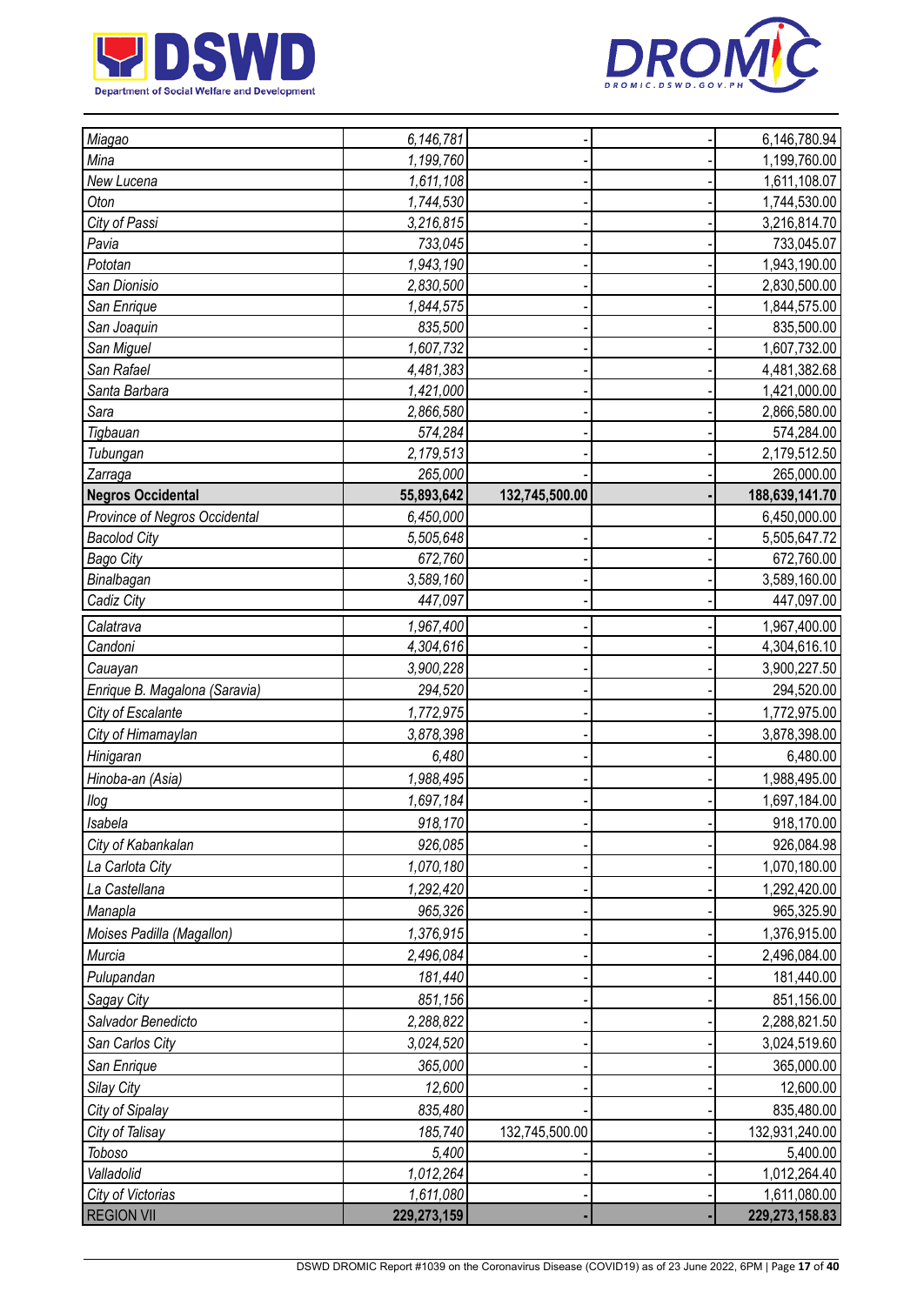



| <b>Bohol</b>                    | 45,307,981  |  | 45,307,980.55  |
|---------------------------------|-------------|--|----------------|
| PLGU Bohol                      | 586,057     |  | 586,057.28     |
| Alburquerque                    | 443,156     |  | 443,155.86     |
| Alicia                          | 655,780     |  | 655,780.00     |
| Anda                            | 947,695     |  | 947,695.00     |
| Antequera                       | 4,464,809   |  | 4,464,809.24   |
| Baclayon                        | 561,465     |  | 561,464.92     |
| <b>Balilihan</b>                | 991,490     |  | 991,490.00     |
| <b>Batuan</b>                   | 1,290,751   |  | 1,290,751.05   |
| <b>Bien Unido</b>               | 1,829,680   |  | 1,829,680.00   |
| Bilar                           | 333,787     |  | 333,787.00     |
| Buenavista                      | 2,042,864   |  | 2,042,864.32   |
| Calape                          | 680,912     |  | 680,911.86     |
| Candijay                        | 2,769,694   |  | 2,769,693.94   |
| Carmen                          | 853,980     |  | 853,980.00     |
| Catigbian                       | 1,500,815   |  | 1,500,815.00   |
| Corella                         | 267,290     |  | 267,290.00     |
| Cortes                          | 2,468,557   |  | 2,468,556.96   |
| Dauis                           | 2,734,424   |  | 2,734,423.86   |
| Dimiao                          | 63,000      |  | 63,000.00      |
| Duero                           | 117,500     |  | 117,500.00     |
| Garcia Hernandez                | 135,820     |  | 135,820.00     |
| Jetafe                          | 404,985     |  | 404,985.00     |
| Guindulman                      | 457,229     |  | 457,228.92     |
| Jagna                           | 1,745,845   |  | 1,745,845.00   |
| Lila                            | 754,815     |  | 754,815.00     |
| Loay                            | 478,760     |  | 478,759.50     |
| Loboc                           | 80,500      |  | 80,500.00      |
| Loon                            | 1,531,739   |  | 1,531,739.00   |
| Mabini                          | 179,500     |  | 179,500.00     |
| Maribojoc                       | 655,275     |  | 655,275.00     |
| Panglao                         | 507,520     |  | 507,519.68     |
| Pilar                           | 167,915     |  | 167,915.00     |
| Pres. Carlos P. Garcia (Pitogo) | 707,392     |  | 707,391.78     |
| San Isidro                      | 4,030,718   |  | 4,030,718.30   |
| San Miguel                      | 806,468     |  | 806,468.04     |
| Sevilla                         | 1,121,213   |  | 1,121,212.86   |
| Sierra Bullones                 | 558,994     |  | 558,994.00     |
| Sikatuna                        | 384,478     |  | 384,478.00     |
| Tagbilaran City                 | 1,311,776   |  | 1,311,775.64   |
| Talibon                         | 604,600     |  | 604,600.00     |
| Trinidad                        | 47,080      |  | 47,079.64      |
|                                 | 2,014,865   |  | 2,014,865.00   |
| Tubigon                         | 394,400     |  | 394,400.00     |
| Ubay                            | 622,389     |  |                |
| Valencia<br>Cebu                | 141,975,360 |  | 622,388.90     |
|                                 |             |  | 141,975,359.96 |
| Province of Cebu*               | 23,396,763  |  | 23,396,763.38  |
| Alcantara                       | 470,658     |  | 470,658.30     |
| Alcoy                           | 468,456     |  | 468,456.24     |
| Alegria                         | 410,202     |  | 410,202.22     |
| Aloguinsan                      | 790,847     |  | 790,846.80     |
| Argao                           | 1,153,814   |  | 1,153,813.76   |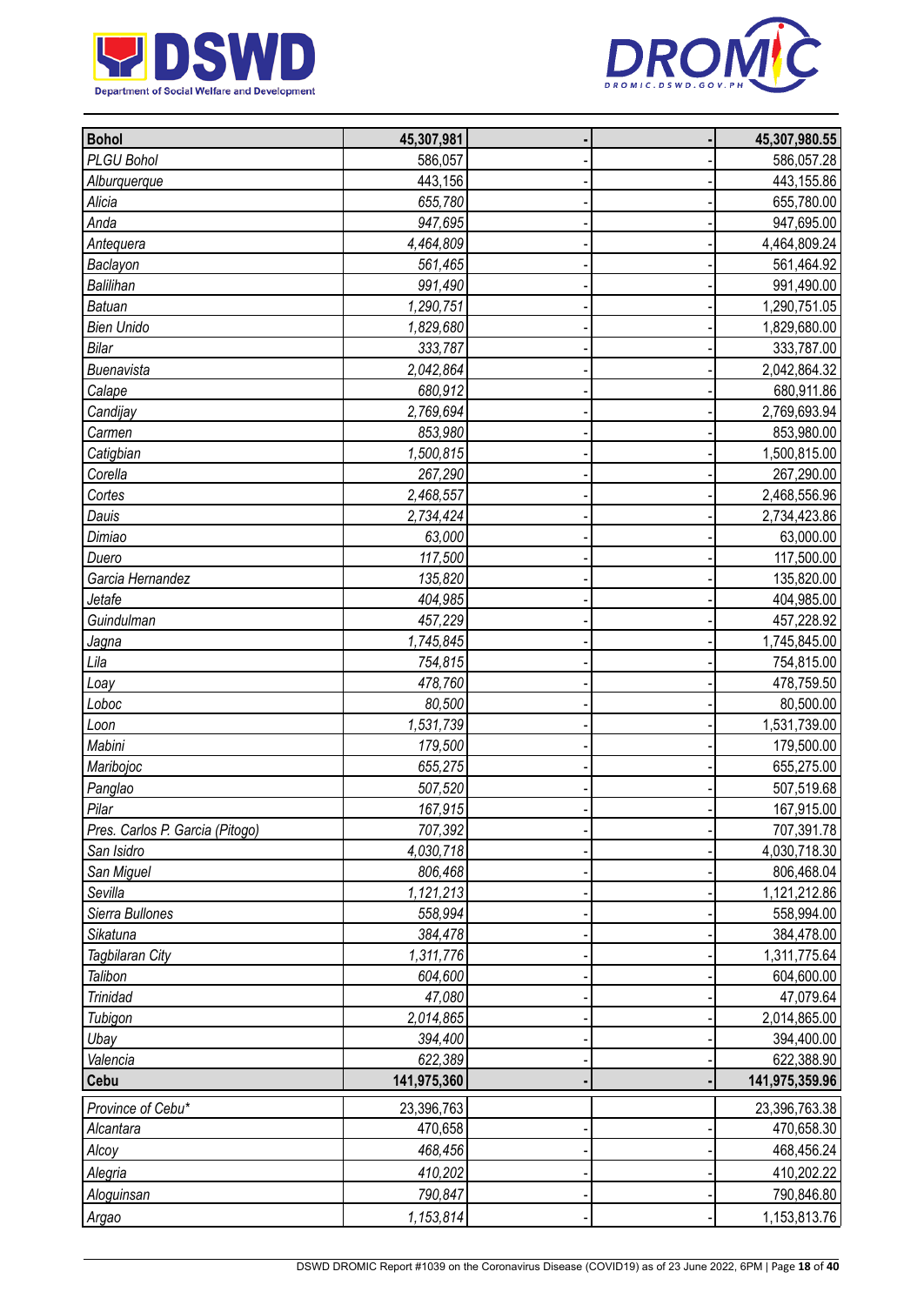



| Asturias              | 629,502    |  | 629,501.80    |
|-----------------------|------------|--|---------------|
| Badian                | 819,187    |  | 819,186.62    |
| Balamban              | 1,055,199  |  | 1,055,199.10  |
| Bantayan              | 5,030,943  |  | 5,030,942.84  |
| Barili                | 579,712    |  | 579,712.40    |
| City of Bogo          | 456,597    |  | 456,596.62    |
|                       |            |  |               |
| Boljoon               | 533,826    |  | 533,826.44    |
| Borbon                | 2,773,645  |  | 2,773,644.96  |
| City of Carcar        | 1,895,771  |  | 1,895,771.10  |
| Carmen                | 4,751,020  |  | 4,751,020.36  |
| Catmon                | 2,615,468  |  | 2,615,467.72  |
| Cebu City             | 14,493,313 |  | 14,493,312.88 |
| Compostela            | 417,976    |  | 417,975.94    |
| Consolacion           | 2,594,175  |  | 2,594,174.86  |
| Cordoba               | 2,665,920  |  | 2,665,920.38  |
| Daanbantayan          | 6,646,481  |  | 6,646,480.90  |
| Dalaguete             | 972,633    |  | 972,633.22    |
| Danao City            | 1,653,395  |  | 1,653,394.68  |
| Dumanjug              | 1,559,950  |  | 1,559,950.18  |
| Ginatilan             | 2,401,921  |  | 2,401,920.76  |
| Lapu-Lapu City (Opon) | 980,250    |  | 980,250.00    |
| Liloan                | 2,740,462  |  | 2,740,462.04  |
| Madridejos            | 3,957,939  |  | 3,957,939.14  |
| Malabuyoc             | 630,946    |  | 630,945.54    |
| Mandaue City          | 626,289    |  | 626,289.46    |
| Medellin              | 2,664,128  |  | 2,664,127.62  |
| Minglanilla           | 1,586,629  |  | 1,586,628.60  |
| Moalboal              | 824,888    |  | 824,887.68    |
| City of Naga          | 1,262,857  |  | 1,262,857.09  |
| Oslob                 | 809,811    |  | 809,810.78    |
| Pilar                 | 275,804    |  | 275,804.04    |
| Pinamungahan          | 1,087,726  |  | 1,087,725.62  |
| Poro                  | 3,720,514  |  | 3,720,513.84  |
| Ronda                 | 377,306    |  | 377,305.56    |
| Samboan               | 4,373,251  |  | 4,373,251.04  |
| San Fernando          | 4,041,326  |  | 4,041,325.62  |
| San Francisco         | 3,710,998  |  | 3,710,998.32  |
| San Remigio           | 1,414,580  |  | 1,414,580.18  |
| Santa Fe              | 1,190,912  |  | 1,190,912.17  |
| Santander             | 2,742,902  |  | 2,742,902.46  |
| Sibonga               | 1,149,002  |  | 1,149,002.14  |
| Sogod                 | 4,733,003  |  | 4,733,002.82  |
| Tabogon               | 6,238,422  |  | 6,238,421.72  |
| Tabuelan              | 1,332,376  |  | 1,332,376.22  |
| City of Talisay       | 2,933,165  |  | 2,933,165.40  |
| <b>Toledo City</b>    | 1,228,217  |  | 1,228,217.24  |
| Tuburan               | 2,082,057  |  | 2,082,056.78  |
| Tudela                | 2,022,226  |  | 2,022,226.38  |
| Siquijor              | 7,944,128  |  | 7,944,128.30  |
| Enrique Villanueva    | 944,880    |  | 944,880.00    |
| Larena                | 1,821,593  |  | 1,821,593.48  |
| Maria                 | 1,519,715  |  | 1,519,714.82  |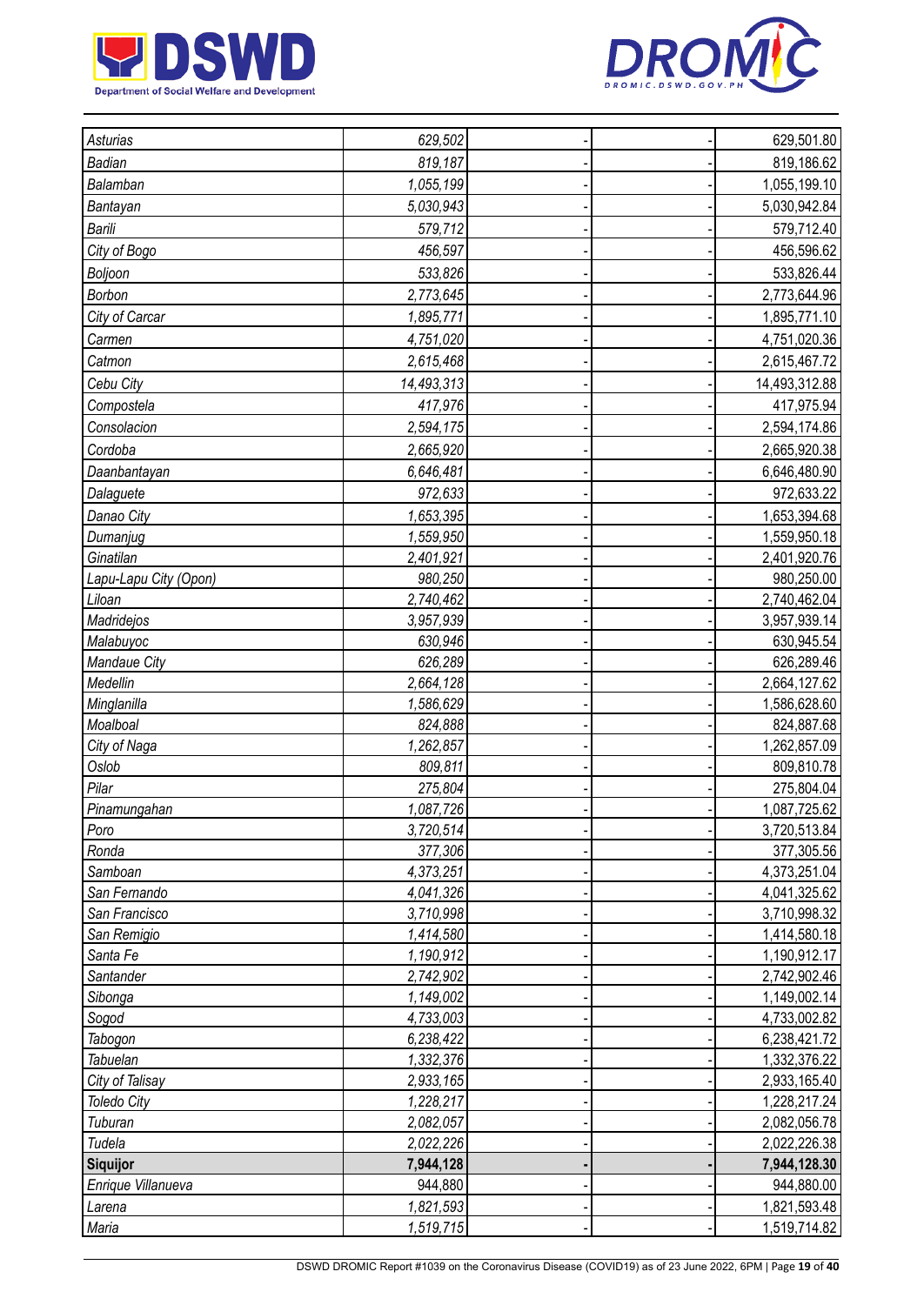



| Siquijor                    | 3,657,940        |            |              | 3,657,940.00           |
|-----------------------------|------------------|------------|--------------|------------------------|
| <b>Negros Oriental</b>      | 34,045,690       |            |              | 34,045,690.02          |
| <b>PLGU Negros Oriental</b> | 3,510,848        |            |              | 3,510,847.71           |
| Ayungon                     | 1,196,940        |            |              | 1,196,940.00           |
| <b>Bais City</b>            | 460,728          |            |              | 460,728.00             |
| Basay                       | 2,624,790        |            |              | 2,624,790.00           |
| Bindoy (Payabon)            | 3,610,058        |            |              | 3,610,057.64           |
| Canlaon City                | 3,089,469        |            |              | 3,089,469.32           |
| Dumaguete City              | 364,437          |            |              | 364,437.20             |
| City of Guihulngan          | 4,849,807        |            |              | 4,849,807.18           |
| La Libertad                 | 179,972          |            |              | 179,972.10             |
| Mabinay                     | 4,328,246        |            |              | 4,328,246.48           |
| Manjuyod                    | 1,537,041        |            |              | 1,537,040.85           |
| Santa Catalina              | 1,202,500        |            |              | 1,202,500.00           |
| <b>Siaton</b>               | 210,262          |            |              | 210,262.46             |
| City of Tanjay              | 3,030,987        |            |              | 3,030,987.48           |
| Tayasan                     | 726,144          |            |              | 726,143.60             |
| Vallehermoso                | 2,792,860        |            |              | 2,792,860.00           |
| Zamboanguita                | 330,600          |            |              | 330,600.00             |
| <b>REGION VIII</b>          | 22,915,642       | 711,956.00 | 1,922,270.00 | 25,549,867.69          |
| <b>Biliran</b>              | 1,451,907        |            |              | 1,451,907.06           |
| Kawayan                     | 308,408          |            |              | 308,408.31             |
| <b>Biliran</b>              | 270,491          |            |              | 270,491.10             |
| Caibiran                    | 544              |            |              | 543.93                 |
|                             |                  |            |              |                        |
| Culaba                      | 56,569           |            |              | 56,568.72              |
| Maripipi                    | 815,895          |            |              | 815,895.00             |
| <b>Eastern Samar</b>        | 4,080,521        |            | 12,900.00    | 4,093,420.53           |
| Province of Eastern Samar   | 100,351          |            |              | 100,351.17             |
| City of Borongan            | 471              |            |              | 470.70                 |
| Dolores                     |                  |            |              |                        |
|                             | 471              |            |              | 470.70                 |
| Jipapad                     |                  |            | 12,900.00    | 12,900.00              |
| Giporlos                    | 1,019,869        |            |              | 1,019,868.75           |
| Guiuan                      | 1,195,139        |            |              | 1,195,138.90           |
| Mercedes                    | 997,700          |            |              | 997,699.56             |
| Salcedo                     | 766,521          |            |              | 766,520.75             |
| Leyte                       | 6,892,375        | 711,956.00 | 148,370.00   | 7,752,701.25           |
| Province of Leyte           | 340,210          |            |              | 340,209.90             |
| Tacloban City               | 2,803,807        | 711,956.00 |              | 3,515,763.34           |
| Tolosa                      | 1,896,140        |            |              | 1,896,139.98           |
| <b>Burauen</b>              | 307,840          |            |              | 307,840.32             |
| Dagami                      | 95,228           |            |              | 95,227.86              |
| Jaro                        | 1,632            |            |              | 1,631.79               |
| Julita                      | 188,280          |            |              | 188,280.00             |
| La Paz                      | 95,228           |            |              | 95,227.86              |
| Mayorga                     | 2,176            |            |              | 2,175.72               |
| Tunga                       |                  |            | 45,380.00    | 45,380.00              |
| Calubian                    | 1,088            |            |              | 1,087.86               |
| Leyte                       | 435,144          |            |              | 435,144.00             |
| Albuera                     | 1,088            |            | 40,000.00    | 41,087.86              |
| Matag-ob<br>Ormoc City      | 122,384<br>1,088 |            |              | 122,384.25<br>1,087.86 |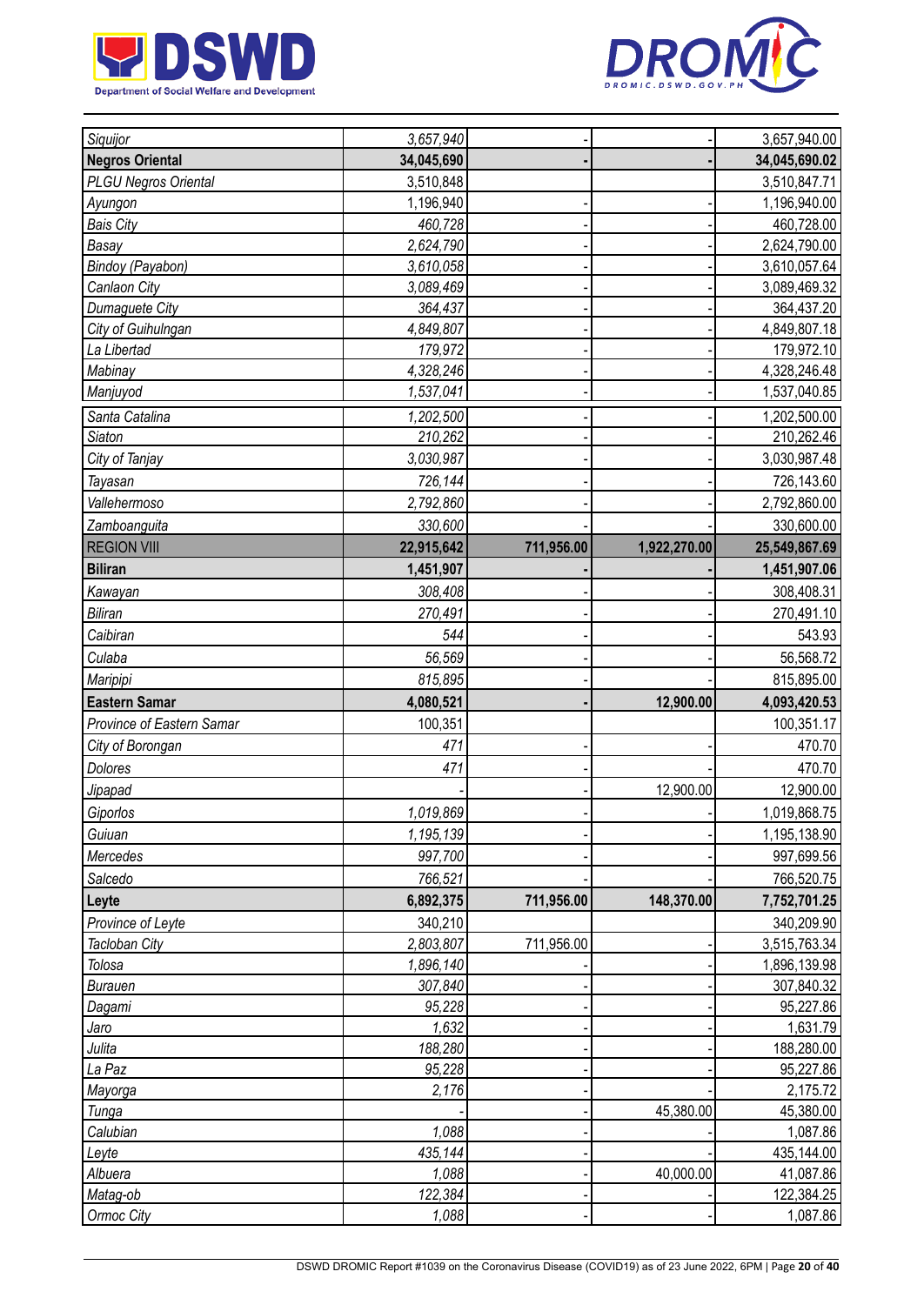



| Palompon                   | 1,632      |              | 1,631.79        |
|----------------------------|------------|--------------|-----------------|
| Abuyog                     | 598,867    |              | 598,866.93      |
| Bato                       | 544        |              | 543.93          |
| Hindang                    |            | 43,300.00    | 43,300.00       |
| Inopacan                   |            | 19,690.00    | 19,690.00       |
| <b>Northern Samar</b>      | 2,419,751  | 15,000.00    | 2,434,750.54    |
| Province of Northern Samar | 44,208     |              | 44,207.68       |
| Allen                      | 141,210    |              | 141,210.00      |
| Bobon                      | 70,605     | 15,000.00    | 85,605.00       |
| Catarman                   | 1,360,913  |              | 1,360,912.86    |
| Lavezares                  | 607,212    |              | 607,212.00      |
| Lope de Vega               | 54,393     |              | 54,393.00       |
| Victoria                   | 94,140     |              | 94,140.00       |
| Catubig                    | 47,070     |              | 47,070.00       |
| <b>Western Samar</b>       | 7,070,605  | 1,108,500.00 | 8,179,104.82    |
| Province of Western Samar  | 45,256     |              | 45,256.41       |
| Calbayog City              | 1,359,825  |              | 1,359,825.00    |
| Gandara                    | 544        |              | 543.93          |
| Matuguinao                 | 208,869    |              | 208,869.12      |
| Santa Margarita            |            | 1,108,500.00 | 1,108,500.00    |
| Tagapul-an                 | 89,205     |              | 89,204.52       |
| <b>Tarangnan</b>           | 3,386,204  |              | 3,386,203.80    |
| Basey                      | 313,957    |              | 313,956.90      |
| City of Catbalogan         | 218,660    |              | 218,659.86      |
| San Jose de Buan           | 300,793    |              | 300,793.29      |
| Santa Rita                 | 1,088      |              | 1,087.86        |
| Villareal                  | 1,146,204  |              | 1,146,204.13    |
| <b>Southern Leyte</b>      | 1,000,483  | 637,500.00   | 1,637,983.49    |
| Province of Southern Leyte | 31,768     |              | 31,767.56       |
| City of Maasin             | 187,112    |              | 187, 111.92     |
| Macrohon                   | 532,000    |              | 532,000.00      |
| Padre Burgos               |            | 550,000.00   | 550,000.00      |
| Tomas Oppus                | 2,176      |              | 2,175.72        |
| Libagon                    | 110,902    |              | 110,901.86      |
| Liloan                     |            | 87,500.00    | 87,500.00       |
| Sogod                      | 136,526    |              | 136,526.43      |
| <b>REGION IX</b>           | 57,129,139 |              | 57, 129, 138.64 |
| Zamboanga del Norte        | 15,207,869 |              | 15,207,868.50   |
| Bacungan (Leon T. Postigo) | 154,440    |              | 154,440.00      |
| Baliguian                  | 266,240    |              | 266,240.00      |
| Dapitan City               | 1,816,193  |              | 1,816,192.50    |
| <b>Dipolog City</b>        | 1,363,960  |              | 1,363,960.00    |
| Godod                      | 102,960    |              | 102,960.00      |
| Gutalac                    | 313,560    |              | 313,560.00      |
| Jose Dalman (Ponot)        | 161,200    |              | 161,200.00      |
| Kalawit                    | 96,480     |              | 96,480.00       |
| Katipunan                  | 574,132    |              | 574,132.00      |
| La Libertad                | 115,725    |              | 115,724.50      |
| Labason                    | 763,360    |              | 763,360.00      |
| Liloy                      | 1,779,094  |              | 1,779,094.18    |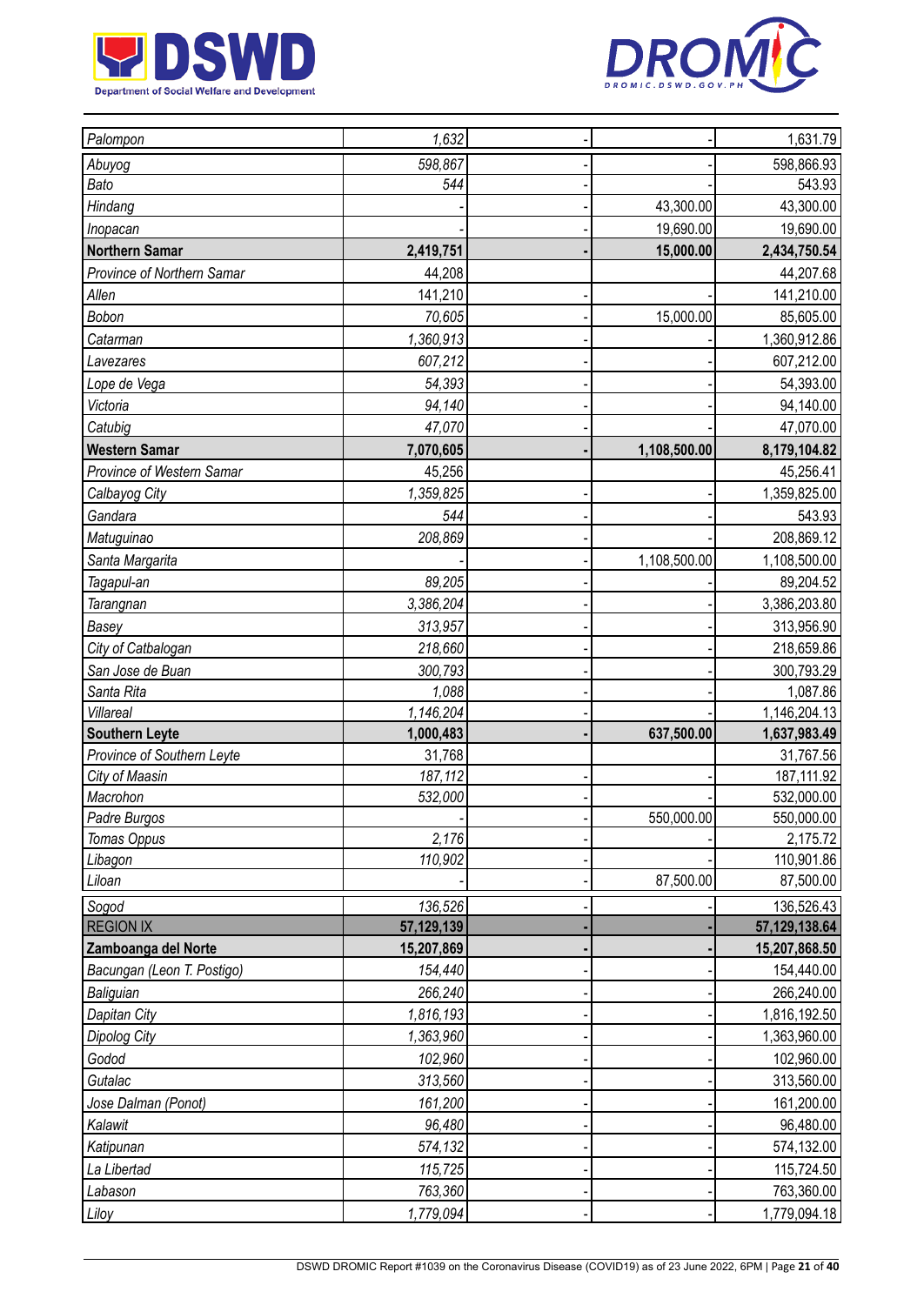



| Manukan                      | 378,040    |  | 378,040.00    |
|------------------------------|------------|--|---------------|
| Mutia                        | 241,800    |  | 241,800.00    |
| PINAN (NEW PINAN)            | 605,397    |  | 605,397.30    |
| Polanco                      | 657,840    |  | 657,839.97    |
| Pres. Manuel A. Roxas        | 410,280    |  | 410,280.00    |
| Rizal                        | 146,120    |  | 146,120.00    |
| Salug                        | 271,774    |  | 271,773.50    |
| SERGIO OSMENA SR.            | 314,600    |  | 314,600.00    |
| Siayan                       | 411,840    |  | 411,840.00    |
| Sibuco                       | 407,680    |  | 407,680.00    |
| Sibutad                      | 283,452    |  | 283,452.00    |
| Sindangan                    | 1,771,585  |  | 1,771,585.00  |
| Siocon                       | 1,313,245  |  | 1,313,245.00  |
| Sirawai                      | 251,250    |  | 251,250.05    |
| Tampilisan                   | 235,623    |  | 235,622.50    |
| Zamboanga del Sur            | 22,534,461 |  | 22,534,461.15 |
| Aurora                       | 507,000    |  | 507,000.00    |
| Bayog                        | 232,200    |  | 232,200.00    |
| Dimataling                   | 208,080    |  | 208,080.00    |
| Dinas                        | 245,520    |  | 245,520.00    |
| Dumalinao                    | 319,800    |  | 319,800.00    |
| Dumingag                     | 474,240    |  | 474,240.00    |
| Guipos                       | 206,960    |  | 206,960.00    |
| Josefina                     | 118,040    |  | 118,040.00    |
| Kumalarang                   | 196,920    |  | 196,920.00    |
| Labangan                     | 417,560    |  | 417,560.00    |
| Lakewood                     | 257,162    |  | 257,162.37    |
| Lapuyan                      | 188,640    |  | 188,640.00    |
| Mahayag                      | 204,880    |  | 204,880.00    |
| Margosatubig                 | 589,974    |  | 589,974.00    |
| Midsalip                     | 320,320    |  | 320,320.00    |
| Molave                       | 683,427    |  | 683,427.00    |
| Pagadian City                | 1,837,329  |  | 1,837,328.91  |
| Pitogo                       | 187,200    |  | 187,200.00    |
| Ramon Magsaysay (Liargo)     | 265,720    |  | 265,720.00    |
| San Miguel                   | 132,840    |  | 132,840.00    |
| San Pablo                    | 261,040    |  | 261,040.00    |
| Sominot (Don Mariano Marcos) | 185,120    |  | 185,120.00    |
| Tabina                       | 173,520    |  | 173,520.00    |
| Tambulig                     | 361,400    |  | 361,400.00    |
| Tigbao                       | 145,080    |  | 145,080.00    |
| Tukuran                      | 520,000    |  | 520,000.00    |
| Vincenzo A. Sagun            | 164,160    |  | 164,160.00    |
| Zamboanga City               | 13,130,329 |  | 13,130,328.87 |
| Zamboanga Sibugay            | 18,539,377 |  | 18,539,377.35 |
| Alicia                       | 220,680    |  | 220,680.00    |
| Buug                         | 224,280    |  | 224,280.00    |
| Diplahan                     | 1,639,470  |  | 1,639,470.00  |
| Imelda                       | 1,277,435  |  | 1,277,435.14  |
| Ipil                         | 3,551,283  |  | 3,551,283.10  |
| Kabasalan                    | 3,476,596  |  | 3,476,596.06  |
| Mabuhay                      | 1,028,742  |  | 1,028,742.00  |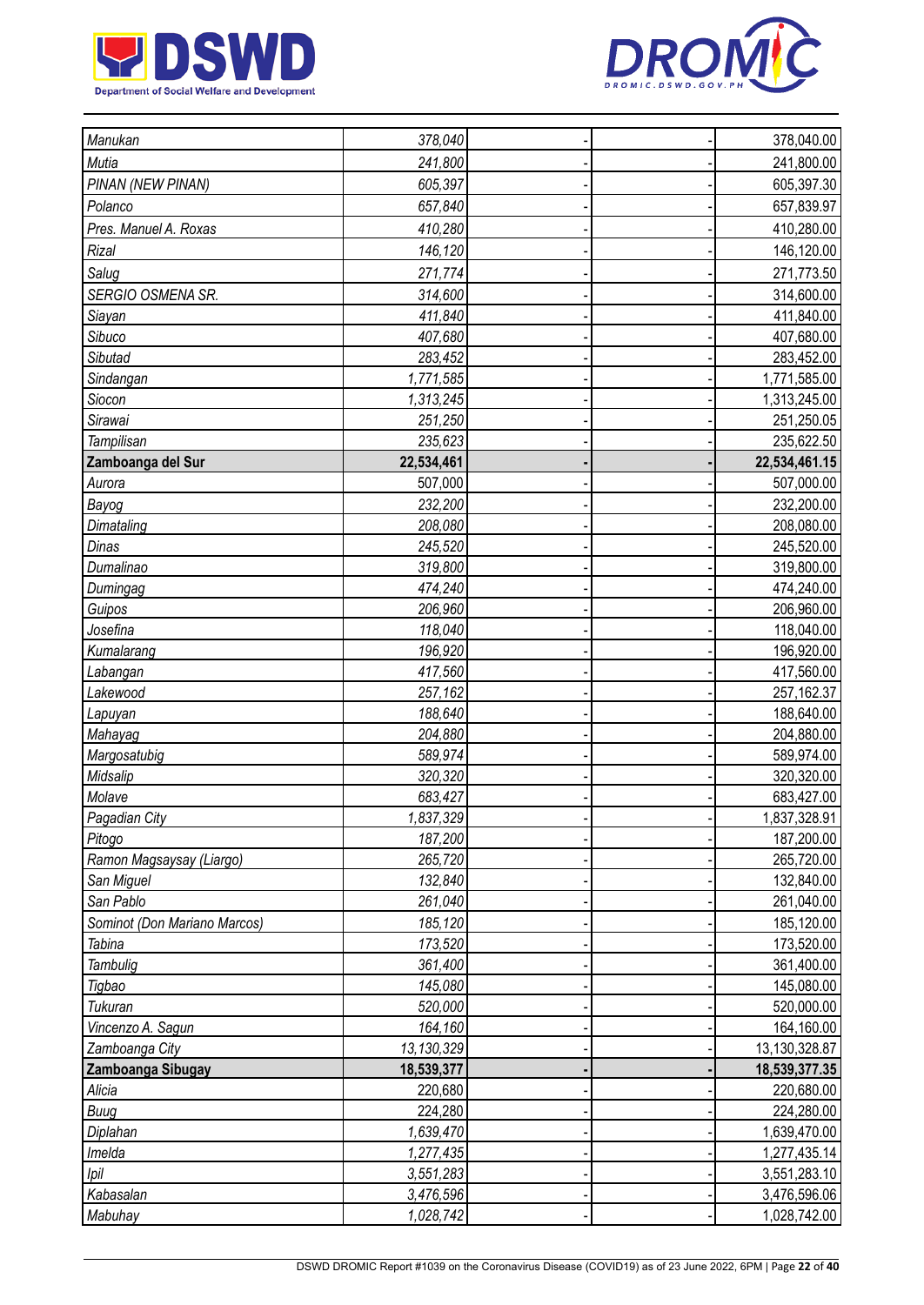



| <b>Malangas</b>               | 750,480     |  | 750,480.00     |
|-------------------------------|-------------|--|----------------|
| Naga                          | 1,351,243   |  | 1,351,242.58   |
| Olutanga                      | 205,920     |  | 205,920.00     |
| Payao                         | 794,689     |  | 794,689.00     |
| Roseller Lim                  | 267,120     |  | 267,120.00     |
| Siay                          | 2,187,599   |  | 2,187,599.47   |
| Talusan                       | 183,600     |  | 183,600.00     |
| Titay                         | 303,840     |  | 303,840.00     |
| Tungawan                      | 1,076,400   |  | 1,076,400.00   |
| <b>Basilan (Isabela City)</b> | 847,432     |  | 847,431.64     |
| City of Isabela               | 847,432     |  | 847,431.64     |
| <b>REGION X</b>               | 233,041,755 |  | 233,041,755.40 |
| <b>Bukidnon</b>               | 33,595,483  |  | 33,595,483.09  |
| Baungon                       | 585,599     |  | 585,598.88     |
| Libona                        | 1,349,879   |  | 1,349,879.31   |
| Malitbog                      | 723,570     |  | 723,570.00     |
| Manolo Fortich                | 579,732     |  | 579,731.62     |
| Sumilao                       | 266,886     |  | 266,885.90     |
| Talakag                       | 931,898     |  | 931,897.79     |
| Cabanglasan                   | 1,266,508   |  | 1,266,508.38   |
| Impasug-ong                   | 3,185,991   |  | 3,185,991.30   |
| Lantapan                      | 184,395     |  | 184,395.00     |
| City of Malaybalay            | 8,241,554   |  | 8,241,553.64   |
| San Fernando                  | 2,834,551   |  | 2,834,551.18   |
| Damulog                       | 1,781,976   |  | 1,781,976.00   |
| Dangcagan                     | 1,038,093   |  | 1,038,093.48   |
| Don Carlos                    | 1,122,709   |  | 1,122,708.97   |
| Kadingilan                    | 1,580,035   |  | 1,580,035.00   |
| Kibawe                        | 1,022,465   |  | 1,022,465.00   |
| Kitaotao                      | 729,300     |  | 729,300.00     |
| Maramag                       | 1,925,482   |  | 1,925,481.66   |
| Kalilangan                    | 1,447,608   |  | 1,447,608.03   |
| Pangantucan                   | 157,630     |  | 157,630.27     |
| City of Valencia              | 1,941,802   |  | 1,941,801.68   |
| Camiguin                      | 8,175,307   |  | 8,175,306.74   |
| Mahinog                       | 184,395     |  | 184,395.00     |
| Mambajao                      | 6,122,245   |  | 6,122,244.70   |
| Catarman                      | 1,150,967   |  | 1,150,967.04   |
| Guinsiliban                   | 533,305     |  | 533,305.00     |
| Sagay                         | 184,395     |  | 184,395.00     |
| Lanao del Norte               | 60,179,945  |  | 60,179,944.90  |
| <b>Iligan City</b>            | 24,454,777  |  | 24,454,776.73  |
| Bacolod                       | 1,897,877   |  | 1,897,876.60   |
| Baloi                         | 188,570     |  | 188,570.00     |
| Baroy                         | 2,426,975   |  | 2,426,974.76   |
| Kauswagan                     | 2,001,520   |  | 2,001,519.69   |
| Kolambugan                    | 1,049,545   |  | 1,049,545.00   |
| Linamon                       | 188,570     |  | 188,570.00     |
| Maigo                         | 365,780     |  | 365,780.00     |
| Matungao                      | 238,833     |  | 238,833.02     |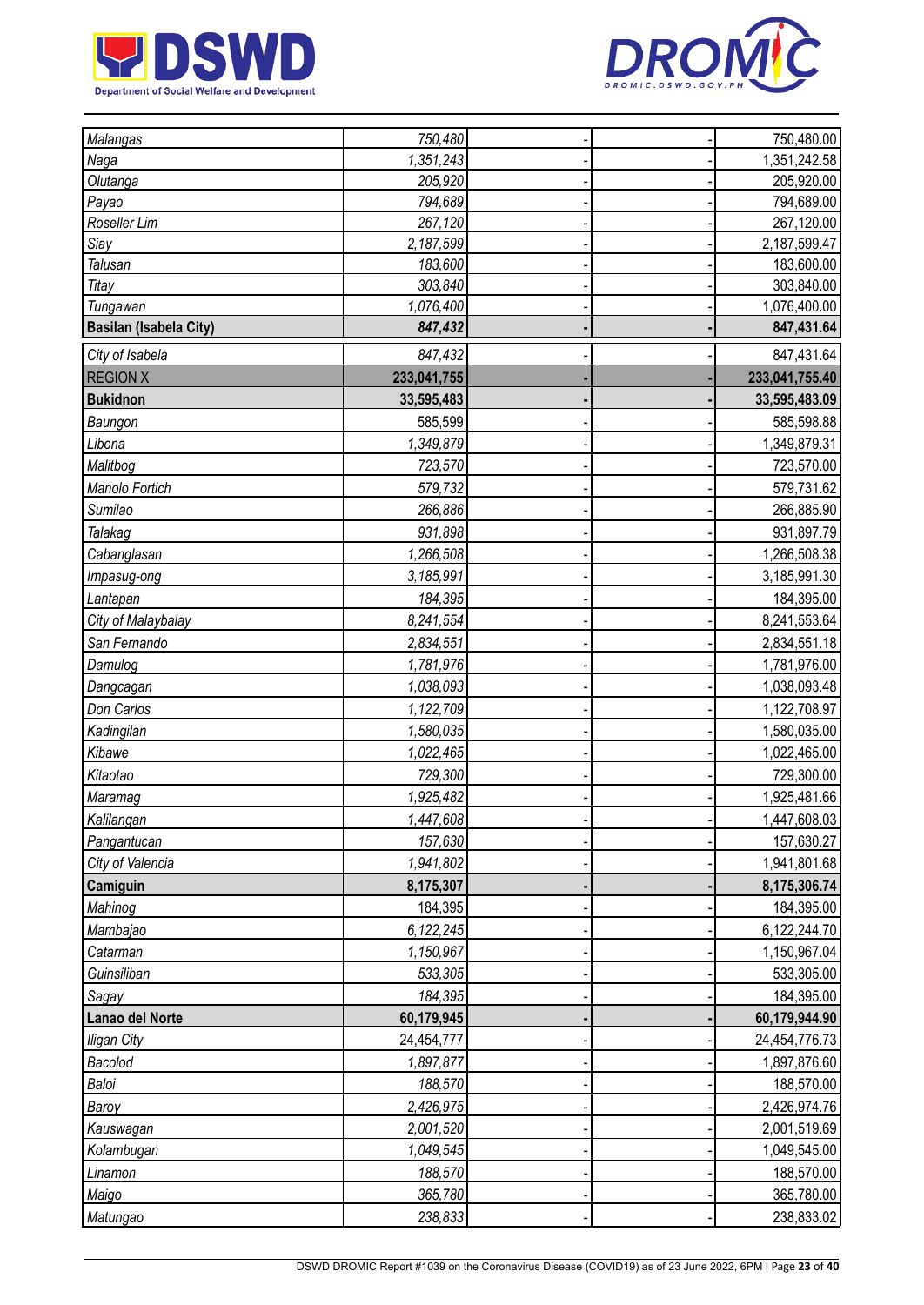



| Tagoloan                                          | 201,465     |  | 201,465.00     |
|---------------------------------------------------|-------------|--|----------------|
| Tubod                                             | 4,618,702   |  | 4,618,702.00   |
| Kapatagan                                         | 2,839,899   |  | 2,839,899.33   |
| Lala                                              | 13,921,112  |  | 13,921,111.79  |
| Magsaysay                                         | 1,462,824   |  | 1,462,824.00   |
| Munai                                             | 188,570     |  | 188,570.00     |
| Nunungan                                          | 201,465     |  | 201,465.00     |
| Pantao Ragat                                      | 188,570     |  | 188,570.00     |
| Poona Piagapo                                     | 188,570     |  | 188,570.00     |
| Salvador                                          | 276,930     |  | 276,930.00     |
| Sapad                                             | 3,012,972   |  | 3,012,972.30   |
| Sultan Naga Dimaporo (Karomatan)                  | 77,850      |  | 77,849.68      |
| Tangcal                                           | 188,570     |  | 188,570.00     |
| <b>Misamis Occidental</b>                         | 14,998,643  |  | 14,998,643.19  |
| <b>PLGU Misamis Occidental</b>                    | 1,098,855   |  | 1,098,854.85   |
| Aloran                                            | 235,350     |  | 235,350.00     |
| Baliangao                                         | 188,570     |  | 188,570.00     |
| Calamba                                           | 188,570     |  | 188,570.00     |
| Concepcion                                        | 188,570     |  | 188,570.00     |
| Jimenez                                           | 235,350     |  | 235,350.00     |
| Lopez Jaena                                       | 188,570     |  | 188,570.00     |
| Oroquieta City                                    | 3,148,896   |  | 3,148,896.38   |
| Panaon                                            | 300,913     |  | 300,913.00     |
| Plaridel                                          | 188,570     |  | 188,570.00     |
| Sapang Dalaga                                     | 188,570     |  | 188,570.00     |
| Bonifacio                                         | 432,807     |  | 432,807.00     |
| Clarin                                            | 283,241     |  | 283,240.64     |
| Don Victoriano Chiongbian (Don Mariano<br>Marcos) | 188,570     |  | 188,570.00     |
| <b>Ozamis City</b>                                | 3,280,000   |  | 3,280,000.00   |
| Sinacaban                                         | 188,570     |  | 188,570.00     |
| Tangub City                                       | 4,286,101   |  | 4,286,101.32   |
| Tudela                                            | 188,570     |  | 188,570.00     |
| <b>Misamis Oriental</b>                           | 116,092,377 |  | 116,092,377.48 |
| Cagayan De Oro City                               | 63,557,542  |  | 63,557,541.83  |
| Balingasag                                        | 268,780     |  | 268,780.00     |
| Balingoan                                         | 263,935     |  | 263,934.56     |
| Binuangan                                         | 1,195,314   |  | 1,195,314.34   |
| Gingoog City                                      | 22,344,737  |  | 22,344,736.55  |
| Kinoguitan                                        | 814,868     |  | 814,868.13     |
| Lagonglong                                        | 1,276,916   |  | 1,276,916.13   |
| Magsaysay (Linugos)                               | 2,649,476   |  | 2,649,476.32   |
| Medina                                            | 811,813     |  | 811,813.48     |
| Salay                                             | 1,580,992   |  | 1,580,992.32   |
| Sugbongcogon                                      | 850,300     |  | 850,299.60     |
| Alubijid                                          | 667,206     |  | 667,205.81     |
| Claveria                                          | 615,923     |  | 615,922.50     |
| City of El Salvador                               | 3,165,857   |  | 3,165,857.00   |
| Gitagum                                           | 339,023     |  | 339,022.68     |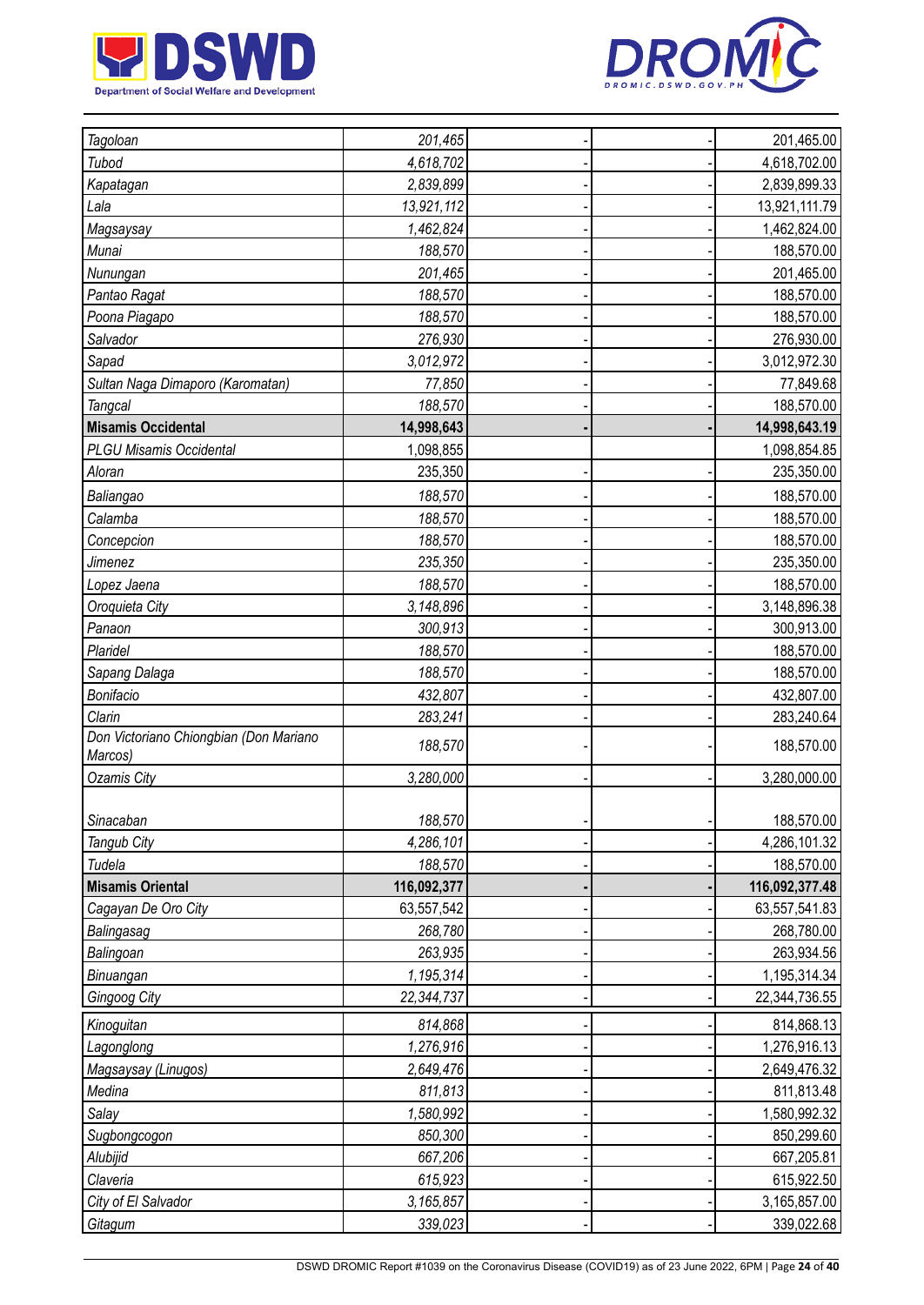



| Initao                      | 8,962,645   |  | 8,962,645.00   |
|-----------------------------|-------------|--|----------------|
| Jasaan                      | 2,114,124   |  | 2,114,123.51   |
| Laguindingan                | 235,350     |  | 235,350.00     |
| Libertad                    | 361,980     |  | 361,980.00     |
| Lugait                      | 365,780     |  | 365,780.00     |
| Naawan                      | 577,944     |  | 577,944.06     |
| Opol                        | 2,137,912   |  | 2,137,912.32   |
| Tagoloan                    | 567,597     |  | 567,596.78     |
| Villanueva                  | 291,000     |  | 291,000.00     |
| <b>REGION XI</b>            | 120,076,610 |  | 120,076,610.39 |
| Davao de Oro                | 11,786,369  |  | 11,786,369.16  |
| Compostela                  | 549,630     |  | 549,630.00     |
| Laak (San Vicente)          | 1,256,097   |  | 1,256,096.53   |
| Mabini (Doña Alicia)        | 3,145,489   |  | 3,145,489.15   |
| Maco                        | 593,967     |  | 593,966.82     |
| Maragusan (San Mariano)     | 746,365     |  | 746,364.71     |
| Mawab                       | 624,170     |  | 624,170.00     |
| Monkayo                     | 1,148,284   |  | 1,148,283.89   |
| Montevista                  | 1,033,459   |  | 1,033,458.80   |
| Nabunturan                  | 1,554,191   |  | 1,554,191.32   |
| New Bataan                  | 579,493     |  | 579,492.94     |
| Pantukan                    | 555,225     |  | 555,225.00     |
| Davao del Norte             | 17,936,653  |  | 17,936,653.00  |
| Asuncion (Saug)             | 1,546,090   |  | 1,546,090.42   |
| Braulio E. Dujali           | 925,524     |  | 925,523.95     |
| Carmen                      | 520,830     |  | 520,830.18     |
| Island Garden City of Samal | 1,177,967   |  | 1,177,966.54   |
| Kapalong                    | 2,871,384   |  | 2,871,384.32   |
| New Corella                 | 1,147,381   |  | 1,147,380.82   |
| City of Panabo              | 3,146,505   |  | 3,146,505.15   |
| San Isidro                  | 1,074,827   |  | 1,074,826.65   |
| Santo Tomas                 | 2,807,578   |  | 2,807,577.68   |
| City of Tagum               | 1,353,960   |  | 1,353,960.09   |
| Talaingod                   | 1,364,607   |  | 1,364,607.20   |
| Davao del Sur               | 44,150,025  |  | 44,150,025.04  |
| Bansalan                    | 1,362,195   |  | 1,362,194.99   |
| Davao City                  | 31,384,821  |  | 31,384,820.59  |
| City of Digos               | 3,209,246   |  | 3,209,245.86   |
| Hagonoy                     | 1,360,266   |  | 1,360,265.90   |
| Kiblawan                    | 1,241,295   |  | 1,241,295.00   |
| Magsaysay                   | 932,396     |  | 932,396.30     |
| Malalag                     | 3,143,629   |  | 3,143,629.18   |
| Matanao                     | 860,326     |  | 860,326.07     |
| Padada                      | 655,851     |  | 655,851.15     |
| <b>Davao Oriental</b>       | 35,231,714  |  | 35,231,714.25  |
| PLGU Davao Oriental         | 6,442,704   |  | 6,442,703.84   |
| Baganga                     | 2,522,673   |  | 2,522,673.41   |
| Banaybanay                  | 3,331,350   |  | 3,331,350.00   |
| Cateel                      | 54,672      |  | 54,672.00      |
| Governor Generoso           | 2,278,000   |  | 2,278,000.00   |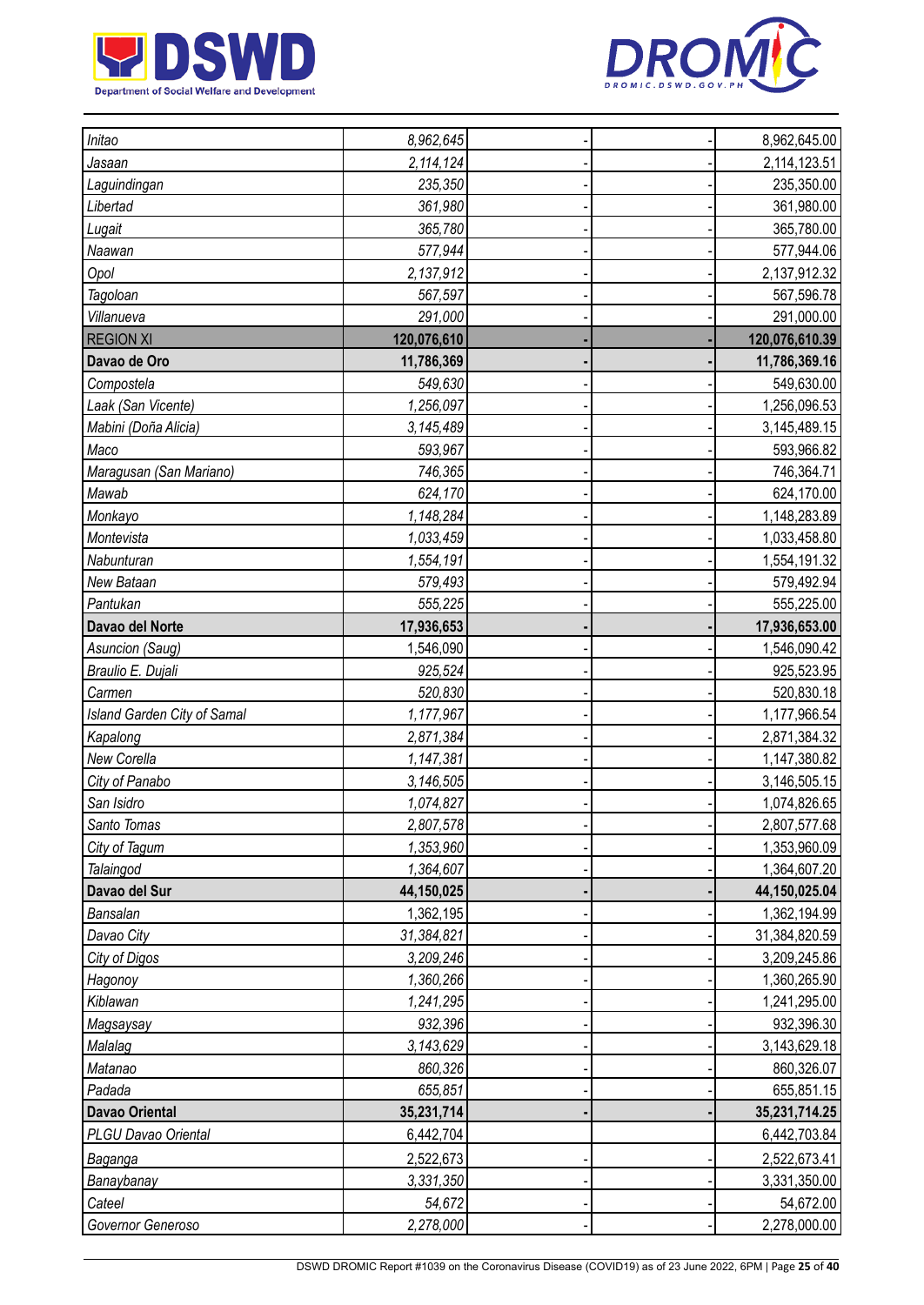



| Lupon                                  | 870,605    |  | 870,605.00    |
|----------------------------------------|------------|--|---------------|
| City of Mati                           | 9,834,610  |  | 9,834,610.00  |
| San Isidro                             | 1,457,920  |  | 1,457,920.00  |
| Tarragona                              | 8,439,180  |  | 8,439,180.00  |
| Davao Occidental                       | 10,971,849 |  | 10,971,848.94 |
| Malita                                 | 2,491,606  |  | 2,491,606.38  |
| Santa Maria                            | 6,259,343  |  | 6,259,342.56  |
| Sarangani                              | 2,220,900  |  | 2,220,900.00  |
| <b>REGION XII</b>                      | 49,188,581 |  | 49,188,581.00 |
| <b>North Cotabato</b>                  | 13,663,119 |  | 13,663,119.00 |
| Alamada                                | 1,018,391  |  | 1,018,391.00  |
| Aleosan                                | 550,000    |  | 550,000.00    |
| Antipas                                | 550,000    |  | 550,000.00    |
| Arakan                                 | 545,600    |  | 545,600.00    |
| Banisilan                              | 550,000    |  | 550,000.00    |
| Kabacan                                | 550,000    |  | 550,000.00    |
| Carmen                                 | 550,000    |  | 550,000.00    |
| City of Kidapawan                      | 1,341,226  |  | 1,341,226.00  |
| Libungan                               | 550,000    |  | 550,000.00    |
| Magpet                                 | 545,600    |  | 545,600.00    |
| Makilala                               | 545,600    |  | 545,600.00    |
| Matalam                                | 550,000    |  | 550,000.00    |
| Midsayap                               | 1,145,237  |  | 1,145,237.00  |
| <b>M'lang</b>                          | 2,202,900  |  | 2,202,900.00  |
| Pigkawayan                             | 550,000    |  | 550,000.00    |
| Pikit                                  | 550,000    |  | 550,000.00    |
| <b>President Roxas</b>                 | 818,565    |  | 818,565.00    |
| Tulunan                                | 550,000    |  | 550,000.00    |
| Sarangani                              | 8,238,450  |  | 8,238,450.00  |
| PLGU Sarangani                         | 1,925,000  |  | 1,925,000.00  |
| Kiamba                                 | 602,800    |  | 602,800.00    |
| Maasim                                 | 602,800    |  | 602,800.00    |
| Maitum                                 | 602,800    |  | 602,800.00    |
| Alabel                                 | 1,184,150  |  | 1,184,150.00  |
| Glan                                   | 1,565,300  |  | 1,565,300.00  |
| Malapatan                              | 1,152,800  |  | 1,152,800.00  |
| Malungon                               | 602,800    |  | 602,800.00    |
| <b>South Cotabato</b>                  | 16,930,277 |  | 16,930,277.00 |
| PLGU South Cotabato                    | 1,600,000  |  | 1,600,000.00  |
| Banga                                  | 1,489,950  |  | 1,489,950.00  |
| <b>General Santos City (Dadiangas)</b> | 1,031,800  |  | 1,031,800.00  |
| City of Koronadal                      | 2,524,344  |  | 2,524,344.00  |
| Lake Sebu                              | 944,350    |  | 944,350.00    |
| Norala                                 | 1,038,950  |  | 1,038,950.00  |
| Polomolok                              | 807,300    |  | 807,300.00    |
| Santo Niño                             | 804,650    |  | 804,650.00    |
| Surallah                               | 2,352,280  |  | 2,352,280.00  |
| Tampakan                               | 939,950    |  | 939,950.00    |
| Tantangan                              | 1,212,563  |  | 1,212,563.00  |
| T'boli                                 | 669,350    |  | 669,350.00    |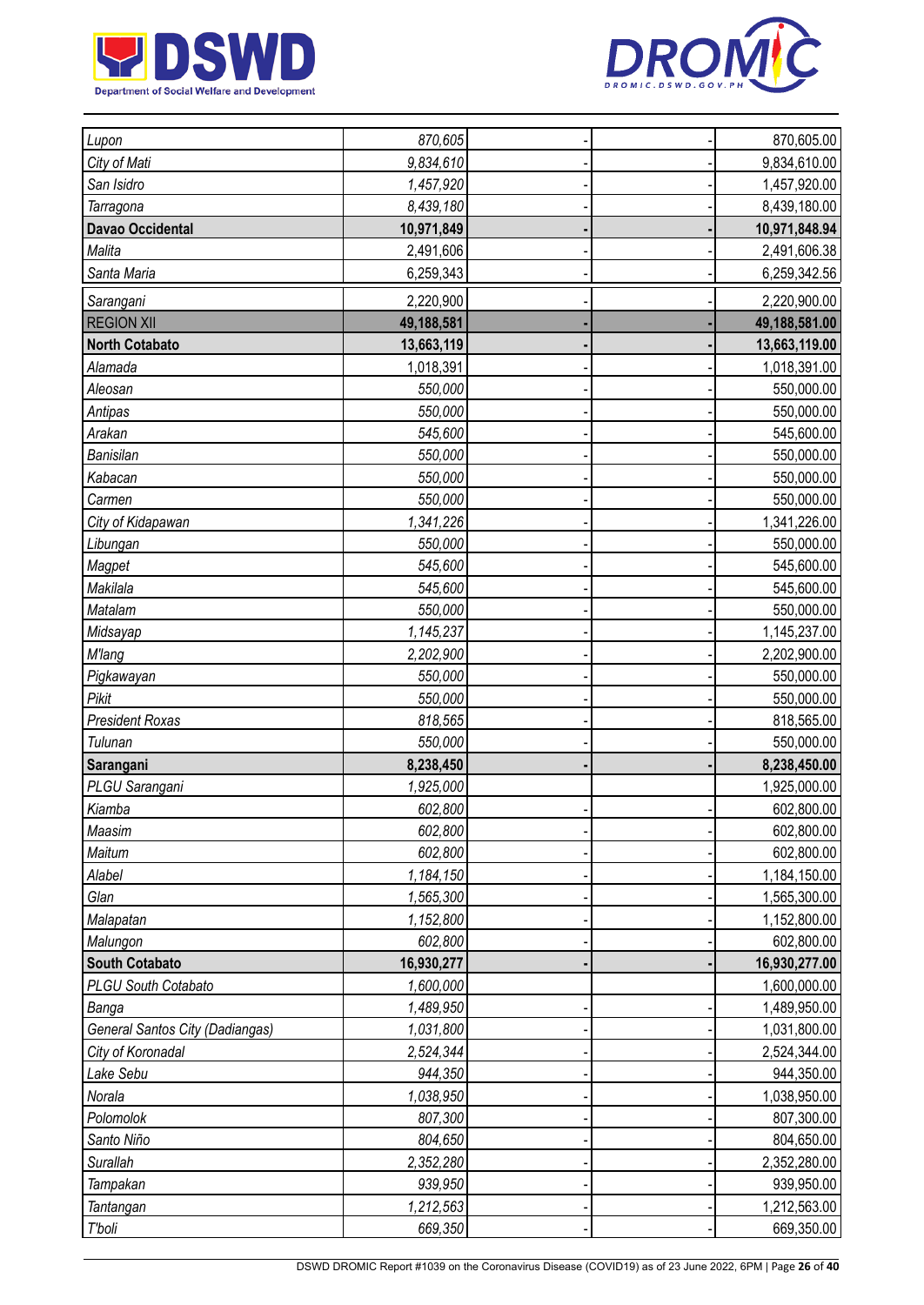



| Tupi                       | 1,514,790  |              | 1,514,790.00  |
|----------------------------|------------|--------------|---------------|
| <b>Sultan Kudarat</b>      | 9,331,235  |              | 9,331,235.00  |
| Columbio                   | 614,900    |              | 614,900.00    |
| <b>Isulan</b>              | 614,900    |              | 614,900.00    |
| Lambayong (Mariano Marcos) | 614,900    |              | 614,900.00    |
| Lutayan                    | 614,900    |              | 614,900.00    |
| President Quirino          | 614,900    |              | 614,900.00    |
| City of Tacurong           | 885,500    |              | 885,500.00    |
| Bagumbayan                 | 781,550    |              | 781,550.00    |
| Esperanza                  | 614,900    |              | 614,900.00    |
| Kalamansig                 | 2,107,835  |              | 2,107,835.00  |
| Lebak                      | 614,900    |              | 614,900.00    |
| Palimbang                  | 637,150    |              | 637,150.00    |
| Sen. Ninoy Aquino          | 614,900    |              | 614,900.00    |
| <b>Cotabato City</b>       | 1,025,500  |              | 1,025,500.00  |
| <b>CARAGA</b>              | 79,537,771 | 2,965,600.00 | 82,503,370.89 |
| <b>Agusan del Norte</b>    | 20,639,294 |              | 20,639,293.51 |
| Buenavista                 | 182,476    |              | 182,476.25    |
| <b>Butuan City</b>         | 8,459,956  |              | 8,459,956.13  |
| City of Cabadbaran         | 761,424    |              | 761,423.63    |
| Carmen                     | 49,766     |              | 49,766.25     |
| <b>Jabonga</b>             | 2,098,801  |              | 2,098,800.75  |
| Kitcharao                  | 1,125,473  |              | 1,125,472.50  |
| Las Nieves                 | 1,941,885  |              | 1,941,885.00  |
| Nasipit                    | 4,472,541  |              | 4,472,540.56  |
| Remedios T. Romualdez      | 448,072    |              | 448,072.44    |
| Tubay                      | 1,098,900  |              | 1,098,900.00  |
| Agusan del Sur             | 15,617,741 |              | 15,617,740.85 |
| City of Bayugan            | 4,707,181  |              | 4,707,181.01  |
| <b>Bunawan</b>             | 1,801,383  |              | 1,801,382.97  |
| Esperanza                  | 597,195    |              | 597,195.00    |
| La Paz                     | 2,222,520  |              | 2,222,520.25  |
| Loreto                     | 82,944     |              | 82,943.75     |
| Prosperidad                | 1,736,611  |              | 1,736,611.11  |
| San Francisco              | 928,991    |              | 928,991.10    |
| San Luis                   | 392,918    |              | 392,918.31    |
| Santa Josefa               | 2,442,435  |              | 2,442,434.85  |
| Sibagat                    | 248,831    |              | 248,831.25    |
| Talacogon                  | 248,831    |              | 248,831.25    |
| Veruela                    | 207,900    |              | 207,900.00    |
| Surigao del Norte          | 21,500,705 | 915,600.00   | 22,416,305.34 |
| Alegria                    | 243,855    |              | 243,854.63    |
| Bacuag                     | 1,524,144  |              | 1,524,143.75  |
| <b>Burgos</b>              | 522,435    |              | 522,435.00    |
| Claver                     | 1,581,299  |              | 1,581,299.38  |
| Dapa                       | 1,025,940  |              | 1,025,940.00  |
| Del Carmen                 | 1,098,900  |              | 1,098,900.00  |
| General Luna               | 1,025,940  |              | 1,025,940.00  |
| Gigaquit                   | 522,546    |              | 522,545.63    |
| Mainit                     | 1,640,265  |              | 1,640,265.00  |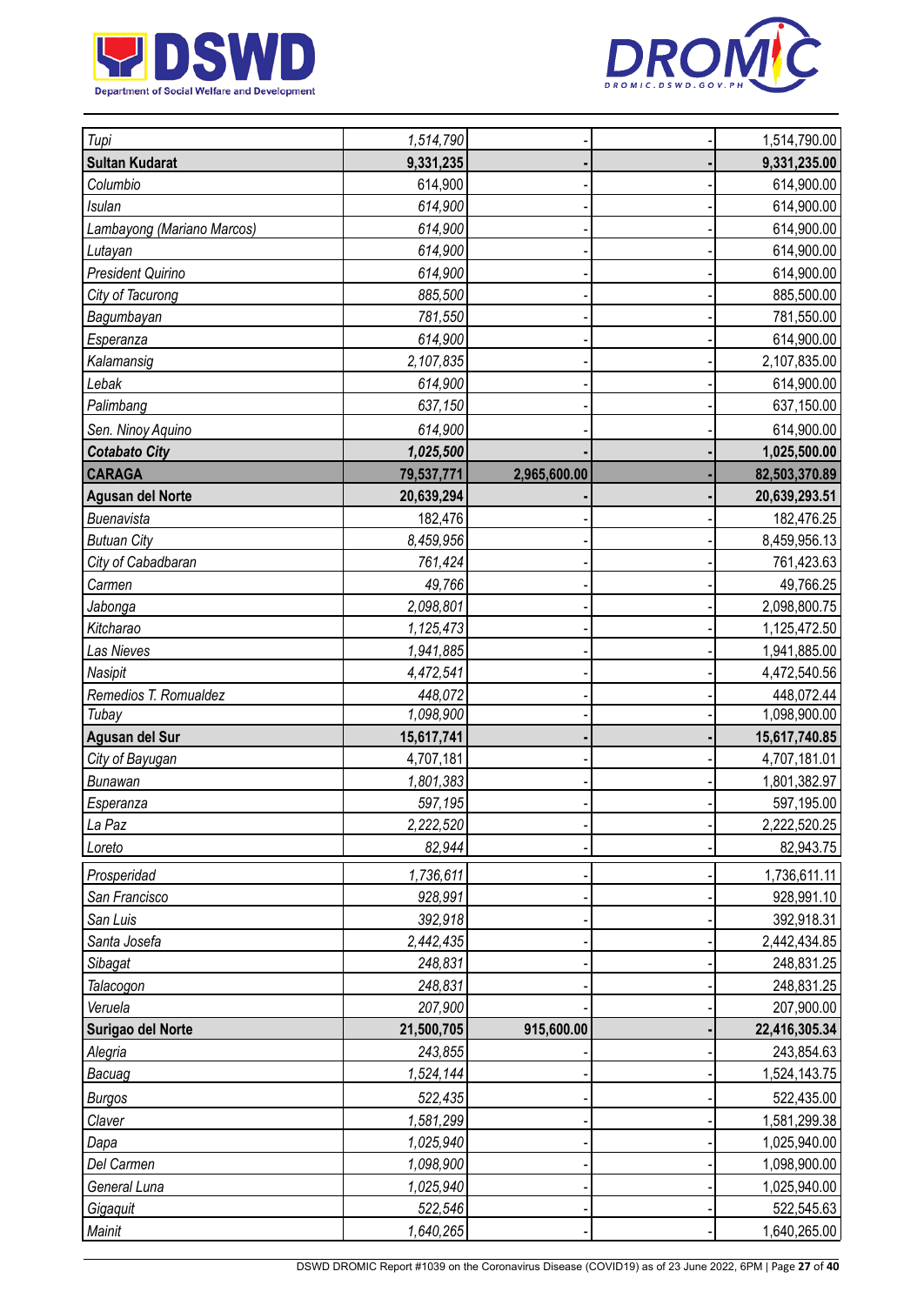



| Malimono                 | 3,791,049   |              |              | 3,791,048.60   |
|--------------------------|-------------|--------------|--------------|----------------|
| Pilar                    | 641,025     |              |              | 641,025.00     |
| San Benito               | 641,025     |              |              | 641,025.00     |
| San Francisco (Anao-aon) | 215,654     |              |              | 215,653.75     |
| San Isidro               | 1,025,940   |              |              | 1,025,940.00   |
| Santa Monica (Sapao)     | 806,226     |              |              | 806,226.30     |
| Sison                    | 1,230,199   |              |              | 1,230,198.75   |
| Socorro                  | 2,295,632   |              |              | 2,295,631.56   |
| Surigao City             | 293,655     |              |              | 293,655.49     |
| Tagana-an                |             | 915,600.00   |              | 915,600.00     |
| Tubod                    | 1,374,978   |              |              | 1,374,977.50   |
| Surigao del Sur          | 21,780,031  | 2,050,000.00 |              | 23,830,031.19  |
| City of Bislig           | 1,705,013   |              |              | 1,705,012.91   |
| Cagwait                  | 1,098,900   |              |              | 1,098,900.00   |
| Cantilan                 | 5,665,465   |              |              | 5,665,464.80   |
| Carmen                   | 253,673     |              |              | 253,673.19     |
| Carrascal                | 567,570     |              |              | 567,569.75     |
| Cortes                   | 1,616,970   |              |              | 1,616,970.28   |
| Lanuza                   | 157,593     |              |              | 157,593.13     |
| Lianga                   | 712,366     |              |              | 712,365.50     |
| Lingig                   | 132,710     |              |              | 132,710.00     |
| Madrid                   | 729,988     |              |              | 729,988.13     |
| Marihatag                | 2,294,150   |              |              | 2,294,150.33   |
| San Agustin              | 1,426,568   |              |              | 1,426,567.56   |
| San Miguel               | 2,156,594   | 2,050,000.00 |              | 4,206,593.75   |
| <b>Tagbina</b>           | 66,355      |              |              | 66,355.00      |
| Tago                     | 1,882,395   |              |              | 1,882,395.00   |
| City of Tandag           | 1,313,722   |              |              | 1,313,721.86   |
| <b>CAR</b>               | 213,136,964 | 366,417.00   | 8,996,447.40 | 222,499,828.29 |
| Abra                     | 46,047,281  | 31,955.00    | 39,000.00    | 46,118,236.41  |
| Bangued                  | 9,204,824   |              |              | 9,204,823.98   |
| Boliney                  | 1,146,678   |              |              | 1,146,678.24   |
| <b>Bucay</b>             | 801,970     |              |              | 801,970.20     |
| <b>Bucloc</b>            | 448,386     |              |              | 448,385.56     |
| Daguioman                | 1,285,764   |              |              | 1,285,764.26   |
| Danglas                  | 1,467,375   |              |              | 1,467,375.16   |
|                          |             |              |              |                |
| Dolores                  | 2,886,683   |              |              | 2,886,682.68   |
| La Paz                   | 2,070,207   |              |              | 2,070,206.50   |
| Lacub                    | 349,087     |              |              | 349,086.88     |
| Lagangilang              | 3,214,110   |              |              | 3,214,109.88   |
| Lagayan                  | 1,979,978   |              | 39,000.00    | 2,018,977.84   |
| Langiden                 | 409,882     |              |              | 409,881.72     |
| Licuan-Baay (Licuan)     | 1,242,395   |              |              | 1,242,395.12   |
| Luba                     | 551,082     |              |              | 551,081.82     |
| Malibcong                | 1,828,865   |              |              | 1,828,865.28   |
| Manabo                   | 1,439,286   |              |              | 1,439,285.56   |
| Penarrubia               | 1,319,167   |              |              | 1,319,167.42   |
| Pidigan                  | 889,875     |              |              | 889,874.88     |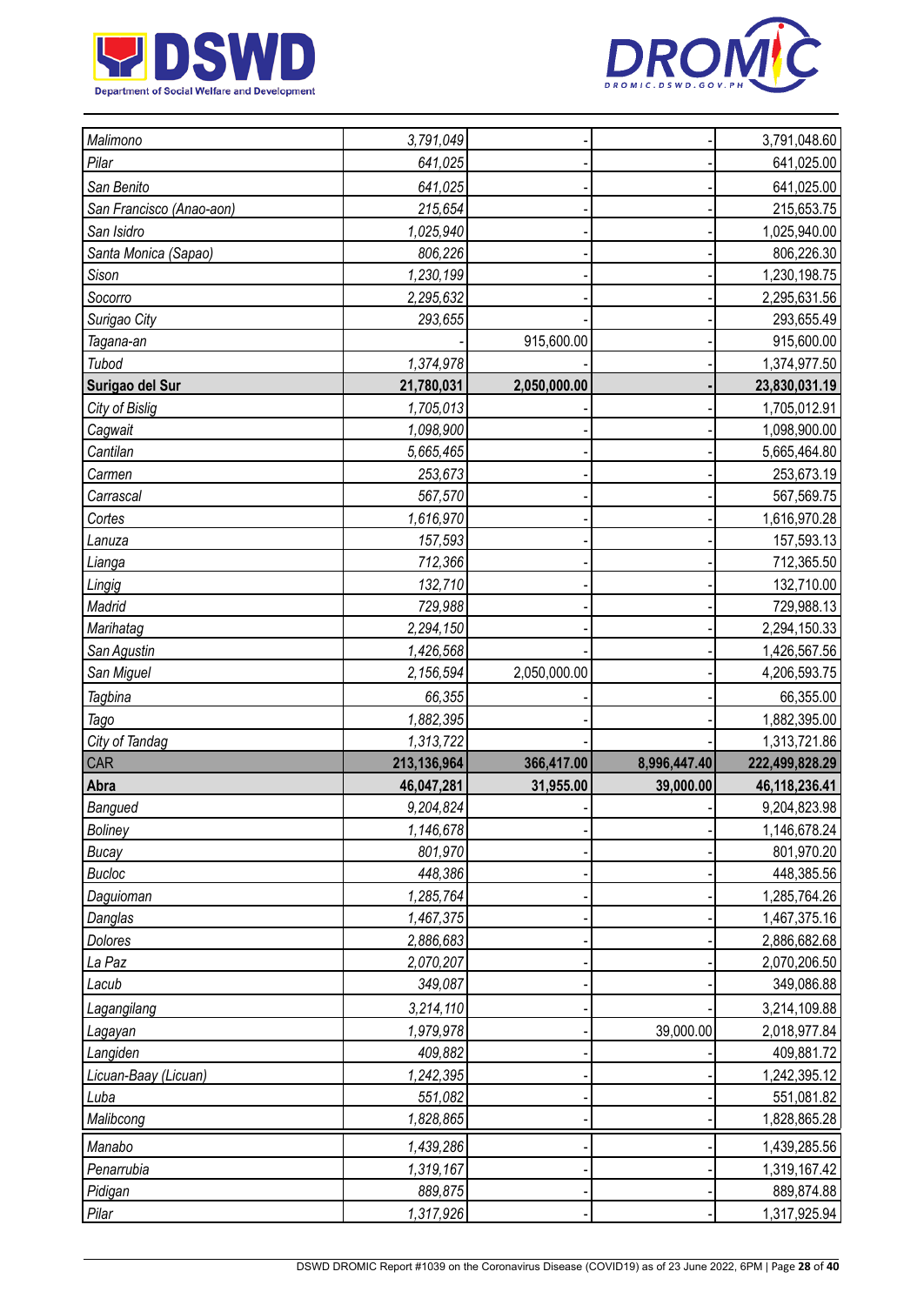



| Sallapadan            | 1,494,026  |            |              | 1,494,025.68  |
|-----------------------|------------|------------|--------------|---------------|
| San Isidro            | 74,388     |            |              | 74,388.00     |
| San Juan              | 2,386,451  | 11,955.00  |              | 2,398,405.94  |
| San Quintin           | 932,966    | 20,000.00  |              | 952,966.31    |
| Tayum                 | 849,058    |            |              | 849,058.10    |
| Tineg                 | 1,090,479  |            |              | 1,090,478.82  |
| Tubo                  | 1,505,989  |            |              | 1,505,988.96  |
| Villaviciosa          | 3,860,386  |            |              | 3,860,385.68  |
| Apayao                | 23,603,078 |            |              | 23,603,078.21 |
| Calanasan (Bayag)     | 1,140,226  |            |              | 1,140,225.86  |
| Conner                | 2,915,730  |            |              | 2,915,730.04  |
| Flora                 | 1,386,365  |            |              | 1,386,365.13  |
| Kabugao               | 1,974,051  |            |              | 1,974,051.41  |
| Luna                  | 7,114,698  |            |              | 7,114,698.13  |
| Pudtol                | 5,337,098  |            |              | 5,337,098.15  |
| Santa Marcela         | 3,734,909  |            |              | 3,734,909.49  |
| <b>Benguet</b>        | 63,949,495 | 334,462.00 | 8,957,447.40 | 73,241,404.56 |
| Atok                  | 864,045    |            |              | 864,044.94    |
| <b>Baguio City</b>    | 27,936,333 |            | 8,746,800.40 | 36,683,133.82 |
| <b>Bakun</b>          | 1,980,657  |            |              | 1,980,657.10  |
| <b>Bokod</b>          | 1,035,834  |            |              | 1,035,834.00  |
| <b>Buguias</b>        | 2,794,011  | 20,000.00  | 76,000.00    | 2,890,010.52  |
| Itogon                | 6,266,215  | 239,607.00 | 134,647.00   | 6,640,468.68  |
| Kabayan               | 1,043,641  | 33,855.00  |              | 1,077,496.30  |
| Kapangan              | 1,465,108  |            |              | 1,465,108.46  |
| Kibungan              | 572,470    |            |              | 572,470.12    |
| La Trinidad           | 8,856,170  |            |              | 8,856,169.84  |
| Mankayan              | 3,809,277  |            |              | 3,809,277.18  |
| Sablan                | 1,233,879  |            |              | 1,233,879.08  |
| Tuba                  | 5,141,636  | 41,000.00  |              | 5,182,635.78  |
| Tublay                | 950,219    |            |              | 950,218.74    |
| <b>Ifugao</b>         | 19,841,168 |            |              | 19,841,168.46 |
| Aguinaldo             | 1,172,326  |            |              | 1,172,326.46  |
| Alfonso Lista (Potia) | 752,371    |            |              | 752,371.21    |
| Asipulo               | 623,184    |            |              | 623,184.18    |
| Banaue                | 2,821,395  |            |              | 2,821,395.24  |
| Hingyon               | 1,204,817  |            |              | 1,204,816.88  |
| Hungduan              | 1,409,131  |            |              | 1,409,131.32  |
| Kiangan               | 2,379,218  |            |              | 2,379,217.53  |
| Lagawe                | 4,717,702  |            |              | 4,717,701.51  |
| Lamut                 | 3,417,628  |            |              | 3,417,628.24  |
| Mayoyao               | 280,734    |            |              | 280,733.76    |
| <b>Tinoc</b>          | 1,062,662  |            |              | 1,062,662.13  |
| Kalinga               | 34,903,968 |            |              | 34,903,967.78 |
| Balbalan              | 4,170,774  |            |              | 4,170,773.60  |
| Lubuagan              | 2,555,301  |            |              | 2,555,300.81  |
| Pasil                 | 3,295,884  |            |              | 3,295,883.91  |
| Pinukpuk              | 3,322,432  |            |              | 3,322,432.40  |
| Tanudan               | 1,479,732  |            |              | 1,479,732.08  |
| Tinglayan             | 1,947,401  |            |              | 1,947,400.54  |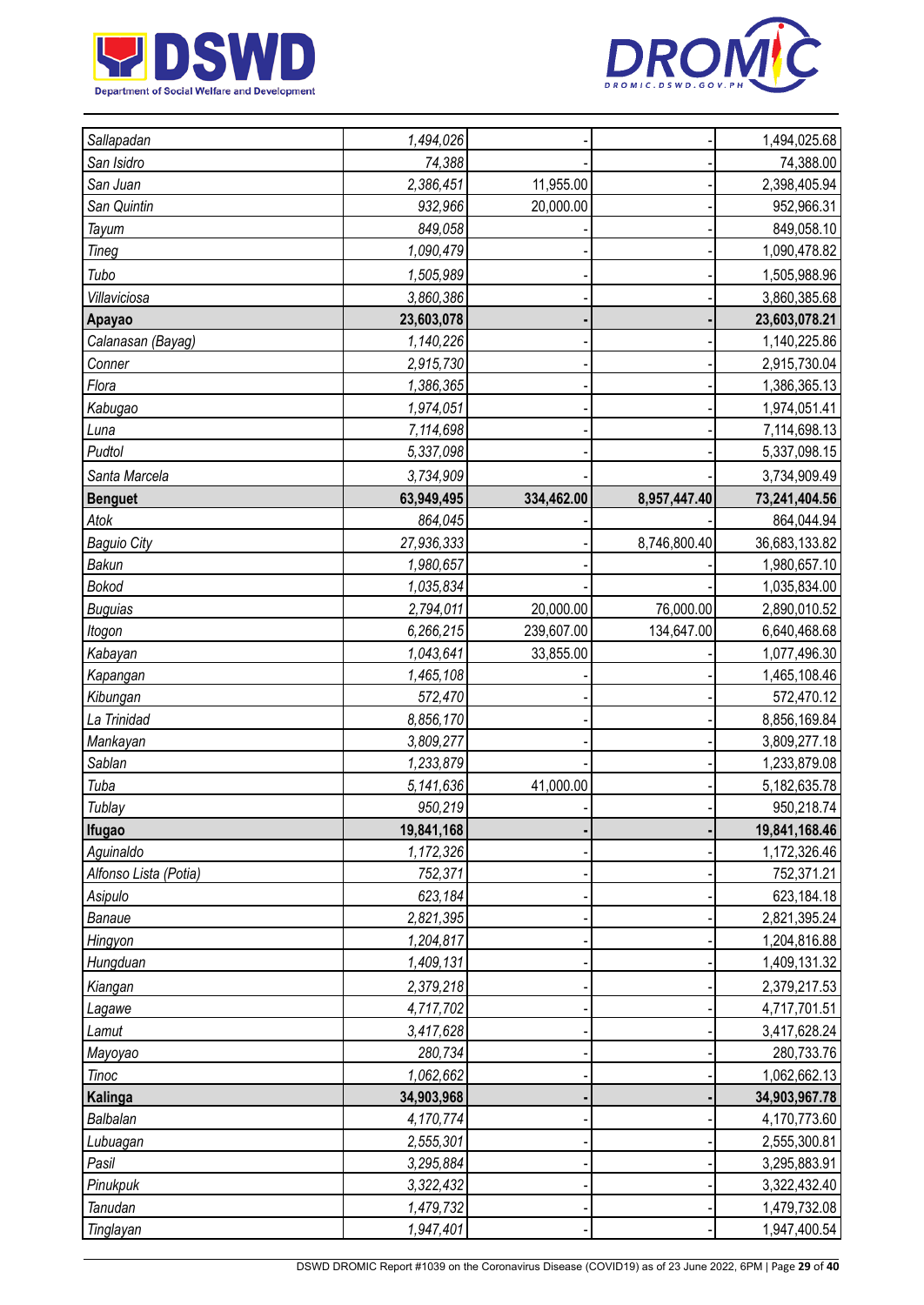



| Rizal (Liwan)                 | 4,073,910  |  | 4,073,910.12  |
|-------------------------------|------------|--|---------------|
| City of Tabuk                 | 14,058,534 |  | 14,058,534.32 |
| <b>Mountain Province</b>      | 24,791,973 |  | 24,791,972.87 |
| <b>Barlig</b>                 | 1,163,903  |  | 1,163,902.96  |
| <b>Bontoc</b>                 | 5,384,267  |  | 5,384,267.04  |
| Natonin                       | 1,168,244  |  | 1,168,244.00  |
| Paracelis                     | 1,574,484  |  | 1,574,483.95  |
| Sadanga                       | 482,286    |  | 482,286.00    |
| Bauko                         | 3,031,691  |  | 3,031,691.31  |
| Besao                         | 2,434,291  |  | 2,434,291.29  |
| Sabangan                      | 2,681,633  |  | 2,681,632.54  |
| Sagada                        | 3,754,336  |  | 3,754,335.57  |
| Tadian                        | 3,116,838  |  | 3,116,838.21  |
| <b>BARMM</b>                  | 4,942,209  |  | 4,942,208.94  |
| <b>Basilan</b>                | 1,679,181  |  | 1,679,180.94  |
| City of Lamitan               | 428,751    |  | 428,750.84    |
| Lantawan                      | 412,012    |  | 412,012.22    |
| Maluso                        | 169,123    |  | 169,122.92    |
| Tipo-Tipo                     | 224,898    |  | 224,897.50    |
| Ungkaya Pukan                 | 444,397    |  | 444,397.46    |
| Lanao del Sur                 | 222,000    |  | 222,000.00    |
| Marawi City                   | 222,000    |  | 222,000.00    |
| Sulu                          | 10,920     |  | 10,920.00     |
| Indanan                       | 546        |  | 546.00        |
| Jolo                          | 4,368      |  | 4,368.00      |
| Maimbung                      | 546        |  | 546.00        |
| Panglima Estino (New Panamao) | 546        |  | 546.00        |
| Parang                        | 546        |  | 546.00        |
| Talipao                       | 1,092      |  | 1,092.00      |
| Tongkil                       | 3,276      |  | 3,276.00      |
| Tawi-tawi                     | 3,030,108  |  | 3,030,108.00  |
| Bongao                        | 820,638    |  | 820,638.00    |
| Panglima Sugala (Balimbing)   | 2,209,470  |  | 2,209,470.00  |

Note: Reflected cost of assistance under DSWD are FNIs provided and does not include other DSWD social services and Social Amelioration Program (SAP) for target beneficiaries. Also, assistance provided by LGUs is excluded in the breakdown.

*Source: DSWD-Field Offices (FOs)*

# **Status of Prepositioned Resources: Stockpile and Standby Funds**

The DSWD Central Office (CO), FOs, and National Resource Operations Center (NROC) have stockpiles and standby funds amounting to **₱1,590,824,350.37** with breakdown as follows (see Table 2):

#### **a. Standby Funds**

A total of **₱628,707,640.63 standby funds** in the CO and FOs. Of the said amount, **₱548,378,151.49** is the available **Quick Response Fund (QRF)** in the CO.

#### **b. Stockpiles**

A total of **532,711 family food packs (FFPs)** amounting to **₱333,402,581.29, other food**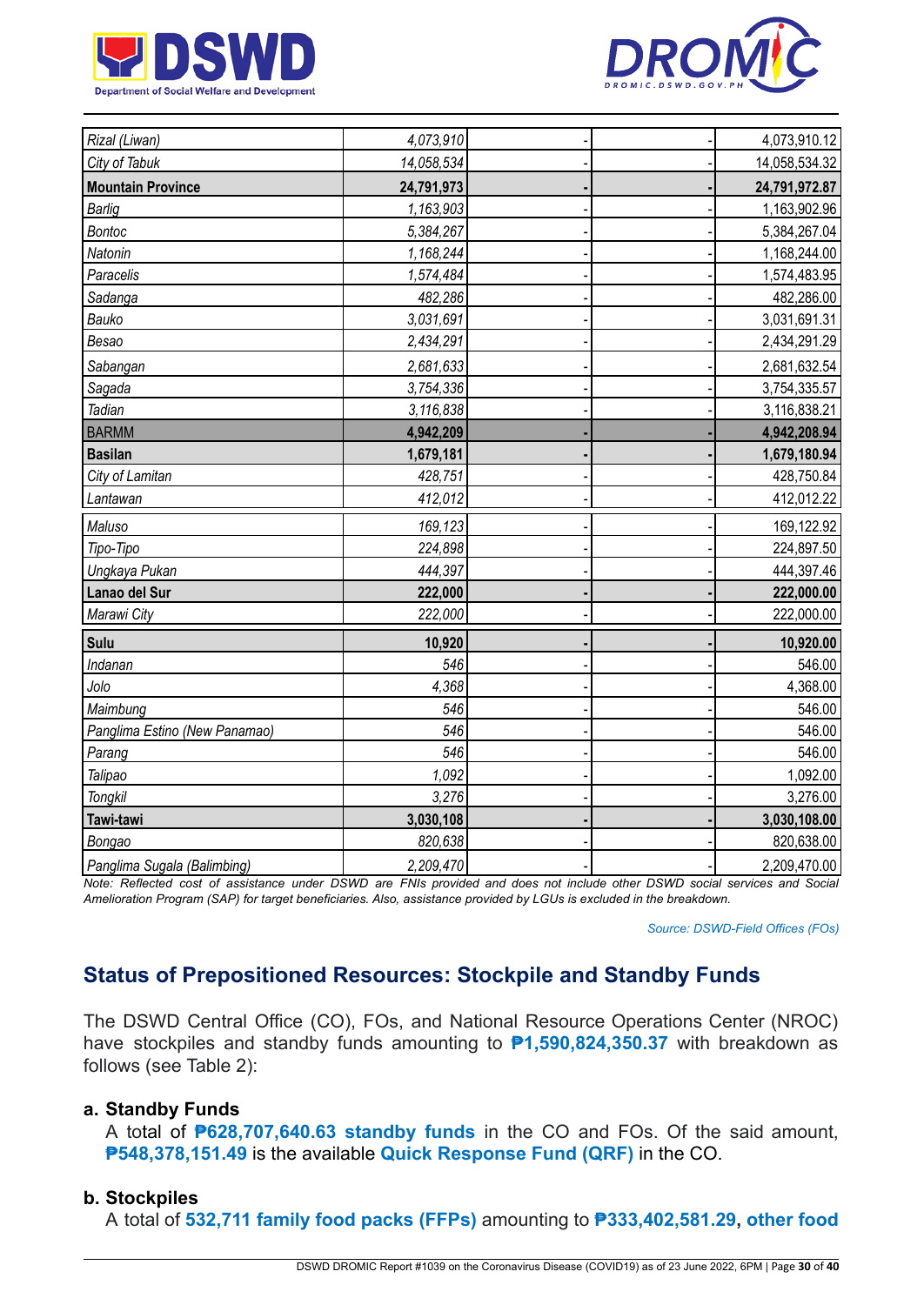



## **items** amounting to **₱200,152,000.21**, and **non-food items (FNIs)** amounting to **₱428,562,128.24** are available.

## *Table 2. Available Stockpiles and Standby Funds*

| <b>OFFICE</b>           | <b>STANDBY</b><br><b>FUNDS</b> | <b>FAMILY FOOD PACKS</b> |                   | <b>OTHER FOOD</b><br><b>ITEMS</b> | <b>NON-FOOD</b><br><b>RELIEF ITEMS</b> | <b>TOTAL STANDBY</b><br><b>FUNDS&amp;</b><br><b>STOCKPILE</b> |
|-------------------------|--------------------------------|--------------------------|-------------------|-----------------------------------|----------------------------------------|---------------------------------------------------------------|
|                         |                                | <b>QUANTITY</b>          | <b>TOTAL COST</b> | <b>TOTAL COST</b>                 | <b>TOTAL COST</b>                      |                                                               |
| <b>TOTAL</b>            | 628,707,640.63                 | 532,711                  | 333,402,581.29    | 200,152,000.21                    | 428,562,128.24                         | 1,590,824,350.37                                              |
| DSWD-CO                 | 548,378,151.49                 |                          |                   |                                   |                                        | 548,378,151.49                                                |
| NRLMB-NROC              |                                | 105,264                  | 68,362,468.00     | 44,224,418.19                     | 76,243,016.79                          | 188,829,902.98                                                |
| NRLMB-VDRC              |                                | 48,829                   | 30,865,910.00     | 49,077,705.80                     | 72,010.00                              | 80,015,625.80                                                 |
| <b>DSWD-FOI</b>         | 3,506,000.00                   | 18,532                   | 10,625,590.00     | 11, 191, 335. 75                  | 17,528,840.15                          | 42,851,765.90                                                 |
| <b>DSWD-FOII</b>        | 5,456,943.16                   | 34,998                   | 21,244,853.00     | 1,957,615.28                      | 26,996,594.40                          | 55,656,005.84                                                 |
| <b>DSWD-FO III</b>      | 5,955,038.04                   | 10,014                   | 5,160,149.22      | 8,440,057.44                      | 1,910,265.70                           | 21,465,510.40                                                 |
| DSWD-FO<br>CALABARZON   | 5,000,000.47                   | 8,104                    | 5,175,040.70      | 4,173,221.60                      | 63,953,235.16                          | 78,301,497.93                                                 |
| <b>DSWD-FO MIMAROPA</b> | 5,000,000.00                   | 28,084                   | 19,910,487.87     | 9,984,849.00                      | 18,525,527.34                          | 53,420,864.21                                                 |
| DSWD-FOV                | 5,000,000.00                   | 29,997                   | 15, 152, 285. 43  | 5,569,121.47                      | 38,628,005.90                          | 64,349,412.80                                                 |
| <b>DSWD-FO VI</b>       | 5,000,000.00                   | 20,629                   | 10,205,560.00     | 3,267,200.32                      | 29,053,762.14                          | 47,526,522.46                                                 |
| <b>DSWD-FO VII</b>      | 5,000,000.00                   | 22,934                   | 13,072,380.00     | 13,452,044.53                     | 3,712,382.61                           | 35,236,807.14                                                 |
| <b>DSWD-FO VIII</b>     | 5,000,000.00                   | 20,089                   | 12,706,034.97     | 5,013,538.50                      | 28,663,113.37                          | 51,382,686.84                                                 |
| <b>DSWD-FOIX</b>        | 5,000,000.00                   | 10,711                   | 5,853,454.39      | 3,711,387.04                      | 13,783,910.52                          | 28,348,751.95                                                 |
| DSWD-FOX                | 6,193,317.50                   | 15,941                   | 11,417,937.00     | 15,913,892.83                     | 25,798,288.30                          | 59,323,435.63                                                 |
| <b>DSWD-FO XI</b>       | 5,090,000.00                   | 21,573                   | 13,470,240.40     | 10,644,257.00                     |                                        | 29,204,497.40                                                 |
| <b>DSWD-FO XII</b>      | 5,000,969.85                   | 41,138                   | 24,599,000.00     | 7,638,855.00                      | 32,300,973.08                          | 69,539,797.93                                                 |
| DSWD-FO CARAGA          | 4,126,401.00                   | 68,700                   | 47,660,833.92     | 334,307.51                        | 16,485,118.60                          | 68,606,661.03                                                 |
| <b>DSWD-FO NCR</b>      | 5,000,000.00                   | 3,331                    | 2,030,199.28      | 2,668,732.70                      | 1,396,020.96                           | 11,094,952.94                                                 |
| <b>DSWD-FO CAR</b>      | 5,000,819.12                   | 23,843                   | 15,890,157.11     | 2,889,460.25                      | 33,511,063.22                          | 57,291,499.70                                                 |

Note: The Inventory Summary is as of 23 June 2022, 4PM. Replenishment of standby funds for DSWD FO V is currently being *processed.*

*Sources: DRMB and NRLMB*

# **Situational Reports**

#### **DSWD-DRMB**

| The Disaster Response Management Bureau (DRMB) is on <b>BLUE</b> alert status<br>$\bullet$<br>for COVID-19 response operations.<br>DSWD-DRMB Disaster Operations Support Division (DOSD) continuously<br>$\bullet$<br>facilitates the downloading of funds to DSWD-FOs.<br>The DRMB Operations Center (OpCen) is in 24/7 virtual operation to closely<br>$\bullet$<br>monitor and coordinate with the National Resource and Logistics Management<br>Bureau (NRLMB) and DSWD Field Offices for significant updates on COVID-19<br>23 June 2022 | <b>DATE</b> | <b>SITUATIONS / ACTIONS UNDERTAKEN</b> |
|-----------------------------------------------------------------------------------------------------------------------------------------------------------------------------------------------------------------------------------------------------------------------------------------------------------------------------------------------------------------------------------------------------------------------------------------------------------------------------------------------------------------------------------------------|-------------|----------------------------------------|
| DSWD-DRMB Preparedness for Response Division (PRD) in coordination with<br>$\bullet$<br>other DRMB divisions and concerned offices is continuously monitoring and<br>updating the status of the standby funds.<br>DSWD-DRMB DOSD, in coordination with other DRMB divisions and concerned<br>$\bullet$<br>offices, is continuously facilitating the replenishment of the standby funds.                                                                                                                                                       |             | response operations.                   |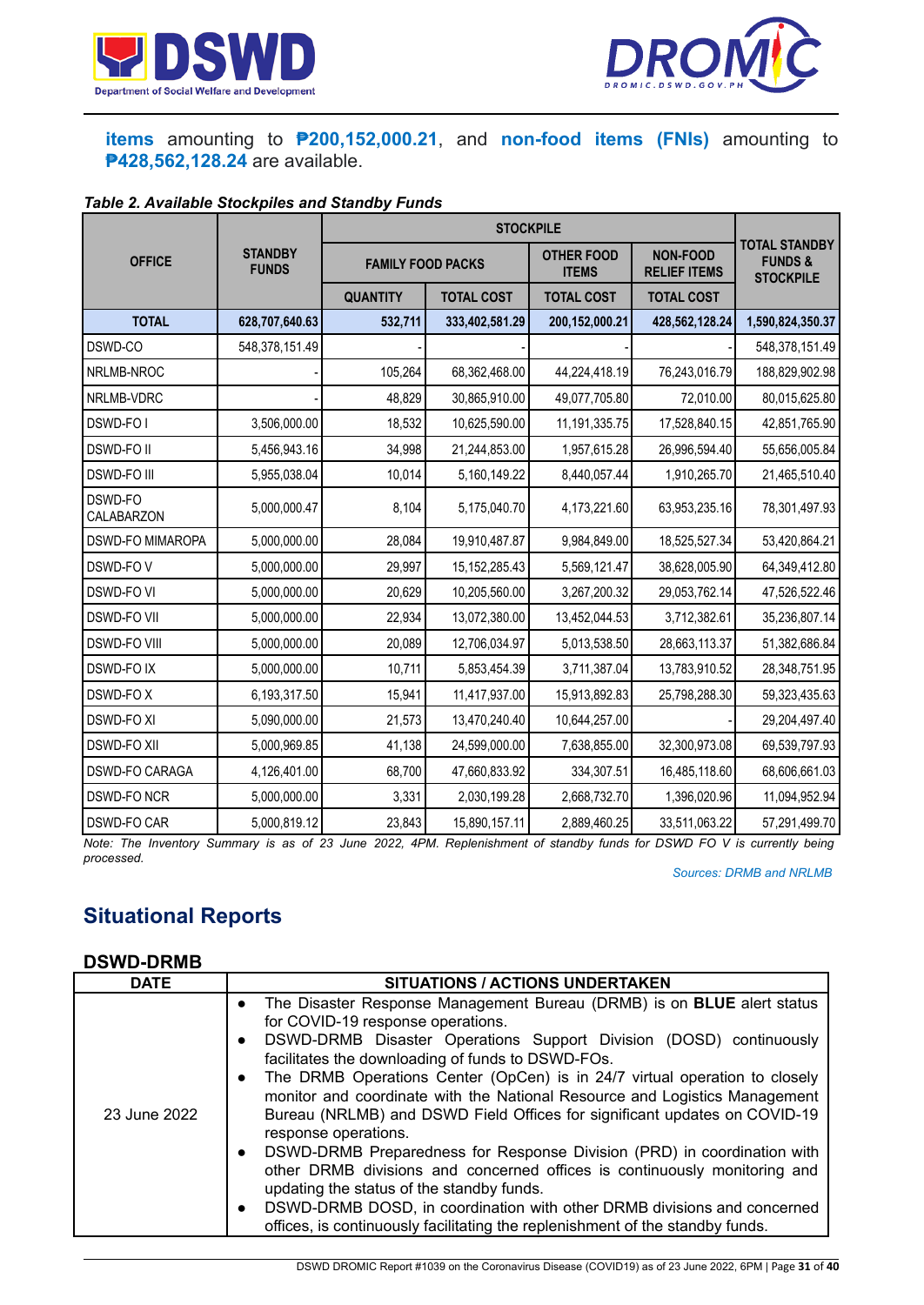



#### **DSWD-NRLMB**

| <b>DATE</b>  | <b>SITUATIONS / ACTIONS UNDERTAKEN</b>                                                                                                                     |
|--------------|------------------------------------------------------------------------------------------------------------------------------------------------------------|
| 23 June 2022 | DSWD-NRLMB is continuously repacking goods for possible augmentation.<br>DSWD-NRLMB provides logistical augmentation to FOs on delivering FFPs to<br>LGUs. |

# **DSWD-FO NCR**

| <b>DATE</b>                                                                                                                                                                                                                                                                                                                                                                                                                                                                                                                                                                                                                                                                                                                                                    |                |                                                                                                                                                          |                     | <b>SITUATIONS / ACTIONS UNDERTAKEN</b> |                 |                                                                       |  |
|----------------------------------------------------------------------------------------------------------------------------------------------------------------------------------------------------------------------------------------------------------------------------------------------------------------------------------------------------------------------------------------------------------------------------------------------------------------------------------------------------------------------------------------------------------------------------------------------------------------------------------------------------------------------------------------------------------------------------------------------------------------|----------------|----------------------------------------------------------------------------------------------------------------------------------------------------------|---------------------|----------------------------------------|-----------------|-----------------------------------------------------------------------|--|
|                                                                                                                                                                                                                                                                                                                                                                                                                                                                                                                                                                                                                                                                                                                                                                | $\bullet$      | The Asian Development Bank (ADB) donated \$5,000,000.00 or approximately<br>P250,000,000.00 worth of goods for augmentation to LGUs in Metro Manila. The |                     |                                        |                 |                                                                       |  |
|                                                                                                                                                                                                                                                                                                                                                                                                                                                                                                                                                                                                                                                                                                                                                                |                |                                                                                                                                                          |                     |                                        |                 | DSWD-NRLMB, Philippine Army, and the DSWD-FO NCR are working together |  |
|                                                                                                                                                                                                                                                                                                                                                                                                                                                                                                                                                                                                                                                                                                                                                                |                | in facilitating the delivery of said goods in the form of bags of rice (50kg per bag).<br>As of reporting time, the following were delivered:            |                     |                                        |                 |                                                                       |  |
|                                                                                                                                                                                                                                                                                                                                                                                                                                                                                                                                                                                                                                                                                                                                                                |                | No. of                                                                                                                                                   |                     | No. of Relief                          | <b>Cost Per</b> |                                                                       |  |
|                                                                                                                                                                                                                                                                                                                                                                                                                                                                                                                                                                                                                                                                                                                                                                | LGU            | <b>Bags</b>                                                                                                                                              | <b>Cost Per Bag</b> | Goods                                  | <b>Relief</b>   | <b>Total</b>                                                          |  |
|                                                                                                                                                                                                                                                                                                                                                                                                                                                                                                                                                                                                                                                                                                                                                                | Caloocan       | 500                                                                                                                                                      | 1,700.00            | 16,500                                 | 2,500.00        | 42,100,000.00                                                         |  |
|                                                                                                                                                                                                                                                                                                                                                                                                                                                                                                                                                                                                                                                                                                                                                                | Las Piñas      |                                                                                                                                                          |                     | 5,850                                  | 2,500.00        | 14,625,000.00                                                         |  |
|                                                                                                                                                                                                                                                                                                                                                                                                                                                                                                                                                                                                                                                                                                                                                                | Malabon        |                                                                                                                                                          |                     | 14,603                                 | 2,500.00        | 36,507,500.00                                                         |  |
|                                                                                                                                                                                                                                                                                                                                                                                                                                                                                                                                                                                                                                                                                                                                                                | Makati         |                                                                                                                                                          |                     | 2,500                                  | 2,500.00        | 6,250,000.00                                                          |  |
|                                                                                                                                                                                                                                                                                                                                                                                                                                                                                                                                                                                                                                                                                                                                                                | Mandaluyong    |                                                                                                                                                          |                     | 11,357                                 | 2,500.00        | 28,392,500.00                                                         |  |
|                                                                                                                                                                                                                                                                                                                                                                                                                                                                                                                                                                                                                                                                                                                                                                | Manila         | 500                                                                                                                                                      | 1,700.00            | 14,637                                 | 2,500.00        | 37,442,500.00                                                         |  |
|                                                                                                                                                                                                                                                                                                                                                                                                                                                                                                                                                                                                                                                                                                                                                                | <b>Navotas</b> |                                                                                                                                                          |                     | 4,766                                  | 2,500.00        | 11,915,000.00                                                         |  |
|                                                                                                                                                                                                                                                                                                                                                                                                                                                                                                                                                                                                                                                                                                                                                                | Pasay          | 500                                                                                                                                                      | 1,700.00            | 7,949                                  | 2,500.00        | 20,722,500.00                                                         |  |
| 18 May 2022                                                                                                                                                                                                                                                                                                                                                                                                                                                                                                                                                                                                                                                                                                                                                    | Pateros        |                                                                                                                                                          |                     | 2,600                                  | 2,500.00        | 6,500,000.00                                                          |  |
|                                                                                                                                                                                                                                                                                                                                                                                                                                                                                                                                                                                                                                                                                                                                                                | Quezon         | 500                                                                                                                                                      | 1,700.00            | 23,200                                 | 2,500.00        | 58,850,000.00                                                         |  |
|                                                                                                                                                                                                                                                                                                                                                                                                                                                                                                                                                                                                                                                                                                                                                                | San Juan       |                                                                                                                                                          |                     | 3,000                                  | 2,500.00        | 7,500,000.00                                                          |  |
|                                                                                                                                                                                                                                                                                                                                                                                                                                                                                                                                                                                                                                                                                                                                                                | Taguig         |                                                                                                                                                          |                     | 10,194                                 | 2,500.00        | 25,485,000.00                                                         |  |
|                                                                                                                                                                                                                                                                                                                                                                                                                                                                                                                                                                                                                                                                                                                                                                | Valenzuela     |                                                                                                                                                          |                     | 27,648                                 | 2,500.00        | 69,120,000.00                                                         |  |
|                                                                                                                                                                                                                                                                                                                                                                                                                                                                                                                                                                                                                                                                                                                                                                | <b>TOTAL</b>   | 2,000                                                                                                                                                    |                     | 144,804                                |                 | 365,410,000.00                                                        |  |
| DSWD-FO NCR is continuously coordinating with the Joint Task Force-National<br>$\bullet$<br>Capital Region (JTR-NCR) for possible provision of trucks/vehicles for hauling<br>and transport of goods. In the meantime, some of the LGUs have committed to<br>provide their own trucks/vehicles for the same purpose.<br>DSWD-FO NCR is continuously coordinating with the Philippine National Police<br>$\bullet$<br>(PNP) for their assistance to ensure the safety and security during the hauling,<br>transport, and unloading of goods.<br>DSWD Field Office NCR facilitates the provision of family food packs (FFPs) as<br>$\bullet$<br>augmentation to the individuals affected by the lockdown of Hospicio de San<br>Jose due to rising COVID-19 cases |                |                                                                                                                                                          |                     |                                        |                 |                                                                       |  |

#### **DSWD-FO CAR**

| <b>DATE</b> | <b>SITUATIONS / ACTIONS UNDERTAKEN</b>                                                                                                                                                                                                                                                                                                                                                                                                                                                                                                                                                                                                                                                                                                       |  |  |  |  |  |  |
|-------------|----------------------------------------------------------------------------------------------------------------------------------------------------------------------------------------------------------------------------------------------------------------------------------------------------------------------------------------------------------------------------------------------------------------------------------------------------------------------------------------------------------------------------------------------------------------------------------------------------------------------------------------------------------------------------------------------------------------------------------------------|--|--|--|--|--|--|
| 25 May 2022 | Provision of assistance to the affected population due to granular lockdown as<br>$\bullet$<br>imposed by different LGUs.<br>On-going prepositioning of Food and Non-food Items to the provinces.<br>٠<br>DSWD-FOCAR is continuously processing the documents and releasing<br>$\bullet$<br>assistance for LSIs and Returning Overseas Filipinos (ROFs).<br>A total of 11,846 FFPs amounting to P6,080,067.66 and 117 Hygiene Kits<br>$\bullet$<br>amounting to ₱172,399.50 were provided to the Locally Stranded Individuals<br>(LSIs) in CAR.<br>DSWD-FO CAR is in close coordination with DRMB and NRLMB for disaster<br>$\bullet$<br>operation concerns such as technical assistance, guidance, and facilitation of<br>logistical needs. |  |  |  |  |  |  |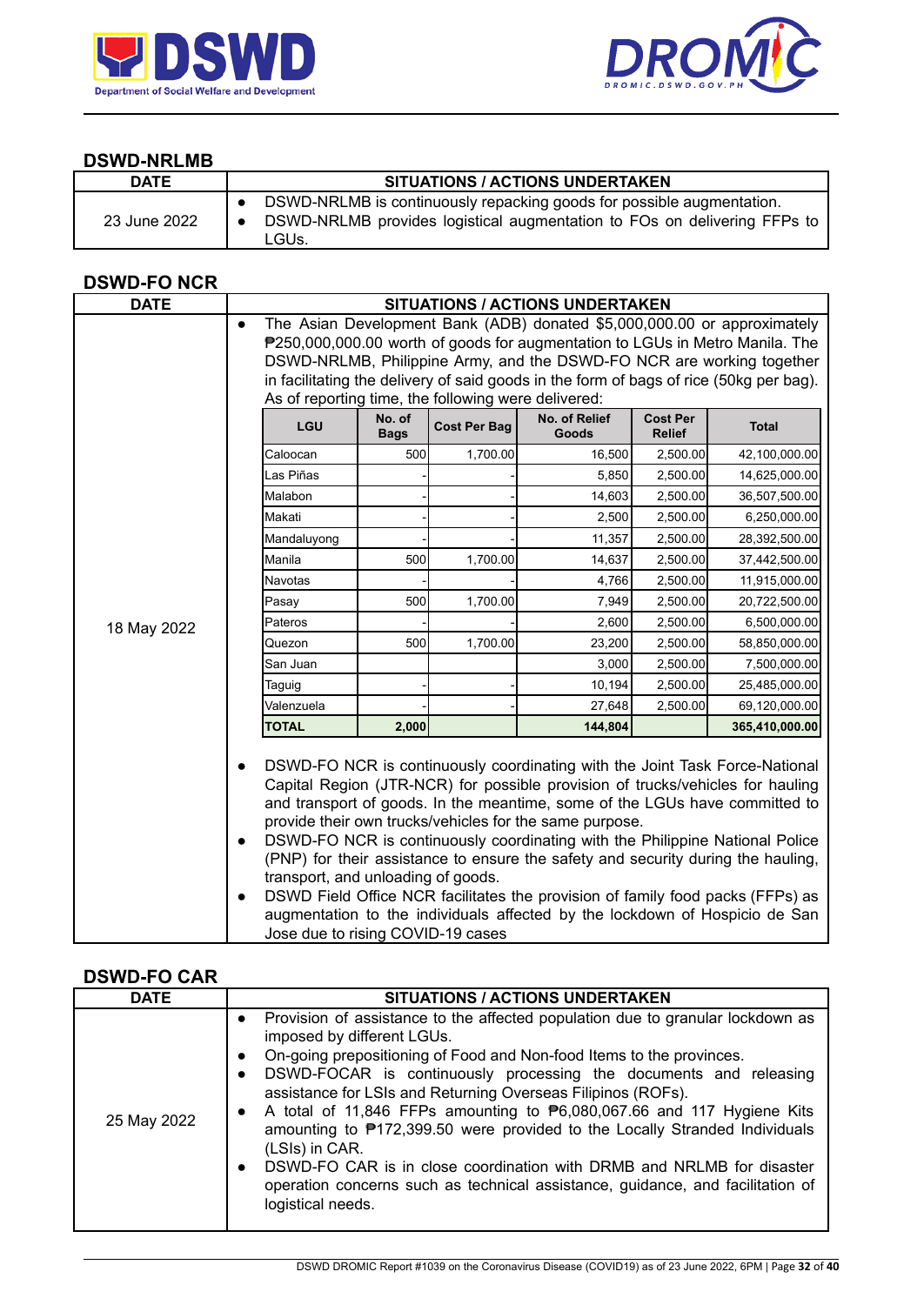



| <b>Social Amelioration Program (SAP)</b> |                                                                           |                                |  |  |  |
|------------------------------------------|---------------------------------------------------------------------------|--------------------------------|--|--|--|
| <b>BENEFICIARY</b>                       | <b>NO. OF BENEFICIARIES</b>                                               | <b>TOTAL AMOUNT PAID (PhP)</b> |  |  |  |
| <b>IFIRST TRANCHE</b>                    |                                                                           |                                |  |  |  |
| Non-4Ps                                  | 345.309                                                                   | 1,895,361,350.00               |  |  |  |
| l4Ps                                     | 73.009                                                                    | 302,987,350.00                 |  |  |  |
| <b>ISECOND TRANCHE</b>                   |                                                                           |                                |  |  |  |
| Non-4Ps                                  | 96.944                                                                    | 533,192,000.00                 |  |  |  |
| l4Ps                                     | 13.597                                                                    | 56,427,550.00                  |  |  |  |
|                                          | DSWD-FO CAR responds to grievances relative to SAP and relief assistance. |                                |  |  |  |

## **DSWD-FO I**

| <b>DATE</b>  | <b>SITUATIONS / ACTIONS UNDERTAKEN</b>                                                                                                                                                                                                                                                                                                                                                                                                                                                                                                                                                                                                                                                                                                                                                                                                                     |
|--------------|------------------------------------------------------------------------------------------------------------------------------------------------------------------------------------------------------------------------------------------------------------------------------------------------------------------------------------------------------------------------------------------------------------------------------------------------------------------------------------------------------------------------------------------------------------------------------------------------------------------------------------------------------------------------------------------------------------------------------------------------------------------------------------------------------------------------------------------------------------|
|              | A total of 37 personnel are on duty/deployed region-wide to conduct response<br>$\bullet$<br>operations and to monitor and execute SAP implementation in the Region.<br>DSWD-FO I staff are continuously rendering duty as RIMT members at OCD RO<br>$\bullet$<br>1, City of San Fernando, La Union. Monitoring and updating of the status of<br>regional treatment and facilities, maps, COVID-19 daily monitoring report, LSIs<br>and ROFs, and conduct of contact tracing and major border checkpoints in the<br>Region are continually being conducted. Likewise, close coordination with the<br>provincial IMTs, among RIMT and other RDRRMC1 members is also maintained<br>for smooth operation against COVID-19 pandemic.<br>The Regional Resource Operation Section (RROS) of DSWD-FO I ensures the<br>$\bullet$<br>availability of FFPs and NFIs. |
| 22 June 2022 | <b>Social Amelioration Program (SAP)</b><br>A total of P4,269,230,500.00 was paid to 776,211 beneficiaries in 125<br>$\bullet$<br>cities/municipalities during the first tranche implementation in the Region.<br>A total amount of <b>P513,724,350.00</b> were paid through direct payout and cash<br>$\bullet$<br>cards to 123,789 4Ps beneficiaries while a total amount of P2,259,823,500.00<br>were paid through financial service providers (FSPs) to 410,877 non-4Ps<br>beneficiaries in Pangasinan for the second tranche implementation.<br>A total amount of P262,333,500.00 was paid to 47,697 waitlisted beneficiaries<br>$\bullet$<br>in the Region.<br>A total amount of <b>P15,130,500.00</b> was paid to 1,887 TNVS/PUV drivers in the<br>$\bullet$                                                                                        |
|              | Region.<br>A total of 12,121 Non-Pantawid Pamilya beneficiaries in Pangasinan were<br>$\bullet$<br>paid amounting to <b>P70,020,500.00</b> for the reprocessed refund from the Financial<br>Service Providers (FSPs) of Bayanihan SAP 2.<br>Payout for the SAP waitlisted and second tranche in the Region is still ongoing.<br>$\bullet$<br>Onsite validation during actual payout is also being conducted to ensure<br>eligibility of the beneficiaries.<br>DSWD-FO I staff noted all the observations, issues, queries, and concerns<br>$\bullet$<br>relative to SAP Implementation and provided appropriate actions and<br>recommendations.                                                                                                                                                                                                            |

## **DSWD-FO II**

| <b>DATE</b>   | <b>SITUATIONS / ACTIONS UNDERTAKEN</b>                                                                                                                                                                                                                                                                                                                                                                                                                                                                                                                                                                                                                                                                                   |
|---------------|--------------------------------------------------------------------------------------------------------------------------------------------------------------------------------------------------------------------------------------------------------------------------------------------------------------------------------------------------------------------------------------------------------------------------------------------------------------------------------------------------------------------------------------------------------------------------------------------------------------------------------------------------------------------------------------------------------------------------|
| 09 March 2022 | DSWD-FO II continuously provides augmentation support through Assistance to<br>Individuals in Crisis Situation (AICS). A total of 1,185 clients were served and<br>provided with assistance amounting to $\textbf{P}3,565,900.00$ through medical<br>assistance, burial assistance, food assistance, and other AICS services.<br>DSWD-FO II facilitated the LAG Payout and at present, an aggregate amount<br>$\bullet$<br>of <b>P82,767,590</b> from the DSWD LAG Funds and <b>P65,622,550</b> from the For<br>Later Release (FLR) Fund of Office of the President was disbursed to 9,045<br>beneficiaries.<br>DSWD-FO II ensures provision of augmentation support to LGUs, stakeholders<br>$\bullet$<br>and partners. |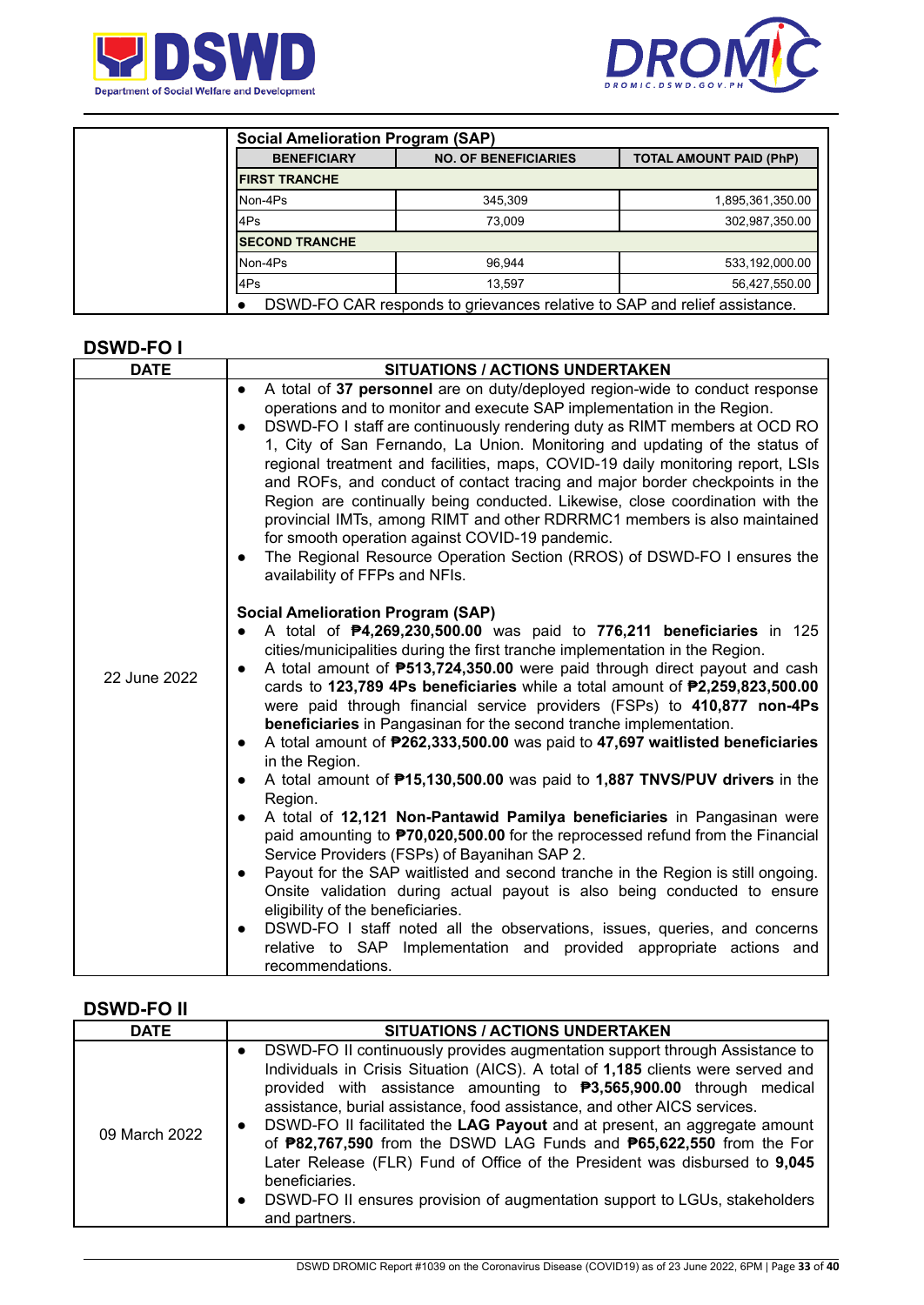

 $\top$ 



| <b>Social Amelioration Program (SAP)</b>                                                 |
|------------------------------------------------------------------------------------------|
| The implementation of SAP-Waitlisted under Bayanihan 1 has already                       |
| concluded. DSWD-FO II was able to disburse an aggregate amount of                        |
| <sup>#</sup> 275,924,000.00 to 50,168 beneficiaries for the B1 waitlisted/left-out       |
| (combination of STARPAY service provider and SDO).                                       |
| DSWD-FO II conducted a payout to 19,554 beneficiaries of Bayanihan 2 with a<br>$\bullet$ |
| total amount of <b>P104,720,000.00.</b>                                                  |

## **DSWD-FO III**

 $\overline{1}$ 

| <b>DATE</b>                         | <b>SITUATIONS / ACTIONS UNDERTAKEN</b>                                                                                                                                                                                                                                                                                                                                                                                                                                                                                                                                                                                                                                                                                                                                                                                                         |           |                  |                        |  |  |  |
|-------------------------------------|------------------------------------------------------------------------------------------------------------------------------------------------------------------------------------------------------------------------------------------------------------------------------------------------------------------------------------------------------------------------------------------------------------------------------------------------------------------------------------------------------------------------------------------------------------------------------------------------------------------------------------------------------------------------------------------------------------------------------------------------------------------------------------------------------------------------------------------------|-----------|------------------|------------------------|--|--|--|
|                                     | Provision of 132,890 Family Food Packs to 109 LGUs, 1 NGA and 5 NGOs in<br>$\bullet$<br>the Region III amounting to $P61,741,894.33$<br>Provision of Non-Food Items to 7 LGUs and 2 NGA amounting to<br>$\bullet$<br>₱10,515,470.00.<br>DSWD-FO III has served 51,885 walk-in clients requesting assistance through<br>$\bullet$<br>AICS from March 16, 2020 to April 22, 2021 amounting to <b>P247,733,949.40.</b><br>A total of 103,361 beneficiaries received Social Pension assistance amounting<br>$\bullet$<br>to <b>P592,914,000.00</b> as of 16 April 2021.<br>DSWD-FO III is continuously repacking FFPs.<br>$\bullet$<br>DSWD-FO III regularly monitors the status of affected families and assistance<br>$\bullet$<br>provided by LGUs and other stakeholders due to COVID-19 pandemic.<br><b>Social Amelioration Program (SAP)</b> |           |                  |                        |  |  |  |
|                                     | NO. OF<br><b>TOTAL AMOUNT PAID</b><br><b>BENEFICIARY</b><br><b>REMARKS</b><br><b>BENEFICIARIES</b><br>(PhP)                                                                                                                                                                                                                                                                                                                                                                                                                                                                                                                                                                                                                                                                                                                                    |           |                  |                        |  |  |  |
| <b>FIRST TRANCHE</b><br>12 May 2021 |                                                                                                                                                                                                                                                                                                                                                                                                                                                                                                                                                                                                                                                                                                                                                                                                                                                |           |                  |                        |  |  |  |
|                                     | Non-4Ps                                                                                                                                                                                                                                                                                                                                                                                                                                                                                                                                                                                                                                                                                                                                                                                                                                        | 1,504,018 | 9,776,117,000.00 | As of 28 May 2020      |  |  |  |
|                                     | 4Ps<br>294,208<br>As of 10 September 2020<br>1,515,171,200.00                                                                                                                                                                                                                                                                                                                                                                                                                                                                                                                                                                                                                                                                                                                                                                                  |           |                  |                        |  |  |  |
|                                     | Waitlisted<br>As of 15 November 2020<br>481,698<br>3,131,037,000.00                                                                                                                                                                                                                                                                                                                                                                                                                                                                                                                                                                                                                                                                                                                                                                            |           |                  |                        |  |  |  |
|                                     | <b>SECOND TRANCHE</b>                                                                                                                                                                                                                                                                                                                                                                                                                                                                                                                                                                                                                                                                                                                                                                                                                          |           |                  |                        |  |  |  |
|                                     | Non-4Ps<br>As of 15 November 2020<br>1,302,266<br>8,464,729,000.00                                                                                                                                                                                                                                                                                                                                                                                                                                                                                                                                                                                                                                                                                                                                                                             |           |                  |                        |  |  |  |
|                                     | 4Ps                                                                                                                                                                                                                                                                                                                                                                                                                                                                                                                                                                                                                                                                                                                                                                                                                                            | 282,718   | 1,455,997,700.00 | As of 26 November 2020 |  |  |  |
|                                     | 453,484<br>As of 19 October 2020<br>Waitlisted<br>2,947,646,000.00                                                                                                                                                                                                                                                                                                                                                                                                                                                                                                                                                                                                                                                                                                                                                                             |           |                  |                        |  |  |  |
|                                     | <b>OTHERS</b>                                                                                                                                                                                                                                                                                                                                                                                                                                                                                                                                                                                                                                                                                                                                                                                                                                  |           |                  |                        |  |  |  |
|                                     | <b>ESP-SAP LTFRB</b><br>13,703<br>89,069,500.00<br>As of 19 October 2020                                                                                                                                                                                                                                                                                                                                                                                                                                                                                                                                                                                                                                                                                                                                                                       |           |                  |                        |  |  |  |
|                                     |                                                                                                                                                                                                                                                                                                                                                                                                                                                                                                                                                                                                                                                                                                                                                                                                                                                |           |                  |                        |  |  |  |

# **DSWD-FO CALABARZON**

| <b>DATE</b>      | <b>SITUATIONS / ACTIONS UNDERTAKEN</b>                                                                                                                                                                                                                                                                                                                                                                                                                                                                                                                                                                                                                                                                                                                             |
|------------------|--------------------------------------------------------------------------------------------------------------------------------------------------------------------------------------------------------------------------------------------------------------------------------------------------------------------------------------------------------------------------------------------------------------------------------------------------------------------------------------------------------------------------------------------------------------------------------------------------------------------------------------------------------------------------------------------------------------------------------------------------------------------|
| 24 February 2022 | DSWD-FO CALABARZON remains on heightened alert to collect information<br>$\bullet$<br>from the LGUs and LSWDOs in connection with their humanitarian response<br>efforts for COVID-19 pandemic.<br>DSWD-FO CALABARZON attended the 40th Regional Task Force (RTF) against<br>$\bullet$<br>COVID-19 Inter Cluster meeting on 24 February 2022. The meeting served as a<br>venue to discuss the enhanced PDITR strategies for the Omicron variant and the<br>current response interventions of the LGUs to the ongoing surge of COVID-19<br>cases in the region. The Department of Health also provided information on the<br>status of health facilities in the Region.<br>The OIC - Assistant Regional Director for Operation (ARDO) coordinated with<br>$\bullet$ |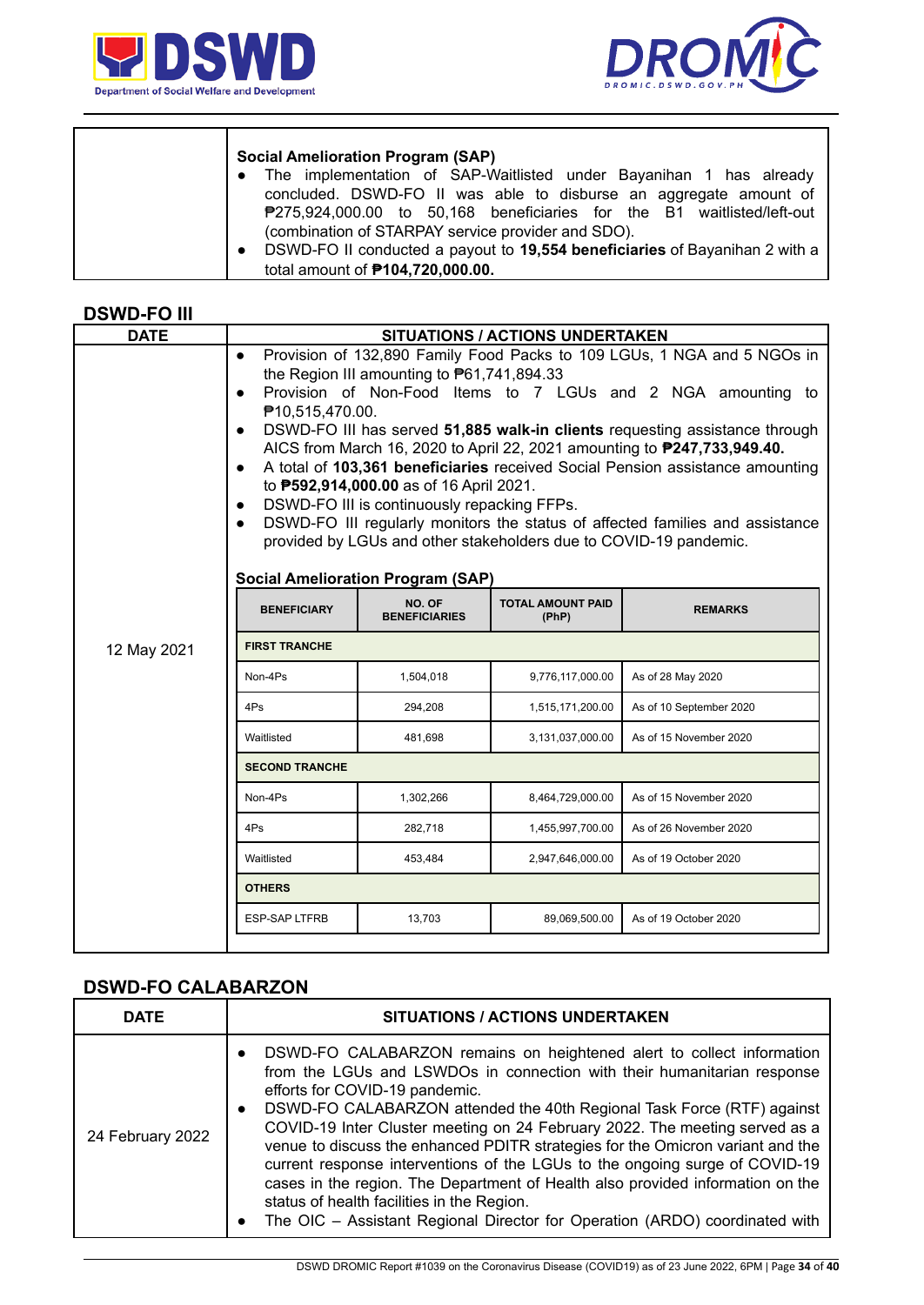



| the Regional Director of the Office of Civil Defense (OCD) IV-A and requested<br>their assistance to fast-track the vaccination of the grantees of Pantawid<br>Pamilyang Pilipino Program (4Ps) in the region.<br>DSWD-FO CALABARZON DRMD assisted the Pantawid Pamilyang Pilipino<br>$\bullet$<br>Program Management Office (PPPPMO) in the development of a strategic plan<br>for the vaccination of 4Ps families in LGUs with low vaccination rate.<br>DSWD-FO CALABARZON EOC is currently assessing the request of 7 LGUs for<br>$\bullet$<br>augmentation of Family Food Packs (FFPs).<br>The Crisis Intervention Section has provided a total amount of grants worth<br>$\bullet$<br>P217,679,878.58 to 80,200 clients as of 08 January 2021.<br>The Sustainable Livelihood Program (SLP) has provided <b>P23,869,000.00</b> to<br>$\bullet$<br>1,538 beneficiaries for Microenterprise Development. SLP seeks to help<br>marginalized families affected by the community quarantine amid the<br>coronavirus disease (COVID-19) pandemic 08 January 2021. |
|-----------------------------------------------------------------------------------------------------------------------------------------------------------------------------------------------------------------------------------------------------------------------------------------------------------------------------------------------------------------------------------------------------------------------------------------------------------------------------------------------------------------------------------------------------------------------------------------------------------------------------------------------------------------------------------------------------------------------------------------------------------------------------------------------------------------------------------------------------------------------------------------------------------------------------------------------------------------------------------------------------------------------------------------------------------------|
| <b>Social Amelioration Program (SAP)</b><br>For the SAP - ESP Bayanihan 2 implementation, DSWD-FO CALABARZON<br>provided assistance amounting to $\overline{P}$ 11,202,250.00 for beneficiaries under<br>granular lockdown, while it has disbursed ₱866,807,500.00 for additional<br>families.<br>On client support, the FO received 115,368 complaints, referrals, and queries<br>$\bullet$<br>from various reporting sources. From this number, 115,238 or 99.89% was<br>addressed and responded.                                                                                                                                                                                                                                                                                                                                                                                                                                                                                                                                                             |

#### **DSWD-FO MIMAROPA**

| <b>DATE</b>  | <b>SITUATIONS / ACTIONS UNDERTAKEN</b>                                                                                                                                                                                                                                                                                                                                                                                                                                                                                                                                                                                                                                                                                                                                                                                       |  |  |
|--------------|------------------------------------------------------------------------------------------------------------------------------------------------------------------------------------------------------------------------------------------------------------------------------------------------------------------------------------------------------------------------------------------------------------------------------------------------------------------------------------------------------------------------------------------------------------------------------------------------------------------------------------------------------------------------------------------------------------------------------------------------------------------------------------------------------------------------------|--|--|
| 15 June 2022 | DSWD-FO MIMAROPA provided 3,966 FFPs to 3,963 Locally Stranded<br>$\bullet$<br>Individuals (LSIs) amounting to P2,412,200.00 through the Region/SWADTs<br>Crisis Intervention Units (CIU) as of 25 January 2022.<br>DSWD-FO MIMAROPA, through the NCIP, provided 1,779 hygiene kits to<br>$\bullet$<br>1,779 Indigenous Peoples in the region amounting to P3,020,475.15 as of 25<br>January 2022.<br>DSWD-FO MIMAROPA provided 1,858 NFIs to 516 LSIs in the region<br>$\bullet$<br>amounting to <b>P1,667,391.15</b> as of 25 January 2022.<br>DSWD-FO MIMAROPA closely coordinates with NCIP and LGUs for any<br>$\bullet$<br>request for augmentation support, FFP allocation and distribution schedule.<br>Also, FO coordinates with other agencies for response operation concerns and<br>monitoring of the situation. |  |  |

## **DSWD-FO V**

| <b>DATE</b> | SITUATIONS / ACTIONS UNDERTAKEN                                                                                                                                                                                                                                                                                                                                                             |
|-------------|---------------------------------------------------------------------------------------------------------------------------------------------------------------------------------------------------------------------------------------------------------------------------------------------------------------------------------------------------------------------------------------------|
|             | DSWD-FO V is continuously providing FFPs to LGUs with request for<br>$\bullet$<br>augmentation.<br>P/C/MAT members of the six (6) provinces are helping in the repacking of goods<br>$\bullet$<br>in their respective areas of assignment.<br>The Regional Resource Operation Section (RROS) of DSWD-FO V ensures the<br>$\bullet$<br>availability of FFPs and NFIs as need arises.         |
| 25 May 2022 | <b>Social Amelioration Program (SAP)</b><br>DSWD-FO V was able to pay 772,287 non-4Ps beneficiaries amounting to<br>$\bullet$<br>P3,861,435,000.00 and 357,374 or 4Ps beneficiaries amounting<br>to<br>P1,227,049,700.00 as of 14 July 2020, 3PM.<br>Grievance teams for SAP are working both skeletal and work-from-home to<br>$\bullet$<br>handle grievances through different platforms. |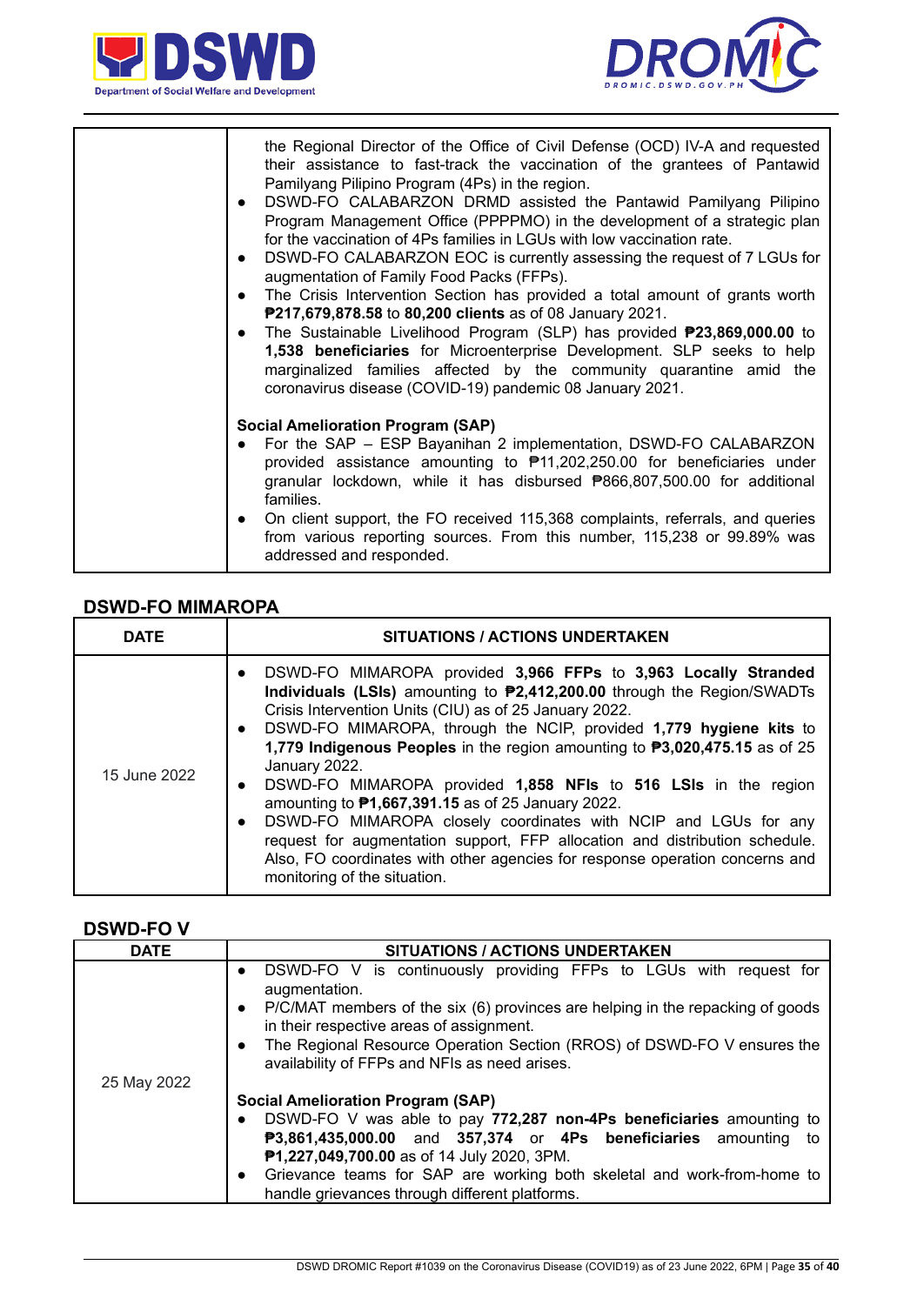



## **DSWD-FO VI**

| <b>DATE</b>   | <b>SITUATIONS / ACTIONS UNDERTAKEN</b>                                                                                                                                                                                                                                                                                                                                                                                          |
|---------------|---------------------------------------------------------------------------------------------------------------------------------------------------------------------------------------------------------------------------------------------------------------------------------------------------------------------------------------------------------------------------------------------------------------------------------|
|               | DSWD-FO VI provided <b>P1,847,588,831.94</b> worth of AICS to<br>525,099<br>$\bullet$<br>beneficiaries intended for medical, burial, educational, and other financial<br>assistance from March 9, 2020 - December 24, 2021.<br>DSWD-FO VI was able to release 836 FFPs to Aklan province, 500 FFPs to<br>$\bullet$<br>Antique province, 200 FFPs to Negros Occiental from the period of January 6,<br>2022 to February 2, 2022. |
| 01 April 2022 | <b>Social Amelioration Program (SAP)</b><br>To date, a total of $P1,496,509,500.00$ was provided to 321,830 4Ps<br>$\bullet$<br><b>beneficiaries</b> and $\overline{P}6,788,214,000.00$ was provided to 1,131,369 non-4Ps<br><b>beneficiaries</b> for the first tranche.<br>DSWD-FO VI has served 103,608 4Ps beneficiaries amounting to<br>$\bullet$<br>P481,777,200.00 and 437,403 non-4Ps beneficiaries amounting<br>to      |
|               | P2,624,418,000.00 for the second tranche, and 190,738 left-out/waitlisted<br>beneficiaries amounting to $P1,144,428,000.00$ .<br>The Operation Center Hotline catered and resolved a total of 9,156 calls from 15<br>$\bullet$<br>April to 26 August, 2020.                                                                                                                                                                     |

#### **DSWD-FO VII**

| <b>DATE</b>      |                                          | <b>SITUATIONS / ACTIONS UNDERTAKEN</b>                                         |                                       |                                    |                                                                                |                             |
|------------------|------------------------------------------|--------------------------------------------------------------------------------|---------------------------------------|------------------------------------|--------------------------------------------------------------------------------|-----------------------------|
|                  | $\bullet$                                |                                                                                |                                       |                                    | DSWD-FO VII continues to ship food packs to augment to DSWD-FO VI families     |                             |
|                  |                                          |                                                                                |                                       |                                    | affected by the lockdown. Since July, a total of 125,000 FFPs worth            |                             |
|                  |                                          | P60,029,115.00 have already been sent and augmented.                           |                                       |                                    |                                                                                |                             |
|                  | $\bullet$                                | DSWD-FO VII is continuously conducting payouts for the 2nd half in Cebu, Bohol |                                       |                                    |                                                                                |                             |
|                  |                                          |                                                                                |                                       |                                    | and Negros Oriental. As of 16 December 2020, a total of 275,644 beneficiaries  |                             |
|                  |                                          |                                                                                |                                       |                                    | received cash assistance amounting to <b>P863,180,000.00</b> from the Social   |                             |
|                  |                                          | <b>Pension Program.</b>                                                        |                                       |                                    |                                                                                |                             |
|                  | $\bullet$                                |                                                                                |                                       |                                    | DSWD-FO VII provided cash assistance to 28,412 indigent individuals            |                             |
|                  |                                          |                                                                                |                                       |                                    | including displaced drivers, LSIs and repatriated OFWs amounting to a total of |                             |
|                  |                                          |                                                                                |                                       |                                    | P46,100,000.00 as of 6 January 2021. Additional 1,597 individuals were         |                             |
|                  |                                          | provided with assistance amounting to ₱3,700,000.00.                           |                                       |                                    |                                                                                |                             |
|                  | $\bullet$                                |                                                                                |                                       |                                    | As of 6 January 2021, a total of 21,234 beneficiaries from 130 cities/towns in |                             |
|                  |                                          |                                                                                |                                       |                                    | the Region received <b>P137,099,376.40</b> Seed Capital Fund (SCF) from the    |                             |
|                  |                                          |                                                                                | Sustainable Livelihood Program (SLP). |                                    |                                                                                |                             |
|                  | $\bullet$                                |                                                                                |                                       |                                    | As of 7 December 2020, a total of 6,420 beneficiaries were provided through    |                             |
|                  |                                          | the Livelihood Assistance Grant (LAG) 2 in Region VII.                         |                                       |                                    |                                                                                |                             |
|                  | $\bullet$                                |                                                                                |                                       |                                    | As of 06 August 2020, 524 LSIs at various seaports in Bohol, Cebu and Negros   |                             |
| 04 November 2021 |                                          |                                                                                |                                       |                                    | Oriental and 7,088 LSIs from Cebu airport were assisted. A total amount of     |                             |
|                  |                                          | P93,140.00 cash aid was provided to the LSIs.                                  |                                       |                                    |                                                                                |                             |
|                  |                                          |                                                                                |                                       |                                    |                                                                                |                             |
|                  | <b>Social Amelioration Program (SAP)</b> |                                                                                |                                       |                                    |                                                                                |                             |
|                  |                                          | SAP <sub>1</sub>                                                               |                                       |                                    | The Social Amelioration Program is over with the expiry of Bayanihan 1.        |                             |
|                  |                                          |                                                                                |                                       | <b>ACTUAL</b>                      |                                                                                |                             |
|                  |                                          | <b>CATEGORY</b>                                                                | <b>TARGET</b>                         | <b>BENES PAID</b>                  | %                                                                              | <b>AMOUNT</b>               |
|                  |                                          | 4Ps                                                                            | 288,679                               | 286,421                            | 99.21                                                                          | 1,331,857,650               |
|                  |                                          | Cash card                                                                      | 282,150                               | 282,150                            | 100                                                                            | 1,311,997,500               |
|                  |                                          | Non-Cash card<br>Non-4Ps                                                       | 6,529<br>1,058,075                    | 4,271<br>1,025,662                 | 65.42<br>96.93                                                                 | 19,860,150<br>4,653,564,000 |
|                  |                                          | Bohol                                                                          | 181,710                               | 177,431                            | 97.64                                                                          | 832,680,000                 |
|                  |                                          | Cebu                                                                           | 598,218                               | 584,382                            | 97.68                                                                          | 2,661,666,000               |
|                  |                                          | Negros Oriental                                                                | 250,021                               | 243,944                            | 97.56                                                                          | 1,054,632,000               |
|                  |                                          | Siquijor                                                                       | 28,126                                | 19,905                             | 70.76                                                                          | 104,586,000                 |
|                  |                                          | <b>GRAND TOTAL</b>                                                             | 1,346,754                             | 1,312,083                          | 98.07                                                                          | 5,985,421,650               |
|                  |                                          | SAP <sub>2</sub>                                                               |                                       |                                    |                                                                                |                             |
|                  |                                          | <b>CATEGORY</b>                                                                | <b>CLEANLIST</b>                      | <b>ACTUAL</b><br><b>BENES PAID</b> | %                                                                              | <b>AMOUNT</b>               |
|                  |                                          | 4Ps (Cebu)                                                                     | 149,542                               | 149,431                            | 99.92                                                                          | 694,854,150                 |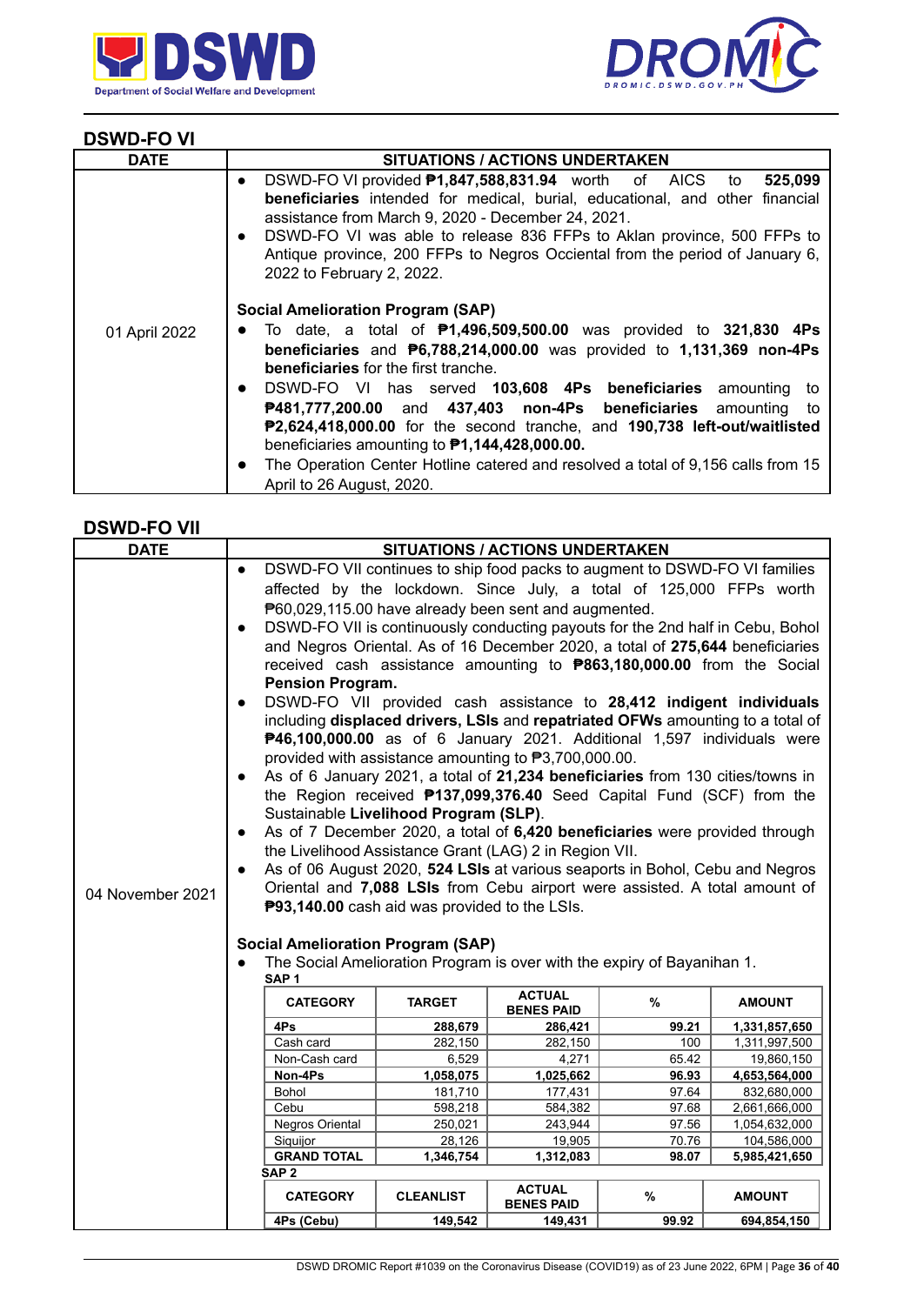



| Non-4Ps                 | 662,202 | 577,208 | 87.16 | 3,830,496,000 |
|-------------------------|---------|---------|-------|---------------|
| Waitlisted<br>(Non-ECQ) | 24,453  | 20,971  | 85.76 | 251,652,000   |
| Waitlisted<br>(Cebu)    | 110.214 | 98,852  | 89.69 | 1,186,200,000 |
| ECQ (Cebu)              | 525,689 | 455,946 | 86.73 | 2,375,676,000 |
| <b>LTFRB Drivers</b>    | 1.846   | 1,439   | 77.95 | 16,968,000    |
| <b>GRAND TOTAL</b>      | 897.474 | 726,639 | 93.54 | 4,525,350,150 |

## **DSWD-FO VIII**

| <b>DATE</b>         | <b>SITUATIONS / ACTIONS UNDERTAKEN</b>                                                                                                                                                                                                                                                                                                                                                                                                                                                                                                                                                                                                                                                                                                                                                                                                                                                                                                                                                                                                                                                                                                                                                                                                                                                                                                                                                                                                                                                                                                                                                                                                                                                                                                                                                                                                                                                                                                                                                                                                                                                         |  |  |
|---------------------|------------------------------------------------------------------------------------------------------------------------------------------------------------------------------------------------------------------------------------------------------------------------------------------------------------------------------------------------------------------------------------------------------------------------------------------------------------------------------------------------------------------------------------------------------------------------------------------------------------------------------------------------------------------------------------------------------------------------------------------------------------------------------------------------------------------------------------------------------------------------------------------------------------------------------------------------------------------------------------------------------------------------------------------------------------------------------------------------------------------------------------------------------------------------------------------------------------------------------------------------------------------------------------------------------------------------------------------------------------------------------------------------------------------------------------------------------------------------------------------------------------------------------------------------------------------------------------------------------------------------------------------------------------------------------------------------------------------------------------------------------------------------------------------------------------------------------------------------------------------------------------------------------------------------------------------------------------------------------------------------------------------------------------------------------------------------------------------------|--|--|
| 31 December<br>2021 | DSWD-FO VIII released Information, Education and Communication (IEC)<br>$\bullet$<br>materials on preventive measures in social media platforms for the clients and<br>staff.<br>DSWD-FO VIII conducted orientation on the Preventive Preparedness<br>$\bullet$<br>Measures.<br>DSWD-FO VIII provided personal protective equipment (PPE), vitamins, flu<br>$\bullet$<br>vaccine and disinfectants to employees.<br>DSWD-FO VIII DRMD provided a total of <b>P13,310,675.54</b> worth of assistance to<br>$\bullet$<br>17 stranded sales representatives; eight (8) bus drivers (HTIs); and 25,480<br>families, of which 815 are LSIs.<br>DSWD-FO VIII through its Crisis Intervention Unit (CIU) provided assistance to<br>$\bullet$<br>15,481 walk-in clients amounting to P68,514,908.08 for Bayanihan 1 while<br>P41,110,648.05 were provided to 6,690 walk-in clients for Bayanihan 2.<br>The Social Pension Unit extended assistance to 41,345 senior citizens<br>amounting to P243,591,000.00; and 29,264 senior citizens amounting to<br><b>P173,937,000.00</b> for the year 2019 and 2020, respectively.<br>The Sustainable Livelihood Program (SLP) of DSWD-FO VIII was able to extend<br>$\bullet$<br>assistance to 170 beneficiaries amounting to P2,261,210.07.<br>DSWD-FO VIII extended 5,000 FFPs amounting to <sup>\$</sup> 16,338,025.41 as<br>$\bullet$<br>augmentation support to DSWD-FO VI.<br><b>Social Amelioration Program (SAP)</b><br>DSWD-FO VIII through the Emergency Subsidy Program was able to extend<br>$\bullet$<br>assistance to 31,620 beneficiaries amounting to P163,810,000.00.<br>DSWD-FO VIII DRMD recorded 550,250 non-4Ps beneficiaries who received<br>$\bullet$<br>SAP amounting to <b>P2,750,804,750.00.</b> There were also 68,280 out of 83,011<br>waitlisted beneficiaries who were served amounting to <b>P 436,300,000.</b><br>4Ps was able to extend assistance to their 258,936 cash card holder<br>$\bullet$<br>beneficiaries amounting to P945,116,400.00 and 21,153 non-cash card<br>holder beneficiaries amounting to P77,212,100.00. |  |  |

## **DSWD-FO IX**

| <b>DATE</b>     | <b>SITUATIONS / ACTIONS UNDERTAKEN</b>                                                                                                                                                                                                                                                                                                                                                                                                                                                                                                                                                                                                                                                                                                                                                   |
|-----------------|------------------------------------------------------------------------------------------------------------------------------------------------------------------------------------------------------------------------------------------------------------------------------------------------------------------------------------------------------------------------------------------------------------------------------------------------------------------------------------------------------------------------------------------------------------------------------------------------------------------------------------------------------------------------------------------------------------------------------------------------------------------------------------------|
| 03 January 2022 | DSWD-FO IX has continuously extended relief assistance to the families or<br>individuals affected by the COVID-Pandemic 19.<br>DSWD-FO IX through its Disaster Response Management Division extended<br>$\bullet$<br>additional 313 family food packs to the affected families in Lakewood,<br>Zamboanga del Sur and Siay, Zamboanga Sibugay last 09-11 June 2021.<br>DSWD-FO IX provided FNFIs to 6,930 Locally Stranded Individuals (LSIs)<br>$\bullet$<br>amounting to <b>P7,622,160.00</b> .<br>DSWD-FO IX provided assistance to 1,059 ROFs amounting to P2,041,415.00.<br>$\bullet$<br>DSWD-FO IX, in coordination with NCIP distributed 2,283 hygiene kits<br>$\bullet$<br>amounting to <b>P4,107,527.94</b> to the Indigenous Cultural Community/Indigenous<br>People (ICC/IPs). |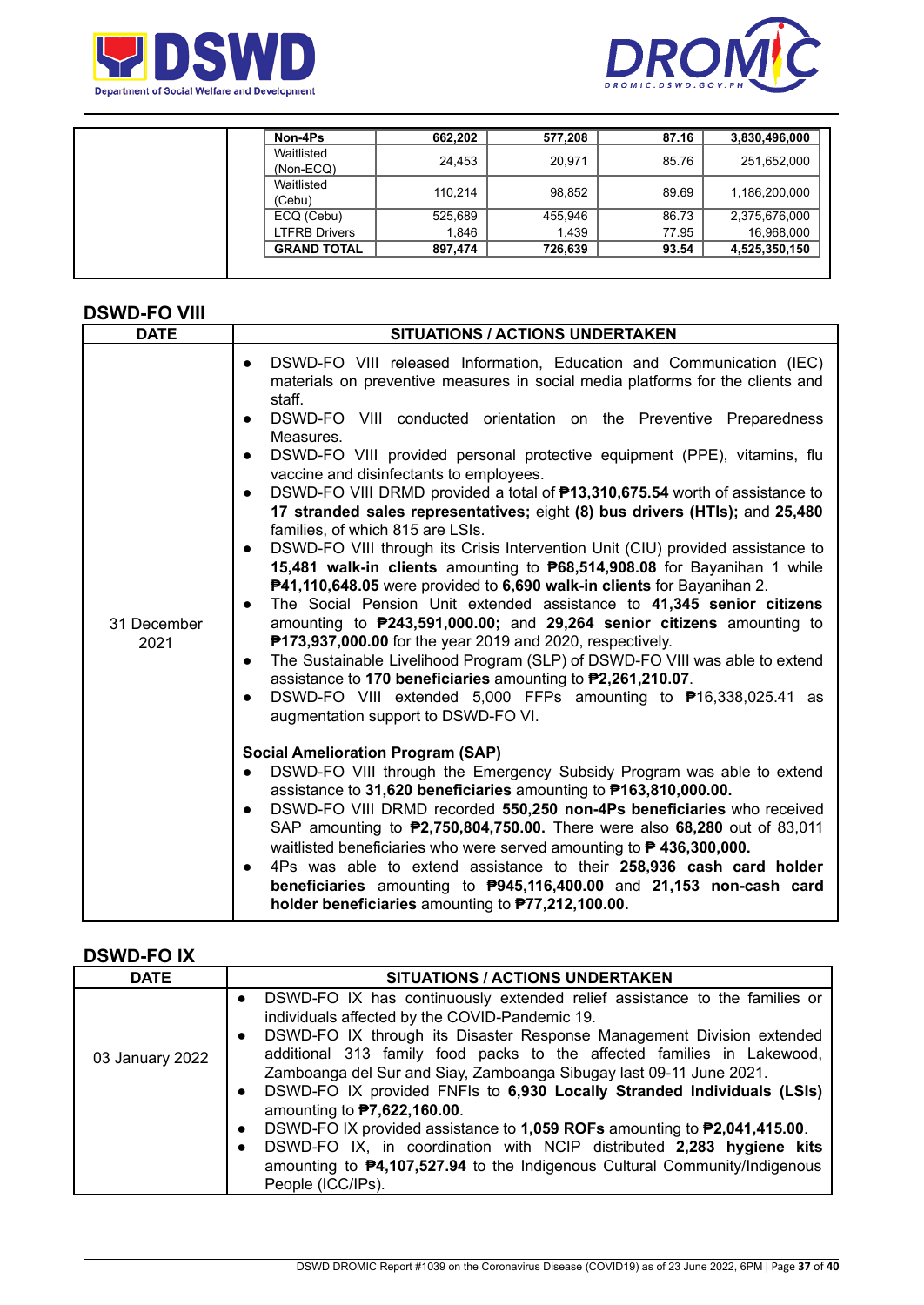



| DSWD-FO IX is in continuous coordination with other government agencies and<br>$\bullet$<br>concerned LGUs to ensure that proper health protocols are observed as well as<br>their safe arrival to their destination. |                 |            |           |    |
|-----------------------------------------------------------------------------------------------------------------------------------------------------------------------------------------------------------------------|-----------------|------------|-----------|----|
| <b>Social Amelioration Program (SAP)</b>                                                                                                                                                                              |                 |            |           |    |
| <b>Beneficiaries</b><br>400.158                                                                                                                                                                                       | SAP<br>received | assistance | amounting | to |
| P2,000,790,000.00 as of 05 June 2020, 4PM.                                                                                                                                                                            |                 |            |           |    |
| DSWD-FO IX assists in the gathering of data on SAP/ESP beneficiaries served.<br>$\bullet$                                                                                                                             |                 |            |           |    |

#### **DSWD-FO X**

| <b>DATE</b>  | <b>SITUATIONS / ACTIONS UNDERTAKEN</b>                                                                                                                                                                                                                                                                                                                                                                                                                                                                                                                                                             |
|--------------|----------------------------------------------------------------------------------------------------------------------------------------------------------------------------------------------------------------------------------------------------------------------------------------------------------------------------------------------------------------------------------------------------------------------------------------------------------------------------------------------------------------------------------------------------------------------------------------------------|
| 22 June 2022 | DSWD-FO X provided food items amounting to ₱222,000.00 to Marawi City as<br>$\bullet$<br>augmentation support. (As per validation from the Resource and Logistics<br>Management Unit, the FFPs augmented to Region VII and Caraga Region which<br>was previously reflected in the DSWD-FO X's reports are not related to<br>COVID-19 response).<br>Procurement of additional supplies for production of FFPs is ongoing.<br>$\bullet$<br>DSWD-FO X staff in coordination with OCD and DOH were augmented to help<br>$\bullet$<br>facilitate the LSIs in the designated isolation area in the city. |
|              | <b>Social Amelioration Program (SAP)</b><br>DSWD-FO X has served 133,887 waitlisted beneficiaries amounting to<br>$\bullet$<br>₱803,322,000.00.<br>DSWD-FO X has served 53,138 beneficiaries for the Bayanihan 2 ESP<br>$\bullet$<br>Implementation amounting to <b>P318,057,500.00</b> as of 03 December 2021, 12NN.<br>Continuous coordination and monitoring with the LGUs regarding preparation for<br>$\bullet$<br>SAP waitlisted payout.                                                                                                                                                     |

## **DSWD-FO XI**

| <b>DATE</b>      | <b>SITUATIONS / ACTIONS UNDERTAKEN</b>                                                                                                                                                                                                                                                                                                                                                                                                                                                                                                                                                                                                                                                                                                                                                                                                                                                                                                                                                                                                                                                                                                                                                                                                                                                                                                                                                                                                                                                                                                                                                                                                           |                                                 |                                       |                                                |  |
|------------------|--------------------------------------------------------------------------------------------------------------------------------------------------------------------------------------------------------------------------------------------------------------------------------------------------------------------------------------------------------------------------------------------------------------------------------------------------------------------------------------------------------------------------------------------------------------------------------------------------------------------------------------------------------------------------------------------------------------------------------------------------------------------------------------------------------------------------------------------------------------------------------------------------------------------------------------------------------------------------------------------------------------------------------------------------------------------------------------------------------------------------------------------------------------------------------------------------------------------------------------------------------------------------------------------------------------------------------------------------------------------------------------------------------------------------------------------------------------------------------------------------------------------------------------------------------------------------------------------------------------------------------------------------|-------------------------------------------------|---------------------------------------|------------------------------------------------|--|
| 09 December 2021 | DSWD-FO XI through DRMD provided Family Food Packs and Non-food Items to<br>$\bullet$<br>the affected individuals and families due to COVID-19 pandemic.<br>The Assistance to Individuals in Crisis Situation (AICS) has served 4,381 clients and<br>$\bullet$<br>the total amount extended is <b>P39,451,076.46</b> from September 1-20, 2021.<br>On 10 August 2021, an additional 2,000 FFPs worth ₱911,200.00 were delivered to<br>$\bullet$<br>DSWD FO X in response to their request for resource augmentation.<br>DSWD-FO XI delivered 10,000 FFPs amounting to <b>P4,556,000.00</b> as resource<br>$\bullet$<br>augmentation to DSWD-FO X in City of Gingoog, Misamis Oriental on 19-21 July<br>2021 in response to the continuous effects of COVID-19 pandemic following the<br>declaration of ECQ in the region.<br>Additional 5,000 FFPs amounting to <b>P2,278,000.00</b> were delivered to the City of<br>$\bullet$<br>Gingoog, Misamis Oriental on 28 July 2021.<br>DSWD-FO XI provided family tents and modular tents to serve as an isolation facility<br>$\bullet$<br>in response to the request of affected LGUs and partner agencies in curbing the<br>spread of COVID-19.<br>DSWD-FO XI utilized the upper portion of the warehouse as a quarantine facility for<br>$\bullet$<br>DSWD personnel who have exposure to individuals confirmed with COVID-19.<br>DSWD-FO XI is in close coordination with the Office of Civil Defense (OCD) XI for<br>$\bullet$<br>reports monitoring.<br><b>Social Amelioration Program (SAP)</b><br>Physical accomplishment of the Social Amelioration Program 1st and 2nd tranche<br>$\bullet$ |                                                 |                                       |                                                |  |
|                  | <b>REGION</b>                                                                                                                                                                                                                                                                                                                                                                                                                                                                                                                                                                                                                                                                                                                                                                                                                                                                                                                                                                                                                                                                                                                                                                                                                                                                                                                                                                                                                                                                                                                                                                                                                                    | 1 <sup>st</sup> TRANCHE<br>(4Ps and Non<br>4Ps) | $2nd$ Tranche<br>(4Ps and Non<br>4Ps) | Total # of beneficiaries<br><b>SERVED/PAID</b> |  |
|                  | <b>FOXI</b>                                                                                                                                                                                                                                                                                                                                                                                                                                                                                                                                                                                                                                                                                                                                                                                                                                                                                                                                                                                                                                                                                                                                                                                                                                                                                                                                                                                                                                                                                                                                                                                                                                      | 948,369                                         | 436,808                               | 1,385,177                                      |  |
|                  |                                                                                                                                                                                                                                                                                                                                                                                                                                                                                                                                                                                                                                                                                                                                                                                                                                                                                                                                                                                                                                                                                                                                                                                                                                                                                                                                                                                                                                                                                                                                                                                                                                                  |                                                 |                                       |                                                |  |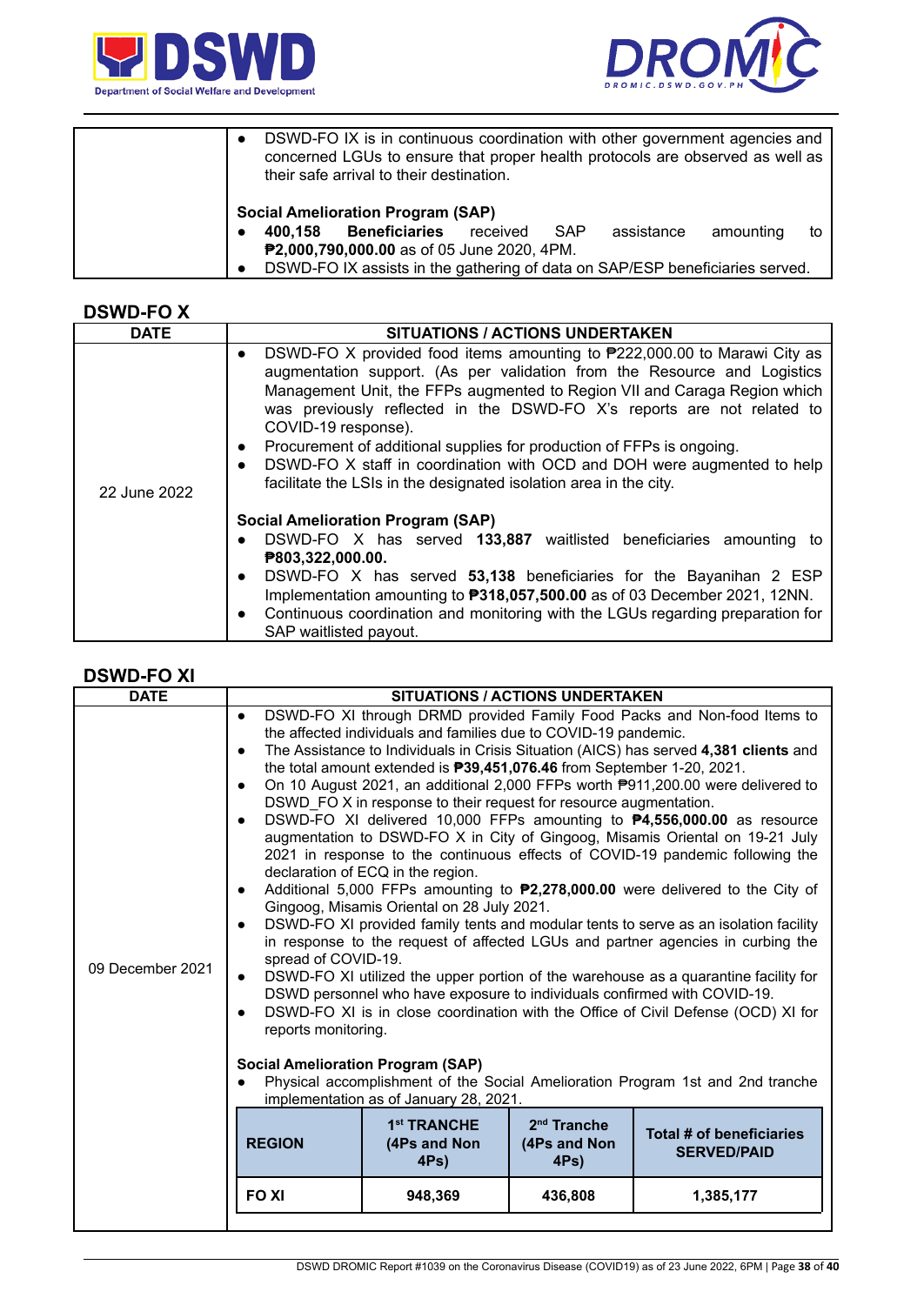



|                   | Accomplishment for Bayanihan 2 implementation as of January 28, 2021 |                                       |                     |
|-------------------|----------------------------------------------------------------------|---------------------------------------|---------------------|
| <b>REGIO</b><br>N | <b>PAID/SERVED</b><br><b>BENEFICIARIES</b>                           | <b>Obligations</b><br><b>Incurred</b> | <b>Disbursement</b> |
| <b>FOXI</b>       | 8.695                                                                | 52,170,000.00                         | 52,170,000.00       |

#### **DSWD-FO XII**

| <b>DATE</b>      | <b>SITUATIONS / ACTIONS UNDERTAKEN</b>                                                                                                                                                                                              |
|------------------|-------------------------------------------------------------------------------------------------------------------------------------------------------------------------------------------------------------------------------------|
| 09 November 2021 | DSWD-FO XII provided 300 FFPs to Surallah, South Cotabato<br>DSWD-FO XII provided 500 FFPs to M'lang, North Cotabato on 21 October 2021.<br>DSWD-FO XII provided 345 FFPs to President Roxas, North Cotabato on 21<br>October 2021. |

## **DSWD-FO CARAGA**

| <b>DATE</b>      | <b>SITUATIONS / ACTIONS UNDERTAKEN</b>                                                                                                                                                                                                                                                                                                                                                                                                                                                                                                                                                                                                                                                                                                                                                                                                                                                                                                                                                                                                                                                                                                                                                                                                                                                                                                                                                                                                                                  |
|------------------|-------------------------------------------------------------------------------------------------------------------------------------------------------------------------------------------------------------------------------------------------------------------------------------------------------------------------------------------------------------------------------------------------------------------------------------------------------------------------------------------------------------------------------------------------------------------------------------------------------------------------------------------------------------------------------------------------------------------------------------------------------------------------------------------------------------------------------------------------------------------------------------------------------------------------------------------------------------------------------------------------------------------------------------------------------------------------------------------------------------------------------------------------------------------------------------------------------------------------------------------------------------------------------------------------------------------------------------------------------------------------------------------------------------------------------------------------------------------------|
|                  | DSWD-FO Caraga provided 1,061 family food packs amounting to ₱503,975.00<br>$\bullet$<br>intended for the affected tricycle drivers due to COVID-19 pandemic in the<br>municipality of Nasipit, Agusan Del Norte.<br>DSWD-FO Caraga is continuously providing augmentation assistance to LGUs<br>$\bullet$<br>affected by the COVID-19 pandemic.<br>A total of P5,352,926.80 was provided to LSIs, ROFs, RIATFs and walk-in LSI<br>$\bullet$<br>clients. Assistance includes the provision of meals, food packs, cash assistance,<br>transportation assistance, and food assistance.<br>A total of 9,806 FFPs amounting to ₱3,386,698.86 and 19,010 (500mL) bottled water<br>$\bullet$<br>amounting to P150,559.20 were released for the provision of assistance to LSIs.<br>A total of 5,000 hygiene kits amounting to $\overline{P8,294,375.00}$ were already released to<br>$\bullet$<br>the NCIP which were distributed to their provincial offices.                                                                                                                                                                                                                                                                                                                                                                                                                                                                                                                |
| 23 November 2021 | <b>Social Amelioration Program (SAP)</b><br>Based on the DSWD FO Caraga SAP-AOC Terminal Report on the implementation of<br>SAP/ESP for 1 <sup>st</sup> Tranche, a total of 290,804 out of 305,096 non-4Ps beneficiaries<br>were served amounting to $\overline{P}1,454,020,000.00$ and 188,411 out of 190,133 4Ps<br>beneficiaries were served amounting to P687,700,150.00. A total of<br>$P2,141,720,150.00$ was disbursed, serving a total of 479,215 beneficiaries for the<br>SAP-ESP 1 <sup>st</sup> Tranche Implementation.<br>A total of 83,909 out of 83,909 non 4Ps beneficiaries were paid under the<br>$\bullet$<br>implementation of SAP-ESP for Waitlisted families, disbursing a total amount of<br><b>₱414,724,000.00.</b><br>For the implementation of SAP-ESP for Bayanihan 2, a total of 24,609 out of 29,058<br>$\bullet$<br>beneficiaries were served, amounting<br>to #117,886,500.00. From the total served beneficiaries for Bayanihan 2, 3,134 out<br>$\bullet$<br>of 3,172 4Ps beneficiaries were served amounting to ₱10,553,900.00 and 21,475 out<br>of 25,886 non-4Ps beneficiaries were served amounting to P107,352,600.00.<br>DSWD-FO Caraga also facilitated the transfer of funds last 17 December 2020 to<br>$\bullet$<br>Bislig City, Surigao Del Sur with the amount of ₱10,090,000.00 for 2,018<br>Non-Pantawid additional beneficiaries and <b>₱43,325,000.00</b> for 8,665 target<br>Non-Pantawid beneficiaries under lockdown. |

*\*\*\*\*\**

*The Disaster Response Operations Monitoring and Information Center (DROMIC) of the DSWD-DRMB is closely coordinating with the concerned DSWD-FOs for any significant updates and actions taken relative to COVID-19 Pandemic.*